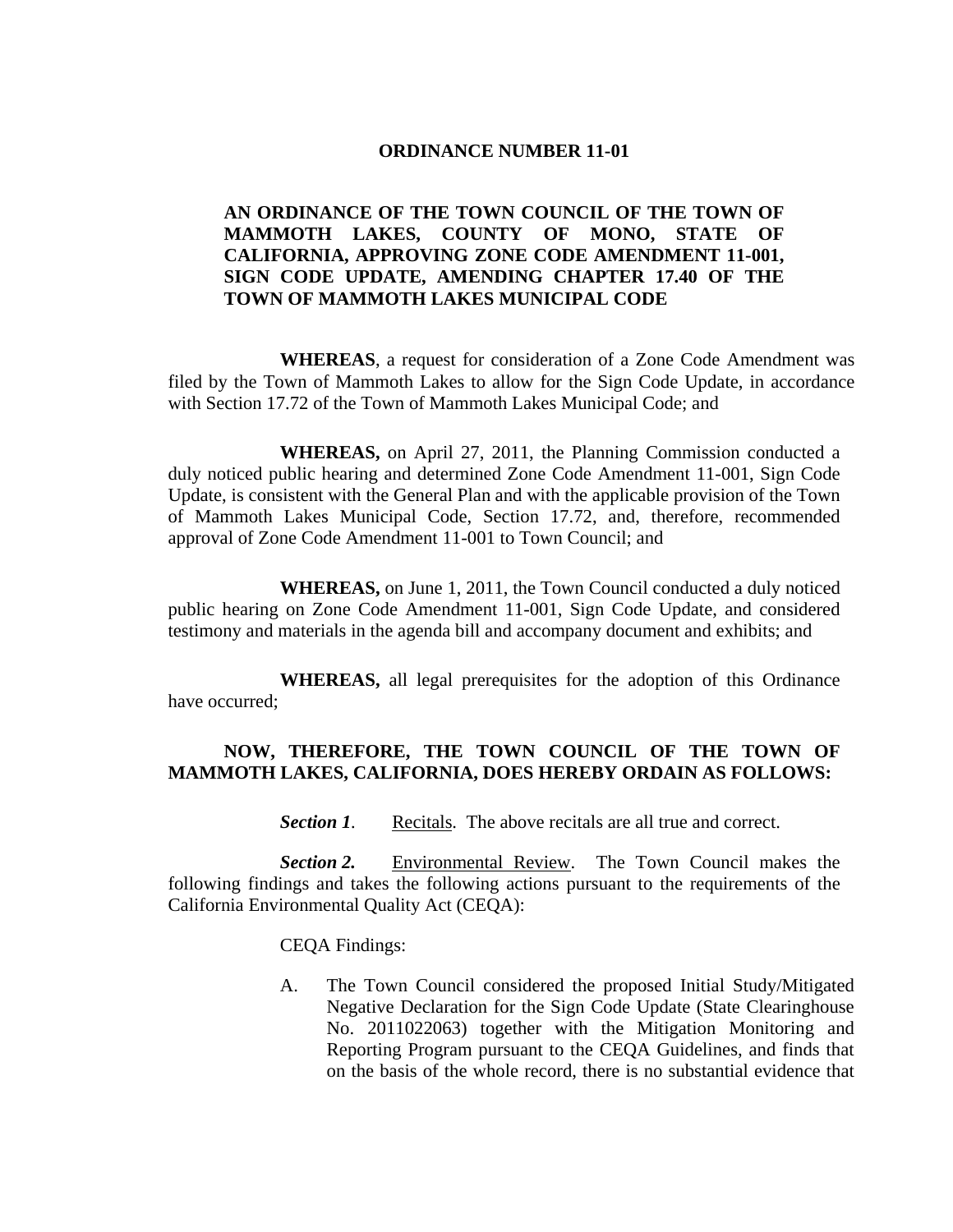the Sign Code Update ("Project") will have a significant effect on the environment.

- B. The Town Council finds that the Initial Study/Mitigated Negative Declaration reflects the lead agency's independent judgment and analysis.
- C. The custodian and location of the documents and other material which constitute the record of proceedings upon which this decision is based is the Town Clerk at the Town of Mammoth Lakes Offices, 437 Old Mammoth Road, Suite R, Mammoth Lakes, California 93546.
- D. A program for reporting on or monitoring the required mitigation measures has been prepared and will be adopted with the Mitigated Negative Declaration.
- E. The Town Council finds that the Project will not result in a safety hazard or noise problem for persons using the Mammoth Yosemite Airport or for persons residing or working in the Project area with the incorporation of mitigation measures identified in the Initial Study/Mitigated Negative Declaration and Mitigation Monitoring and Reporting Program.
- F. No mitigation measure was revised as a result of the public review process because no comments were received during the Initial Study/Mitigated Negative Declaration public review period.
- G. All mitigation measures have been incorporated into the Project (i.e., Sign Chapter) prior to approval.

CEQA Adoption:

Based on the findings contained in this Ordinance and all other evidence in the record of proceedings in this matter, the Town Council hereby adopts the Mitigated Negative Declaration for the Sign Code Update (State Clearinghouse No. 2011022063).

 *Section 3.* Findings*.* The Town Council HEREBY FINDS AND DETERMINES based on the information presented herewith and the zone code amendment:

> A. That the change is consistent with the goals, objectives and policies of the General Plan, any applicable specific plan or adopted master plan of development, and Title 17 of the Municipal Code because the Sign Code Update will advance community design standards and safety standards identified in the General Plan, such as strengthening the identity of the community as a premier, year-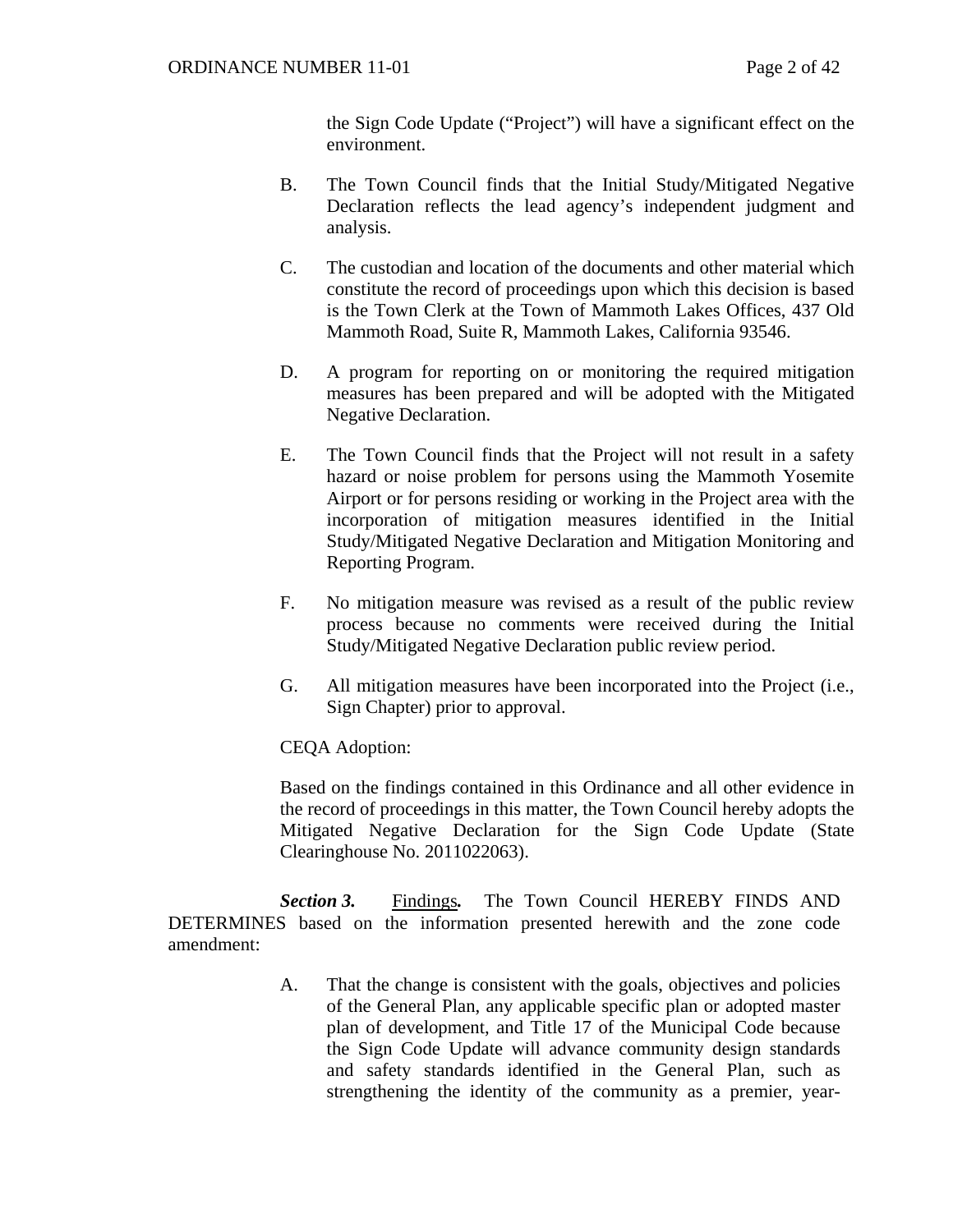round destination resort and encouraging creative designs that add character to streets and districts, contributing to attractive and hospitable streetscapes. Also, the Sign Code Update would continue to discourage visual clutter, eliminate glare, and minimize light pollution to improve public safety and preserve views of the stars and night sky, while still being progressive and businessfriendly.

- B. That the change is in the interest of or will further the public health, safety, comfort, convenience and welfare because the Sign Code Update will allow for more flexible regulations to ensure signs are visible and conveniently located for effectiveness. Additional types of signs would be allowed that would provide a convenience to local businesses and uses.
- C. That the change will not adversely affect the established character of the surrounding neighborhoods nor be detrimental to adjacent properties because the Sign Code Update provides regulations based on zoning district (e.g., residential zones and non-residential zones) that are tailored to the land use characteristics and intensity of various areas.
- D. That the neighborhood infrastructure is adequate or will be modified to accommodate any increase in intensity of land use if such would occur from a change in the zone classification because the Sign Code Update would only affect sign regulations and would not result in increased density or increased commercial uses.

*Section 4.* Approval. Based on the findings contained in this Ordinance and all other evidence in the record of proceedings in this matter, the Town Council hereby approves Zone Code Amendment 11-001, Sign Code Update, and amends Chapter 17.40 of the Mammoth Lakes Municipal Code in its entirety to read as shown in attached Exhibit "A," which is incorporated herein by this reference.

**Section 5.** Severability. If any section, subsection, subdivision, paragraph, sentence, clause or phrase in this Ordinance, or any part thereof, is held invalid or unconstitutional, then such decision shall not affect the validity of the remaining sections or portions of this Ordinance or part thereof. The Town Council hereby declares that it would have passed each section, subsection, subdivision, paragraph, sentence, clause or phrase of this Ordinance irrespective of the fact that any one or more sections, subdivisions, paragraphs, sentences, clauses or phrases may be declared invalid or unconstitutional.

**Section 6.** Effective Date. The Mayor shall sign and the Town Clerk shall certify passage and adoption of this Ordinance, and shall cause the same to be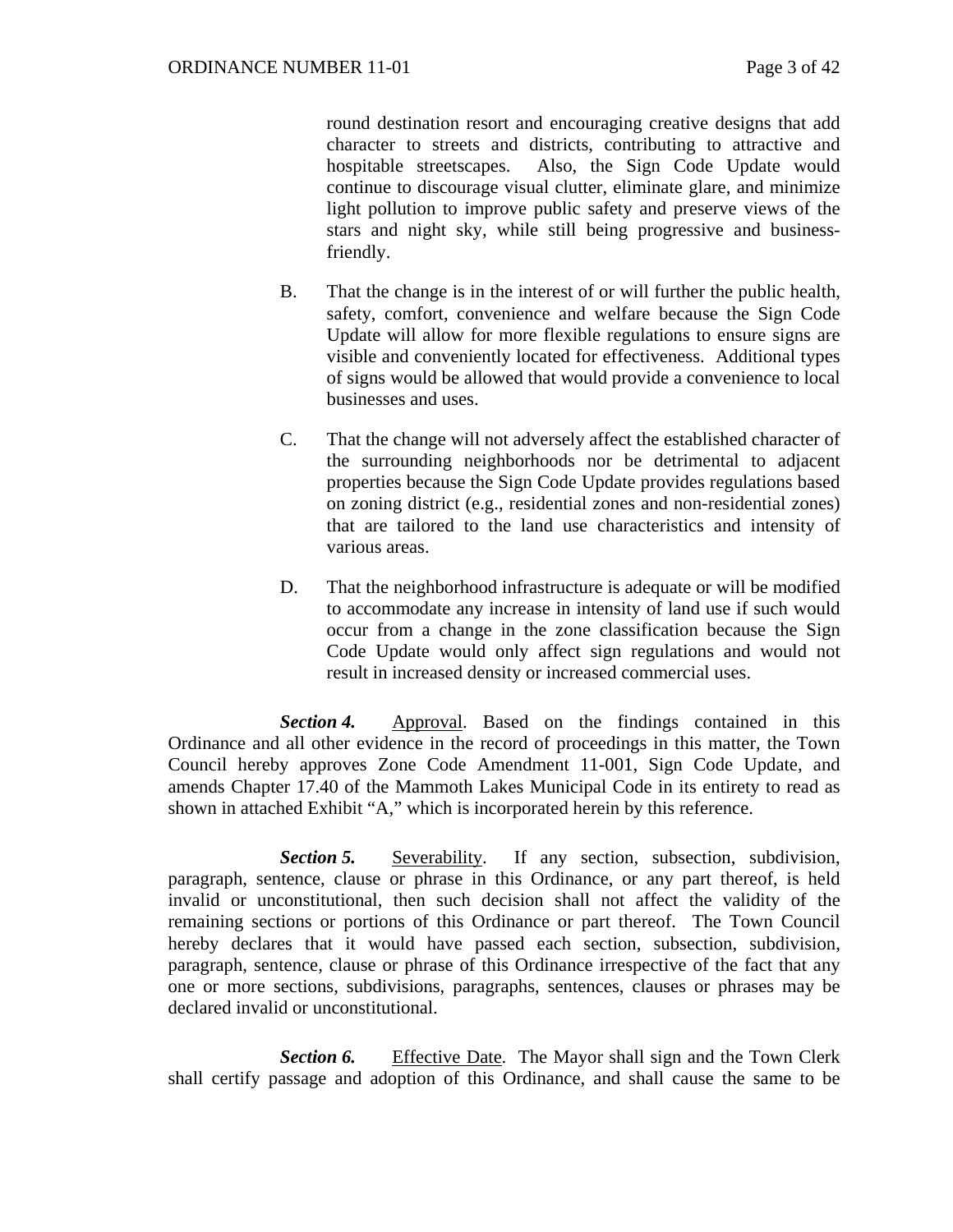published and posted pursuant to the provisions of law in this regard, and this Ordinance shall take effect thirty days after its final passage.

*ADOPTED, SIGNED* and *APPROVED* this 15<sup>th</sup> day of June, 2011.

Skip Harvey, Mayor

\_\_\_\_\_\_\_\_\_\_\_\_\_\_\_\_\_\_\_\_\_\_\_\_\_\_\_\_\_\_

ATTEST:

Jamie Gray, Town Clerk

\_\_\_\_\_\_\_\_\_\_\_\_\_\_\_\_\_\_\_\_\_\_\_\_\_\_\_\_\_\_\_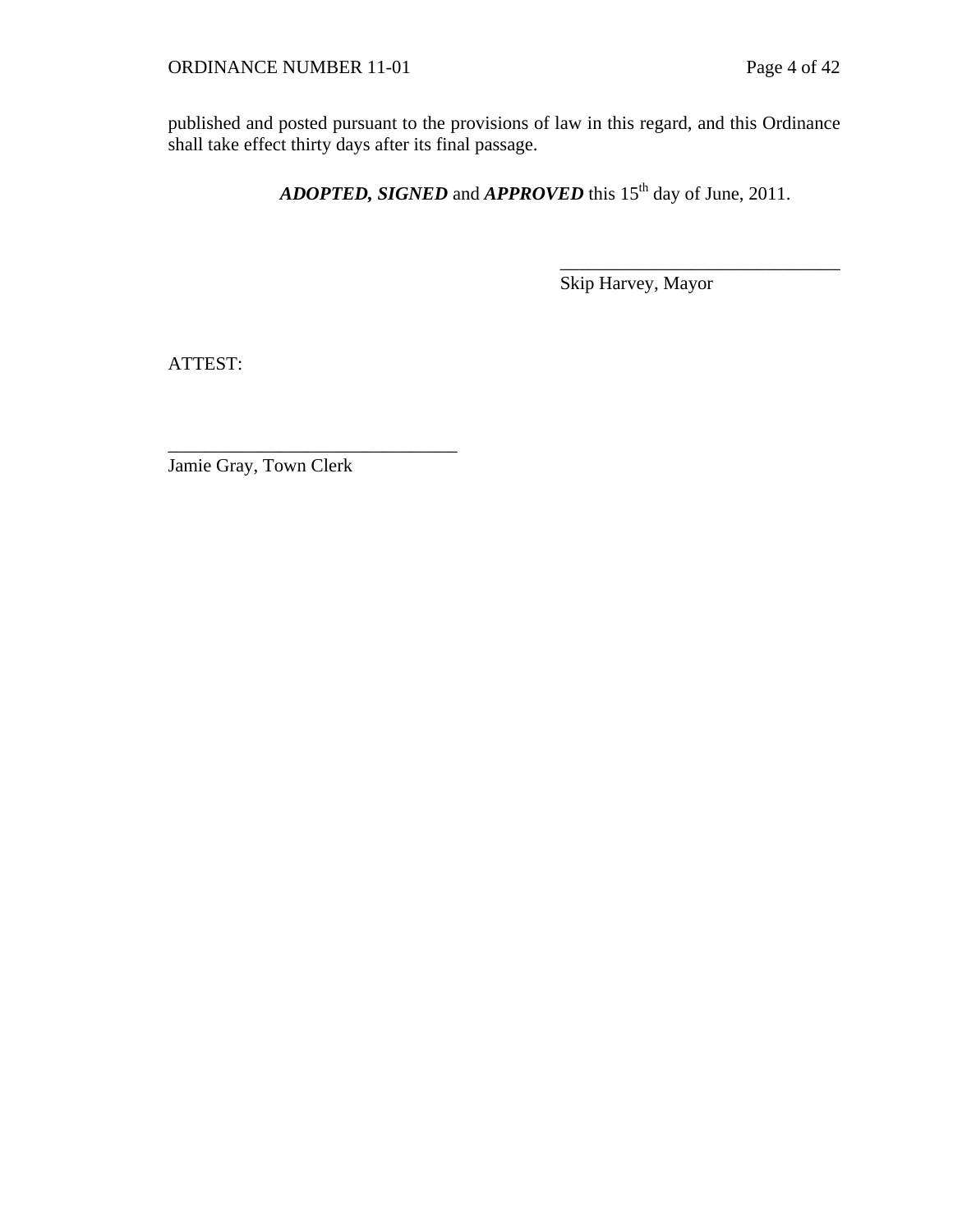Exhibit "A"

# **Chapter 17.40**

**Signs** 

#### **Sections:**

- 17.40.010 Purpose of Chapter
- 17.40.020 Applicability
- 17.40.030 Definitions
- 17.40.040 Sign Permit Requirements
- 17.40.050 Signs Not Requiring a Permit
- 17.40.060 Master Sign Program
- 17.40.070 Prohibited Signs
- 17.40.080 Measurement of Sign Area and Height
- 17.40.090 General Requirements for All Signs
- 17.40.100 Standards for Specific Types of Signs
- 17.40.110 Sign Standards by Zoning District
- 17.40.120 Sign Variances and Adjustments
- 17.40.130 Nonconforming Signs
- 17.40.140 Abandoned Signs
- 17.40.150 Public Nuisance, Violation, and Abatement

## **17.40.010 - Purpose of Chapter**

- **A.** The purpose of this Chapter is to establish regulations that control signage allowed within the town, including the number, placement, height, size, type, and lighting of signs, to:
	- 1. Advance the community design standards and safety standards identified in the General Plan;
	- 2. Support the local economy and help nurture businesses;
	- 3. Strengthen the identity of the community as a premier, year-round destination resort;
	- 4. Encourage creative design that adds character to streets and districts, contributing to an attractive and hospitable streetscape;
	- 5. Discourage visual clutter and negative impacts to the public realm;
	- 6. Eliminate glare and minimize light pollution to improve public safety and preserve views of the stars and night sky;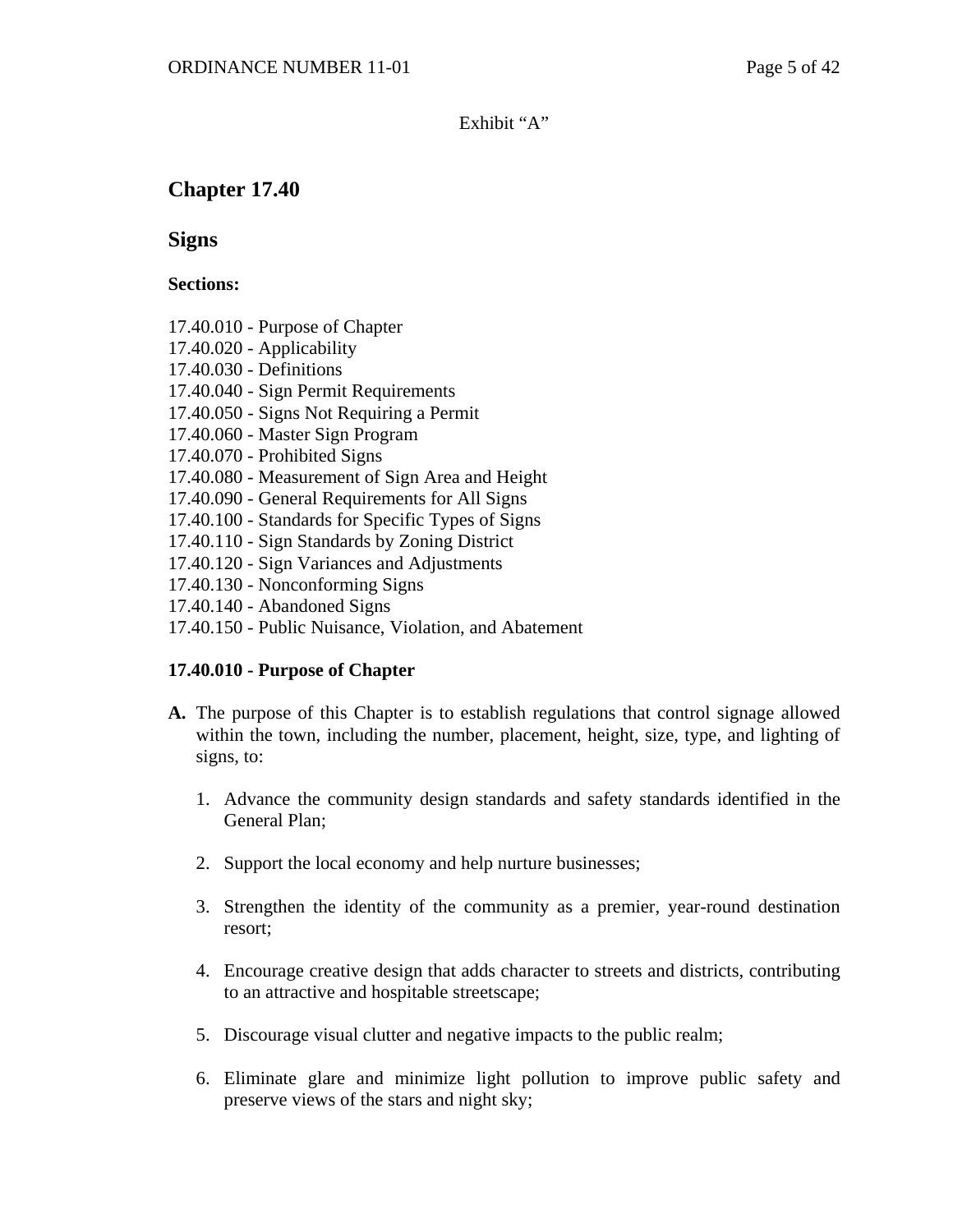- 7. Provide for signs as an effective channel of communication, while ensuring that signs are aesthetically compatible with the structures they identify;
- 8. Safeguard and protect the public health, safety and general welfare;
- 9. Avoid traffic safety hazards to pedestrians, bicyclists, and motorists caused by visual distractions and obstructions;
- 10. Maximize public convenience by providing easily visible traffic, directional, informational, and wayfinding signage; and
- 11. Minimize the cost of sign permits through clear and user friendly regulations.
- **B.** The regulations of this Chapter are not intended to permit any violations of the provisions of any other lawful ordinance or to prohibit the use of any sign required by state or federal law.

## **17.40.020 - Applicability**

- **A. Signs regulated.** The regulations provided in this Chapter shall apply to all signs in all zoning districts. Only signs authorized by this Chapter shall be allowed.
- **B. Applicability to sign content.** The provisions of this Chapter do not regulate the message content of signs (sign copy), regardless of whether the message content is commercial or non-commercial. Any non-commercial message may be substituted for the copy on any commercial sign allowed by this Chapter.
- **C. Applicability to federally registered marks.** The provisions of this Chapter shall not require alteration of the display of any registered mark, or any trademark, service mark, trade name, or corporate name that may be associated with or incorporated into a registered mark, where such alteration would require the registered mark to be displayed in a manner differing from the mark as exhibited in the certificate of registration issued by the United States Patent and Trademark Office. It is the responsibility of the applicant to establish that a proposed sign includes a registered mark.
- **D. Regulatory interpretations.** Where a particular type of sign is proposed in a permit application, and the type is not expressly allowed, restricted, or prohibited by this Chapter, then the Director or the Commission shall approve, conditionally approve, or deny the application based on the most similar sign type that is expressly regulated by this Chapter.

## **17.40.030 – Definitions**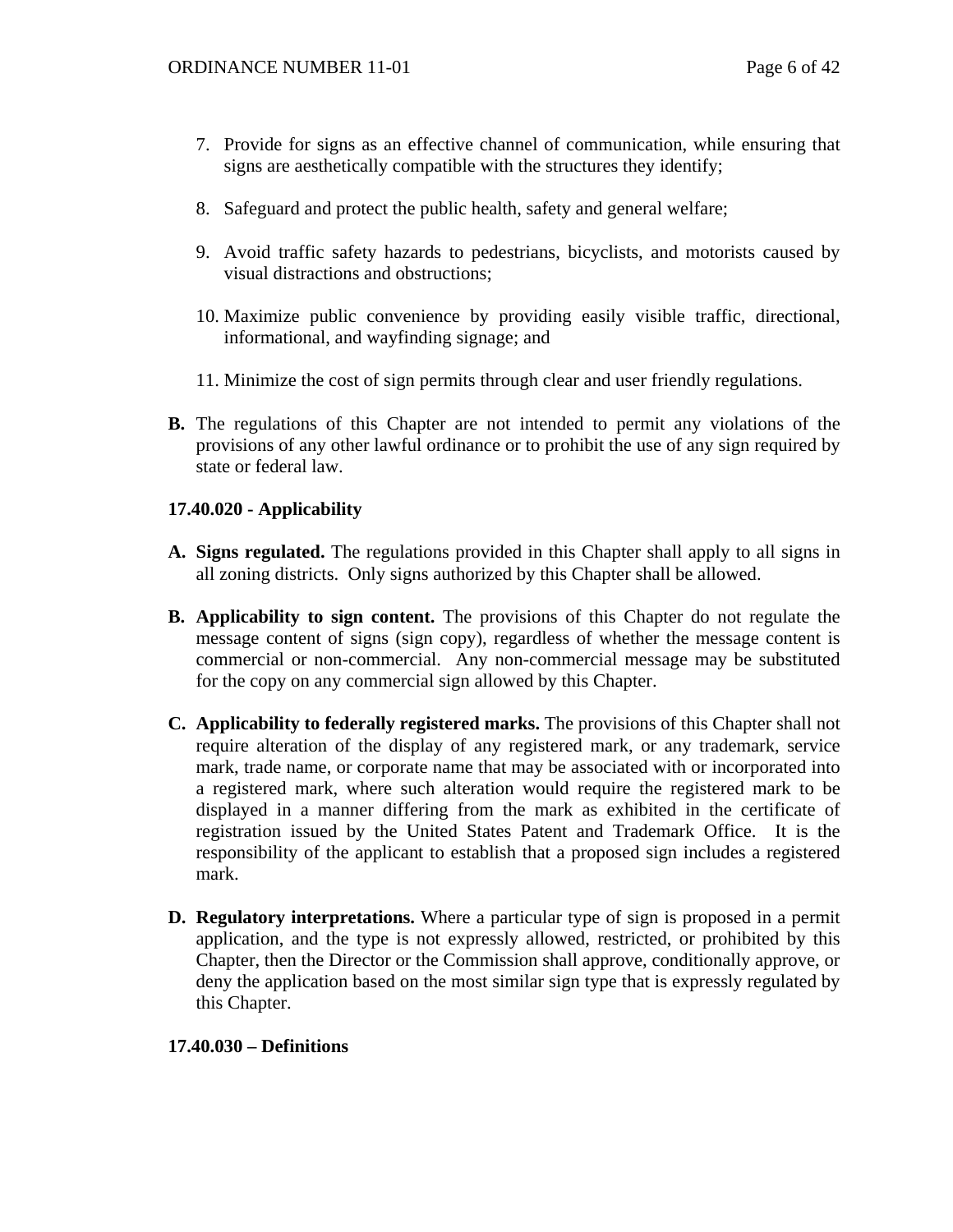**Abandoned sign.** Any lawfully erected sign that, for a period of 90 days or more, no longer advertises or identifies an on-going business, activity, product, service, or other use available on the premise where the sign is located.

**Awning.** A projecting structure, consisting of a frame and a material covering, attached to and wholly supported by a wall of a building and installed over and partially in front of doors, windows, or other openings in a building; also, a canopy.

**Awning sign.** Any sign copy displayed on an awning.

**Banner.** Any flexible device used to advertise, draw attention, or relay a message, typically displayed outdoors. A banner is only allowed for use as a temporary sign.

**Business frontage.** The width of a building occupied by a single business tenant, that fronts on a public street or faces a plaza, courtyard, pedestrian corridor or walkway, parking lot, or alley, where customer access to the building is available. Width is measured as the widest point on an architectural elevation.

**Changeable copy sign.** A sign with a message comprised of letters, numbers, or other characters that are designed to be manually or mechanically changed to display different messages.A changeable copy sign does not include internally lit or electronic message signs.

**Commission.** The Town of Mammoth Lakes Planning Commission.

**Community event sign.** Any sign identifying or communicating information about any type of race, parade, show, competition, special or temporary event, or community activity to which the general public is invited.

**Community information sign.** A community information sign publicizes only community events and conditions (e.g., weather, road conditions, and other safety information), and is not used to identify or advertise products or businesses. A community information sign is operated and/or maintained by the Town in coordination with other public agencies for public health, safety, and general welfare. A community information sign may be an electronic message sign, a sign with a changeable copy, or other type of sign as allowed by this Chapter.

**Department.** The Town of Mammoth Lakes Community Development Department.

**Directional sign.** A sign designed and erected solely for the purposes of directing vehicular and/or pedestrian traffic from an entry or exit point, or to or from various points of passage on or within a private property (e.g., "entrance," "exit," "deliveries in rear," "one-way," "fire lane," and "no parking").

**Director.** The Town of Mammoth Lakes Community Development Director.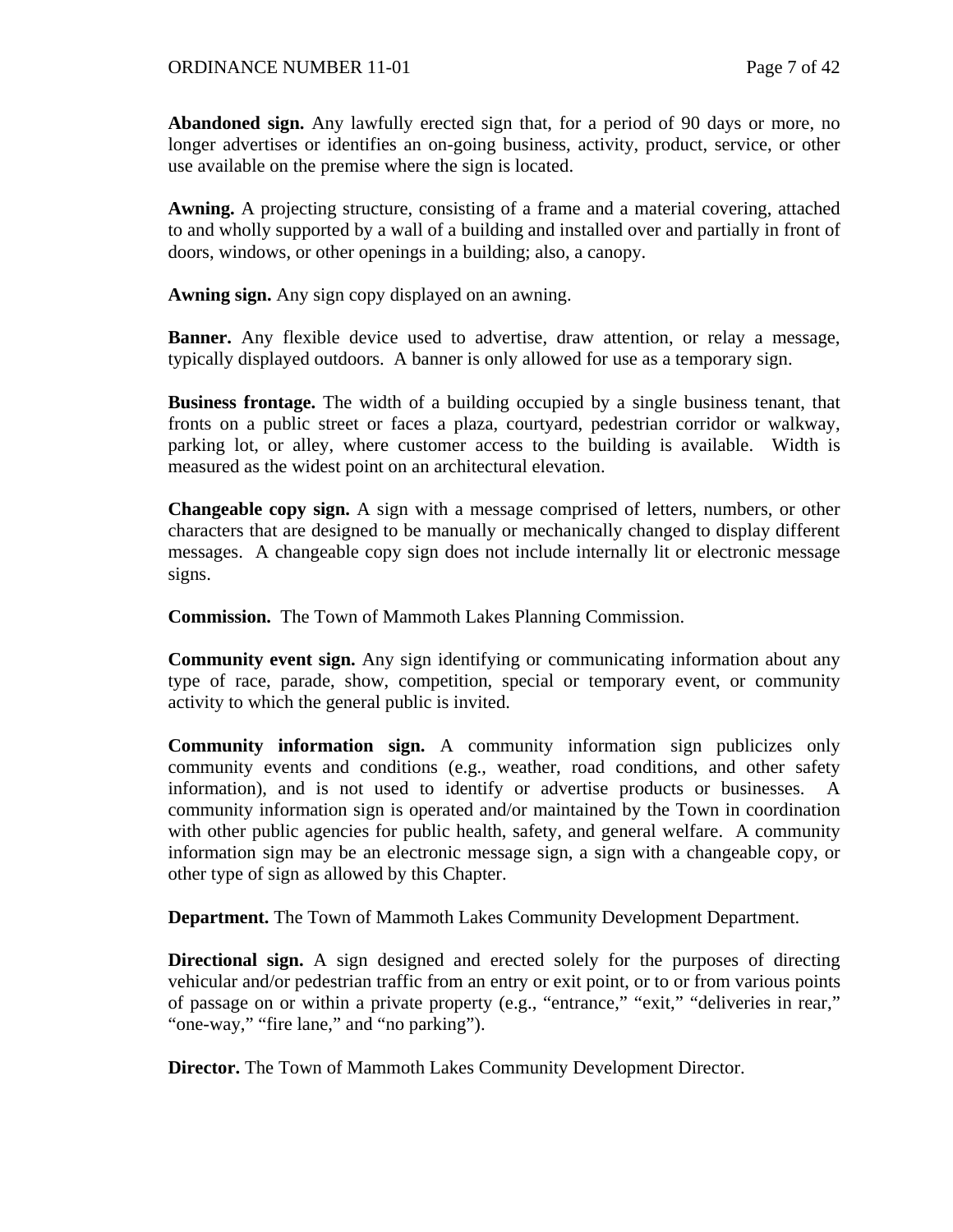**Double-faced sign.** A sign constructed to display its message on the outer surfaces of two identical and parallel planes.

**Drive-up menu board.** A drive-up menu board is for the convenience of customers of drive-through businesses and not for advertising. Drive-up menu boards shall only display products available for sale and the prices of those products.

**Electronic message sign.** A sign with a fixed or changing display composed of a series of lights that are electronically changed to display different messages.

**Governmental sign.** Erected by or on behalf of the Town or other public entity to post legal notices, identify public property, convey public information, or direct or regulate pedestrian, bicycle, or vehicular traffic. Signs of a public utility or transit company regarding its poles, lines, pipes, facilities, or routes, and emergency warning signs erected by the Town or other public entity, a public utility company, or contractor doing authorized or permitted work on public property, are considered governmental signs.

**Ground level business.** A business where the main pedestrian entrance is accessed directly from a street, sidewalk, surface parking lot, or plaza.

**Halo lit sign.** A sign illuminated by concealing the light source behind three-dimensional opaque letters, numbers, or other characters of a sign, resulting in the night time perception of a halo around the silhouette of each sign character.

**Hanging sign.** A sign attached to and located below any eave, roof, canopy, awning, or wall bracket.

**Illegal sign.** Any sign erected without complying with all ordinances and regulations in effect at the time of its construction and erection or use.

**Informational sign.** A sign used to provide information including signs indicating hours of operation, and such signs as "open," "closed," "no smoking," "no solicitors," current credit card signs, phone number, trade association emblems, and signs of similar purpose.

**Institutional sign.** A sign used to provide information related to a public, quasi-public, or non-profit use such as a school, library, hospital, or church.

**Internally illuminated sign.** A sign with a light source located in the interior of the sign so the light shines through the face of the sign, or with a light source which is attached to the face of the sign and is perceived as a design element of the sign.

**Master Sign Program.** A sign plan for any multiple use or multi-tenant property, which specifies the number, size, description, and location of all signs located or to be located on the property.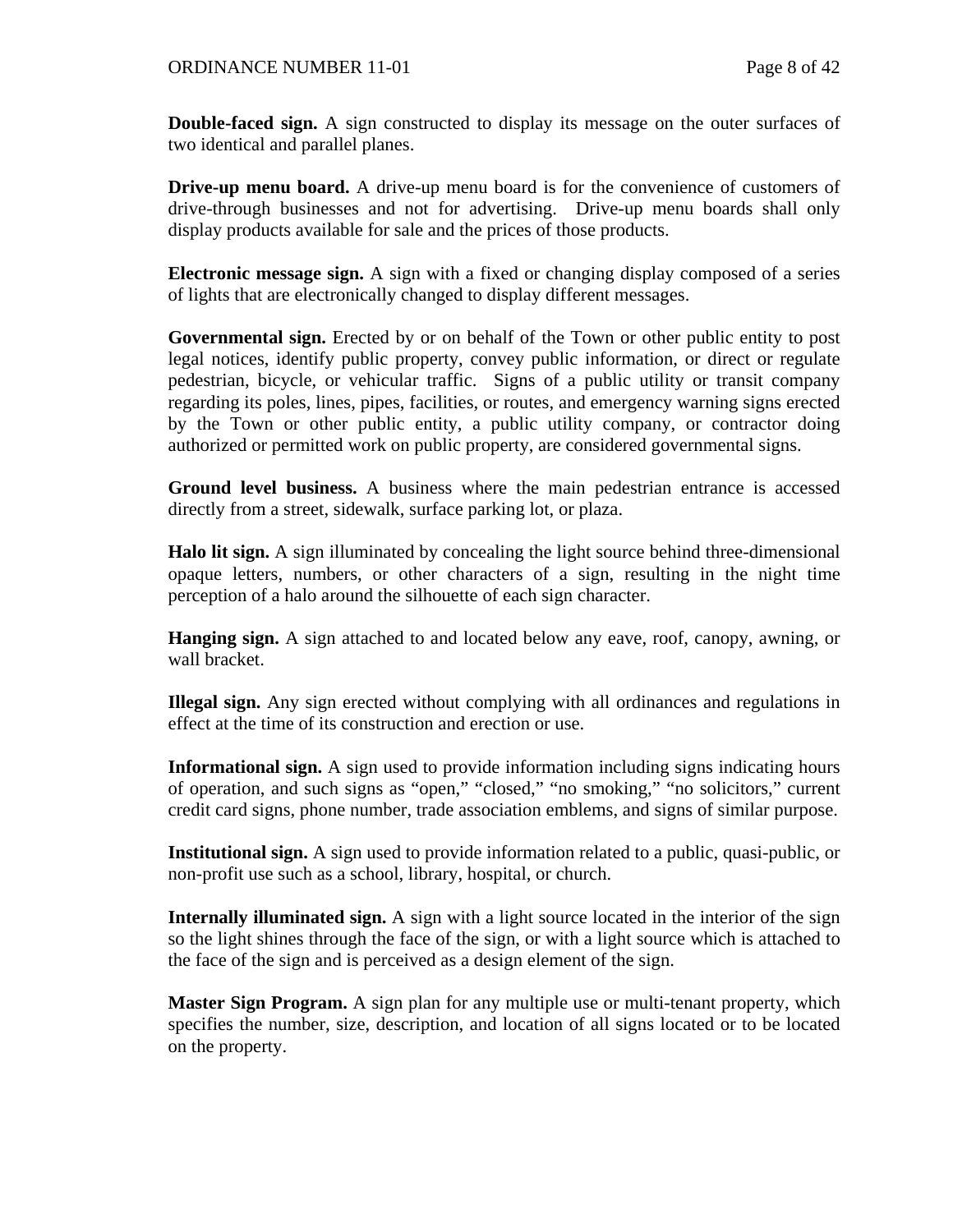**Menu display box.** A freestanding or wall sign enclosed in glass or other transparent material for the purpose of displaying menus oriented to pedestrians.

**Monument sign**. An independent, freestanding sign that is displayed on and totally supported by one or more support elements that are on the ground, with no part of the sign attached to a building or similar structure.

**Multi-tenant center identification sign.** A sign stating the name of the multi-tenant property and not advertising any particular business or product.

**Multi-tenant property.** A building or property consisting of two or more separate businesses that share either the same property or structure and use common access and parking facilities.

**Neon sign.** Any sign illuminated by or utilizing in any way tubes filled with neon and/or related inert gases, or products that produce the same or similar effect as neon, such as flexible light-emitting diode (LED) neon-like tubing.

**Nonconforming sign.** Any permanent or temporary sign, including structural supports, which was lawfully erected and maintained, but does not comply with the requirements of this Chapter.

**Off-site sign.** Any sign identifying a use, facility, service, or product which is not located, sold, or manufactured on the same premise as the sign.

**Pedestrian-oriented sign.** A sign designed and directed toward pedestrians; typically a small hanging or projecting sign legible to pedestrians adjacent to the structure.

**Political sign.** A sign for the purpose of advocating a political party, platform, ideology, and/or candidate or proposition for a public election.

**Portable sign.** Any sign or advertising device that rests on the ground and is not designed to be permanently attached to a building or permanently anchored to the ground, including but not limited to A-frame or sandwich board signs. Portable signs do not include pole or wooden post signs.

**Projecting sign.** A sign projecting six inches or more from a wall or building that is supported by a wall or building with the display surface of the sign perpendicular to the building wall.

**Real estate development sign.** A temporary sign used to identify a proposed real estate development and/or the owners, architects, contractors, real estate agent, or lenders involved with a development for which a valid land use permit has been approved, but which is not under construction. Sale and lease information may be included on such a sign.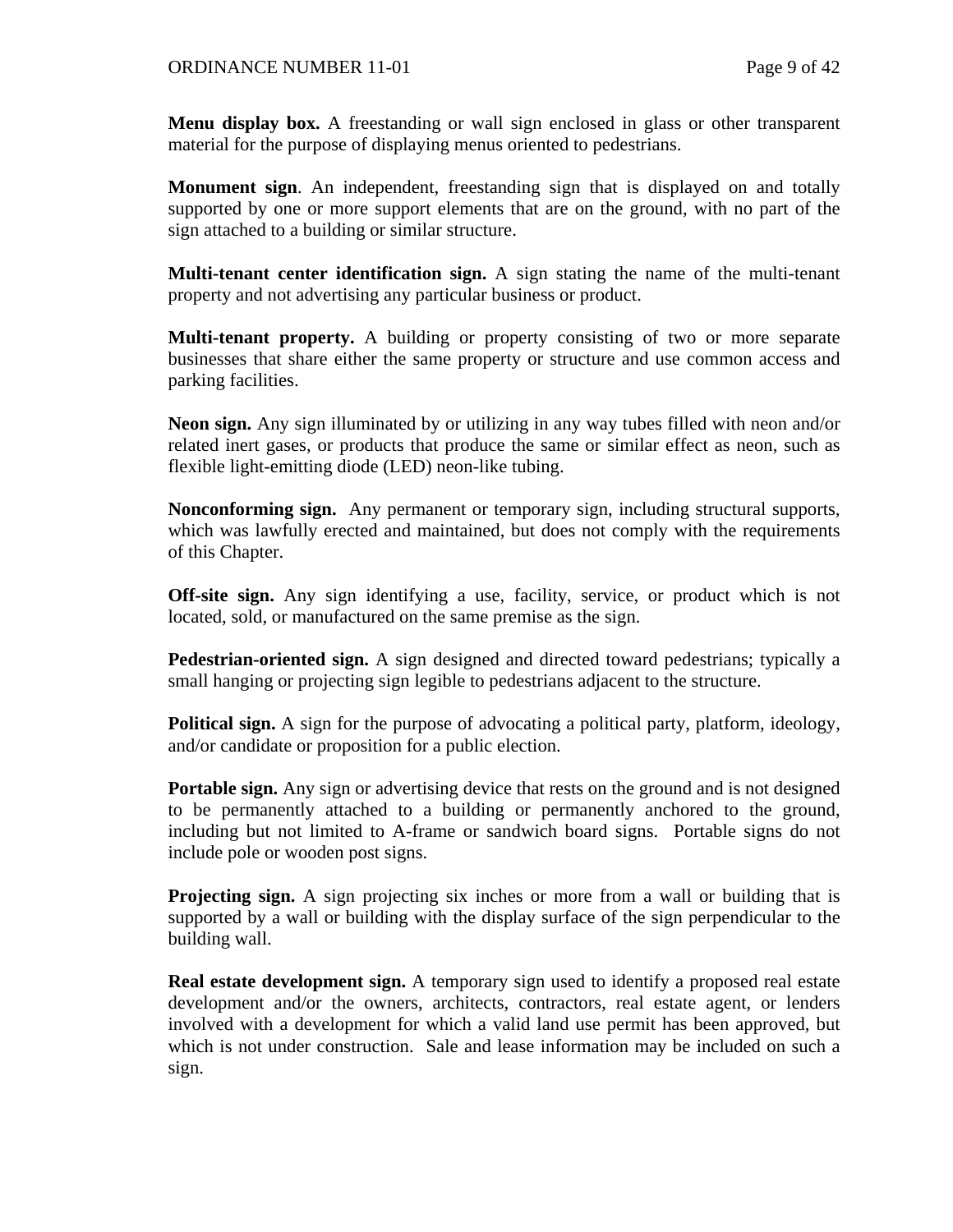**Real estate open house sign.** An on-site or off-site sign identifying a residence for sale when the residence is open for view to the public, and when the seller or seller's agent is at the residence.

**Real estate sign.** A temporary sign indicating the availability of land, property, or building for sale, lease, rent, or other permanent or temporary disposition, not including a real estate development sign or site construction sign.

**Reflective surface.** Any shiny material or device reflecting light and creating glare.

**Residential nameplate.** A sign for the sole purpose of identifying the inhabitants of a residential structure or the house name, which does not contain any form of advertising or business identification (e.g., "The Wilson's"). Residential nameplates do not include addressing as required by Chapter 16.32 (Street Name and Address Regulations).

**Roof sign.** A sign constructed upon or over a roof or placed so that any portion of the sign extends above the edge of the roof.

**Sign.** Any emblem, icon, insignia, logo, replica, symbol, or trademark that displays a message in lettered, written, numbered, pictorial, or any other visual perceptible form, and including the support elements, all component parts, and illumination, which is used or intended to be used to advertise a property, product or service, or to convey a message of any sort, and which is visible by the general public from any public right-of-way or any public area. "Visible" means capable of being seen, whether or not capable of being read. A sign does not include signs or displays located entirely inside of a structure and not clearly visible from public view, or works of art not used to advertise or identify any business or product.

**Sign copy.** All portions of a sign displaying a message, including text and symbols, not including the supporting structure or base of a sign.

**Site construction sign.** A temporary sign used to identify a real estate development which is under construction, and/or the owners, architects, contractors, real estate agents, or lenders involved with the development. Sales and lease information may be included on such signs.

**Support element.** The structural portion of a sign securing the sign to the ground, a building, or to another structure.

**Temporary sign.** A sign which is intended for a definite and limited period of display and which is not permanently affixed to a structure, sign area, or window.

**Tenant directory sign.** A sign for listing the tenants and their suite numbers or addresses in a multiple tenant structure or center.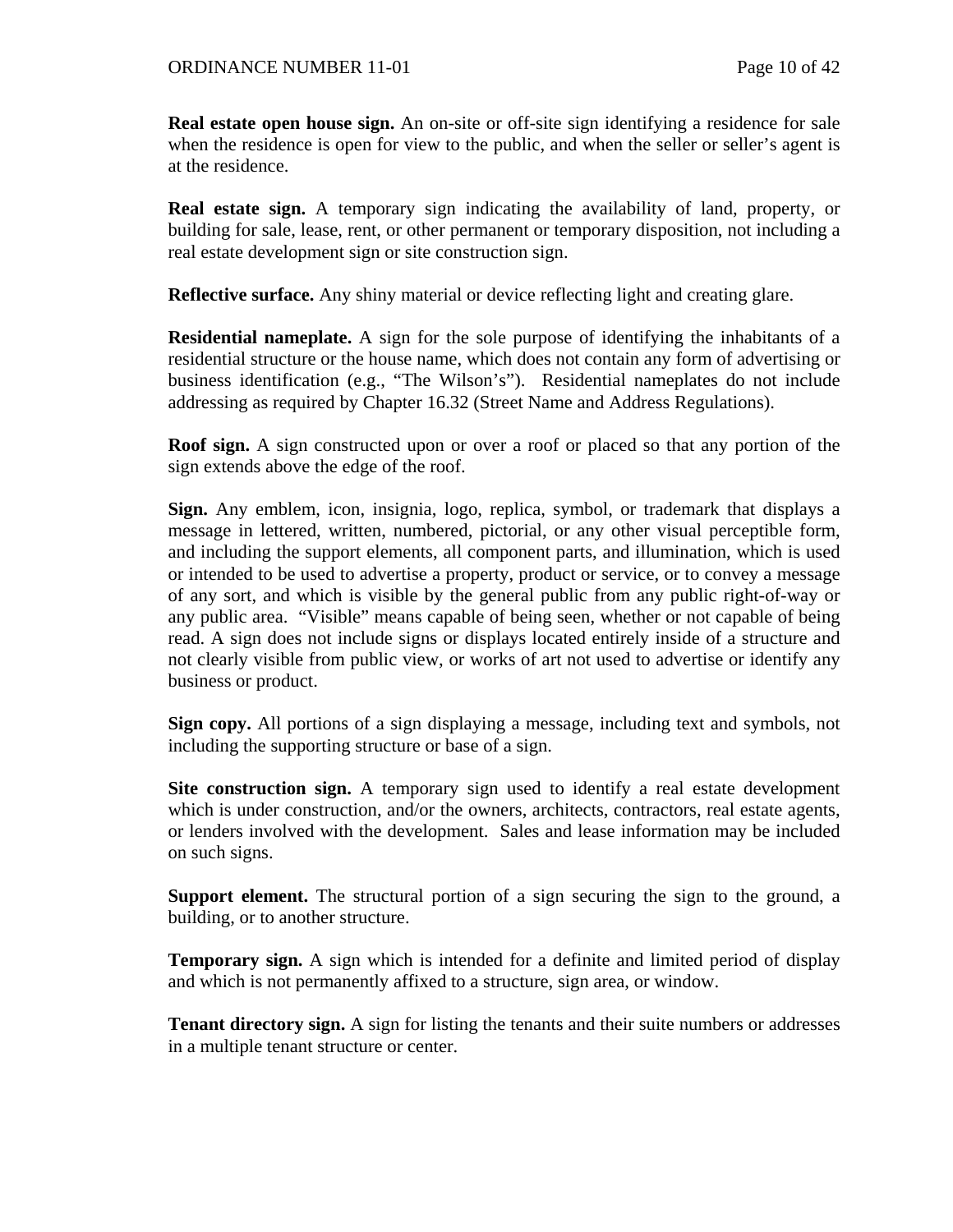**Theater sign.** A sign displaying current or coming movies, plays, concerts, performance, or other programs to the public, which may utilize changeable copy.

**Vehicle station fuel price sign.** Price sign for gasoline stations or businesses that sell motor vehicle fuel to the public.

**Walking sign.** Any commercial sign, including sandwich board type signs or costumed characters, which is held or supported by a person and visible from a public right-of-way or public area. Walking signs do not include writing or commercial logos on normal clothing.

**Wall sign.** Any sign that is displayed on or attached to an exterior wall of a building or structure, with the sign parallel to, and not projecting more than six inches from, the wall.

**Wayfinding sign.** A sign constructed or authorized by the Town to direct persons to specific districts, destinations, or facilities. Wayfinding signs also include kiosks or similar information stands intended to be a convenience for the traveling and visiting public as approved and authorized by the Town.

**Window area.** Window area shall include perimeter window frames, mullions, and glass doors located on the ground level and second story of a business frontage.

**Window sign.** Any permanent or temporary sign displayed on the surface of any glass or glazed material (e.g., window or door) in any way and exposed to public view, not including merchandise included in window displays. Window signs shall not include common wall windows on the inside of a building not visible by the general public from any public right-of-way or any public area.

**Works of art.** An artistic creation such as a painting, sculpture, architecture, landscape design, mural, and other objects. Works of art not used to advertise or identify any business or product are not considered a sign.

## **17.40.040 - Sign Permit Requirements**

- **A. Applicability.** A permit is required in compliance with this Section to erect, move, alter, replace, suspend, display, or attach a sign, whether temporary or permanent, unless the sign is allowed without a sign permit in accordance with Section 17.40.050. Each business requires a separate sign permit. A permit is required for a change in business name.
	- 1. Minor alterations may be approved without a new permit.
	- 2. Permits for temporary signs may be approved on an annual basis provided the applicant submits a plan for the display of all temporary signs for a period of 12 consecutive months, and the plan is approved by the Department.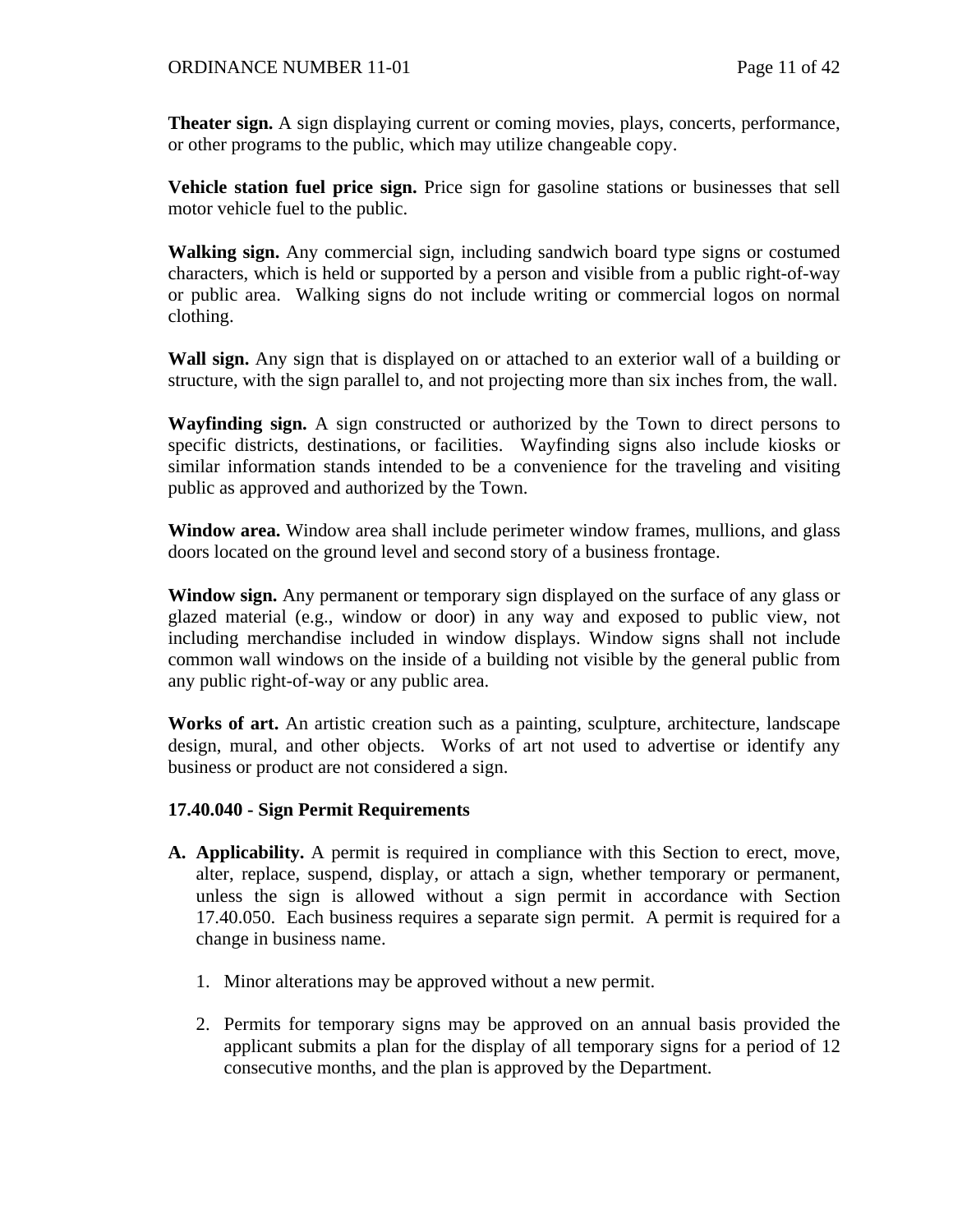- **B. Application requirements.** An application for a sign permit shall be made to the Department on a form provided for that purpose. All required information identified on the form shall be provided by the applicant, together with the required fees. It is the responsibility of the applicant to establish evidence in support of the findings required by Subsection 17.40.040.G.
- **C. Other permits required.** In addition to the requirements of this Title, all signs shall be in conformance with applicable requirements of the Uniform Building Code. Where required, the applicant shall also obtain a building permit and/or electrical permit from the Building Division. State review and approval, including the issuance of an encroachment permit, is required for signs located within the State right-of-way. Signs located within 660 feet of either State Route 203 or U.S. Highway 395 may require a permit from the Outdoor Advertising Division of Caltrans.
- **D. Review authority.** Table 17-40.1 identifies the responsible review authority for each type of sign approval.

| <b>SIGN REVIEW AUTHORITY</b>      |                                   |                                 |                                      |                        |  |  |  |  |
|-----------------------------------|-----------------------------------|---------------------------------|--------------------------------------|------------------------|--|--|--|--|
|                                   |                                   | <b>Role of Review Authority</b> |                                      |                        |  |  |  |  |
| <b>Type of Permit or Decision</b> | <b>Procedure is</b><br>in Section | Director <sup>2</sup>           | <b>Planning</b><br><b>Commission</b> | <b>Town</b><br>Council |  |  |  |  |
| Master Sign Program               | 17.40.040                         |                                 | Decision                             | Appeal                 |  |  |  |  |
| Sign Permit                       | 17.40.040                         | Decision                        | Appeal                               | Appeal                 |  |  |  |  |

#### **Table 17-40.1 Sign Review Authority**

Notes:

- (1) "Decision" means that the review authority makes the final decision on the matter; "Appeal" means that the review authority may consider and decide upon appeals of an earlier decision, in compliance with Chapter 17.68 (Appeals).
- (2) The Director may refer any matter subject to his/her decision to the Commission, so that the Commission may instead make the decision.
- **E. Temporary sign during permit processing.** For new businesses, the Director may authorize a temporary sign to be displayed for a period not to exceed 90 days while the Department is processing a permanent sign application for such new business.
- **F. Time line for decision; waiver of time.** At each level of review, all sign related decisions, including any hearing when procedurally required, shall be made within 60 calendar days from when the Town determines the project is exempt from the California Environmental Quality Act or adopts a negative declaration for the project. The failure of the review authority to render any decision within the time frames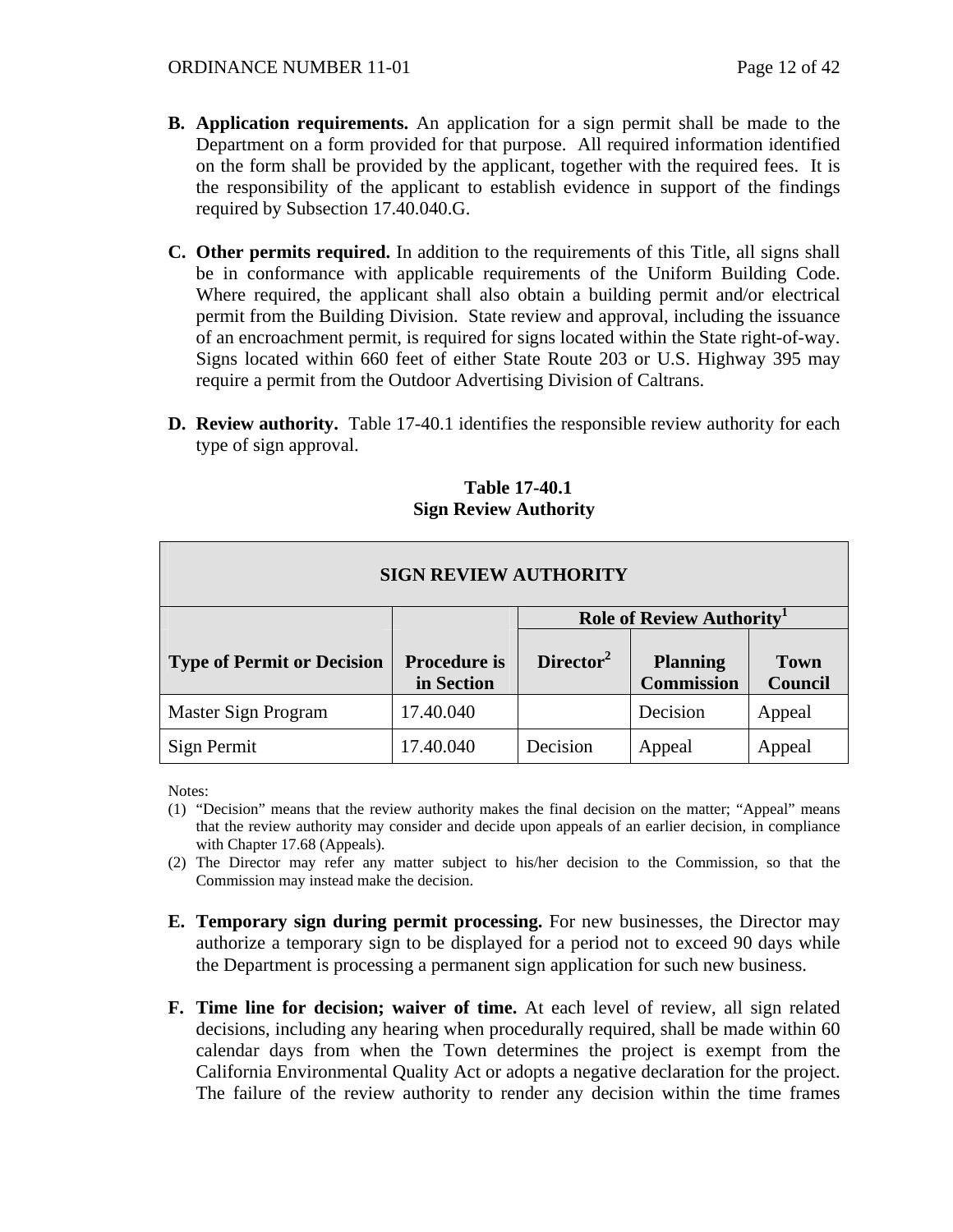established in this Subsection shall be deemed to constitute a denial and the applicant shall have the immediate right to appeal.

- **G. Findings and decision.** After a sign permit application is deemed complete, the review authority shall approve, conditionally approve, or deny the application. The review authority may approve a sign permit application, with or without conditions, only after the following findings are made:
	- 1. The sign complies with the standards of this Chapter, any applicable specific plan or master plan, and any applicable Master Sign Program; and
	- 2. The sign is in substantial compliance with the Town's Design Guidelines.
- **H. Post approval procedures.** The procedures and requirements in Chapter 17.68 (Appeals) shall apply following a decision on a sign permit.

## **I. Expiration and extension of sign permit approval.**

- 1. A sign permit shall expire 12 months from the date of approval unless the sign has been installed or a different expiration date is stipulated in the approval; temporary signs shall comply with time limits identified for temporary signs in this Chapter.
- 2. A sign permit shall expire when the activity, product, business, service, or other use which is being advertised or identified has ceased for a period of not less than 90 days or has moved from the location where the sign was permitted.
- 3. A sign permit shall expire when a sign is removed from the approved location for more than 90 days or a new permit is approved for a replacement sign.
- 4. Upon written request by the applicant, the original review authority may extend the sign permit up to an additional 12 months from the original date of expiration based on site specific conditions justifying the original approval and whether or not those conditions have changed. The Director may make the extension subject to new conditions of approval should site-specific conditions warrant revised or new conditions.
- 5. The expiration date of a sign permit shall be automatically extended to concur with the expiration date of the companion building permit or other applicable permits for the project.

## **17.40.050 - Signs Not Requiring a Permit**

The following signs and sign maintenance and modification activities are allowed without sign permit approval subject to the limitations specified herein; however, any required building permit shall be obtained prior to installation of the sign. These signs shall not be included in the determination of the total allowable number of signs or total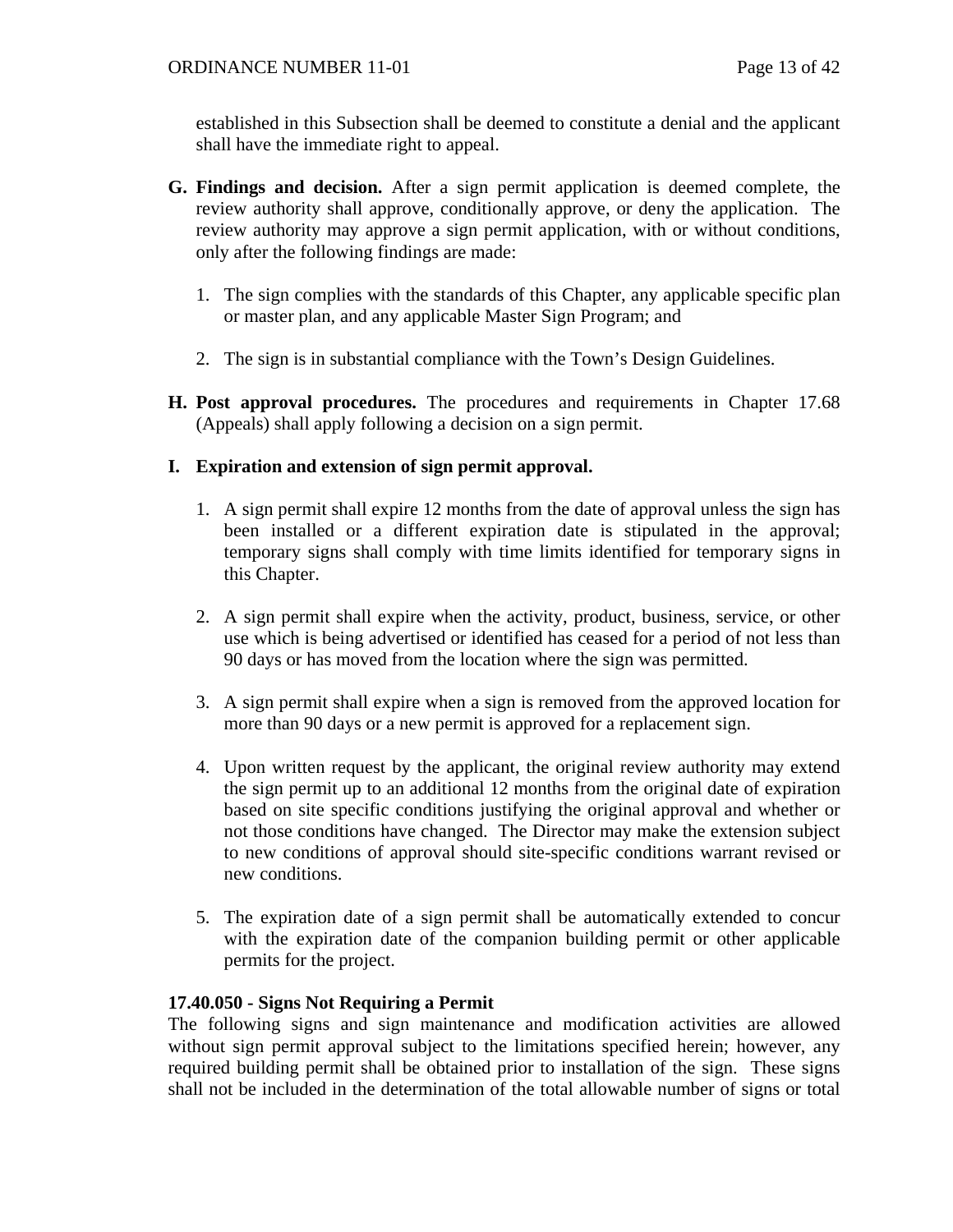allowable sign area for a property or business. However, any deviation from the limitations specified herein shall require a sign permit and may be counted toward the total allowable number of signs or total allowable sign area at the discretion of the Director.

## **A. Nonstructural modifications and maintenance.**

- 1. **Modifications to changeable copy.** Modification or changes to the face or copy of conforming changeable copy signs. A permit shall be required for a change in business name.
- 2. **Maintenance.** The normal maintenance of conforming signs, including painting, repairing, or cleaning of a sign. A permit shall be required for a change of color, materials, or design of an existing sign.

## **B. Permanent signs.**

- 1. **Addresses.** Addresses consistent with Chapter 16.32 (Street Name and Address Regulations).
- 2. **Informational and directional signs.** Informational and directional signage of no greater than an aggregate of four square feet per business and no more than two signs per business, provided that such signage does not contain any advertising, brand, or product information. Additional sign area or number of signs shall be allowed if required by the Town or other public agency for the purpose of public health, safety, and general welfare.
- 3. **"Open" signs.** One "open" sign of no more than two and one-half square feet is allowed per business. "Open" signs may utilize neon; however, blinking or flashing signs are prohibited.
- 4. **Vacancy/no vacancy signs.** Each transient rental business is allowed one vacancy/no vacancy sign of no more than two and one-half square feet. Vacancy/no vacancy signs may be internally illuminated and/or utilize neon.

# **C. Temporary signs.**

- 1. **Community event information.** Posters, flyers, and announcements promoting community events, not containing advertisements for products or services not associated with the community event, and removed within two days of the close of the event.
- 2. **Directional signs (temporary).** Temporary directional signs, in addition to those allowed by Subsection 17.40.050.B.2, not to exceed six square feet in total area.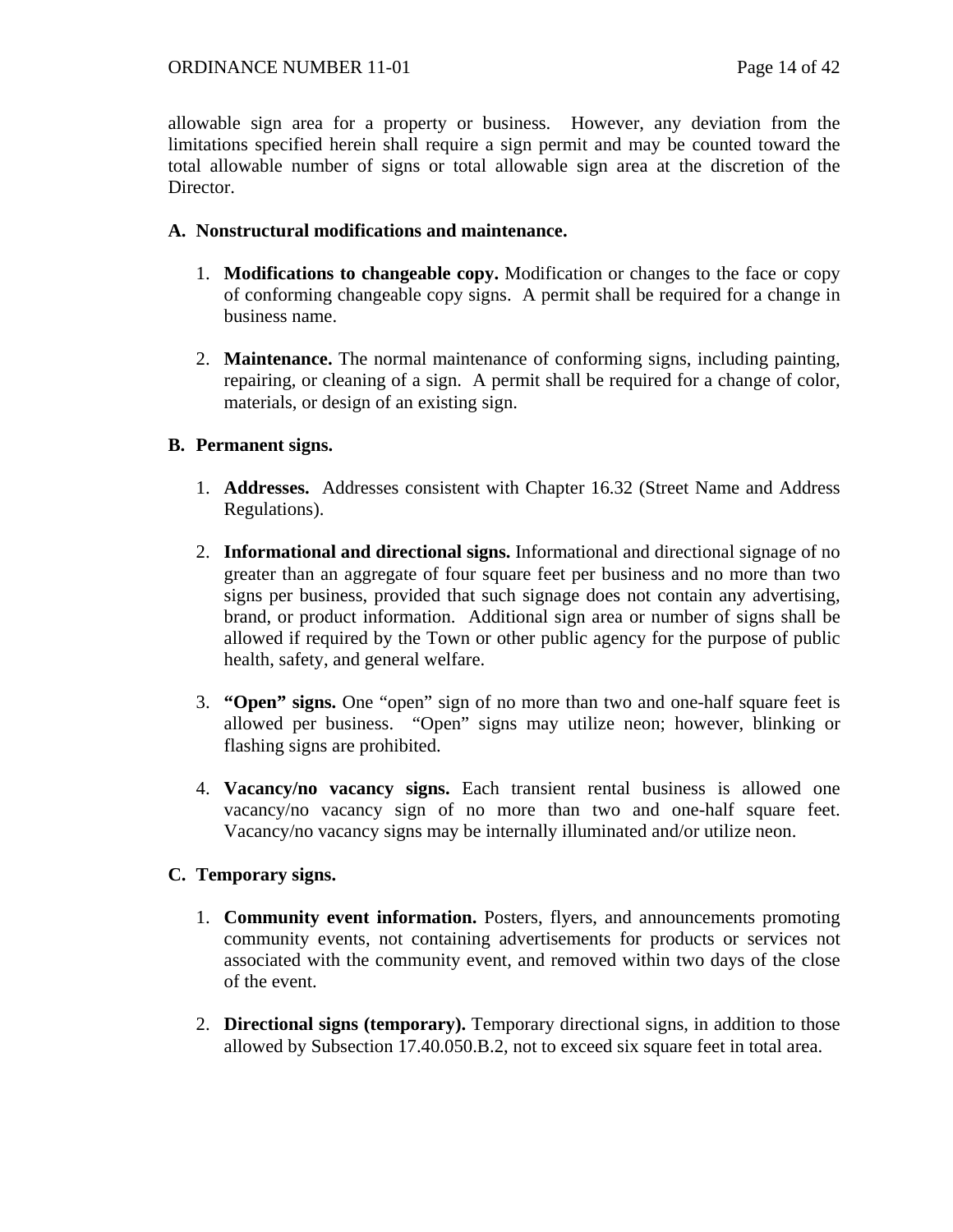3. **Garage sale signs.** One sign for a garage, yard, rummage, or estate sale of no greater than four square feet and no taller than four feet is allowed to be displayed during the hours of the sale. Garage sale signs shall only be displayed on the private property where the sale is located, and shall not be placed within any State or Town right-of-way.

# 4. **Political signs.**

- a. Political signs shall not exceed six square feet and shall not be located within any State or Town right-of-way or on public property.
- b. A campaign sign may be displayed on a wooden post or wire frame, shall be no taller than four feet, and shall be removed within five days following the election.
- c. Political signs within 660 feet of a State highway shall comply with the Outdoor Advertising Act.
- 5. **Real estate signs.** Real estate signs in compliance with California Civil Code Section 713 and subject to the following limitations:
	- a. **Residential zones.** Properties within residential zones are allowed one real estate sign of no more than four square feet per property.
	- b. **Non-residential zones.** Properties within non-residential zones are allowed one real estate sign of no more than 12 square feet per property.
	- c. **Multi-tenant properties.** In addition to the real estate signs listed in Subsection 17.40.050.C.5.a. and b., above, multi-tenant properties in all zones are allowed one real estate sign of no more than four square feet, located within each available tenant space, including tenant spaces above the second story.
	- d. **Freestanding real estate signs.** Freestanding real estate signs shall not exceed four feet in height and may be a portable sign or displayed on a wooden post. Sign structure shall be reasonably durable and clearly incidental to the sign, or otherwise shall be counted towards sign area.
	- e. **Open house signs.** Open house signs are allowed consistent with regulations for temporary portable signs, Subsection 17.40.100.N.3.
- **D. Governmental signs.** Signs installed by the Town, County, or a Federal or State governmental agency, because of their responsibilities for the protection of public health, safety, and general welfare. These signs may be internally illuminated if necessary for the protection of public health, safety, and general welfare.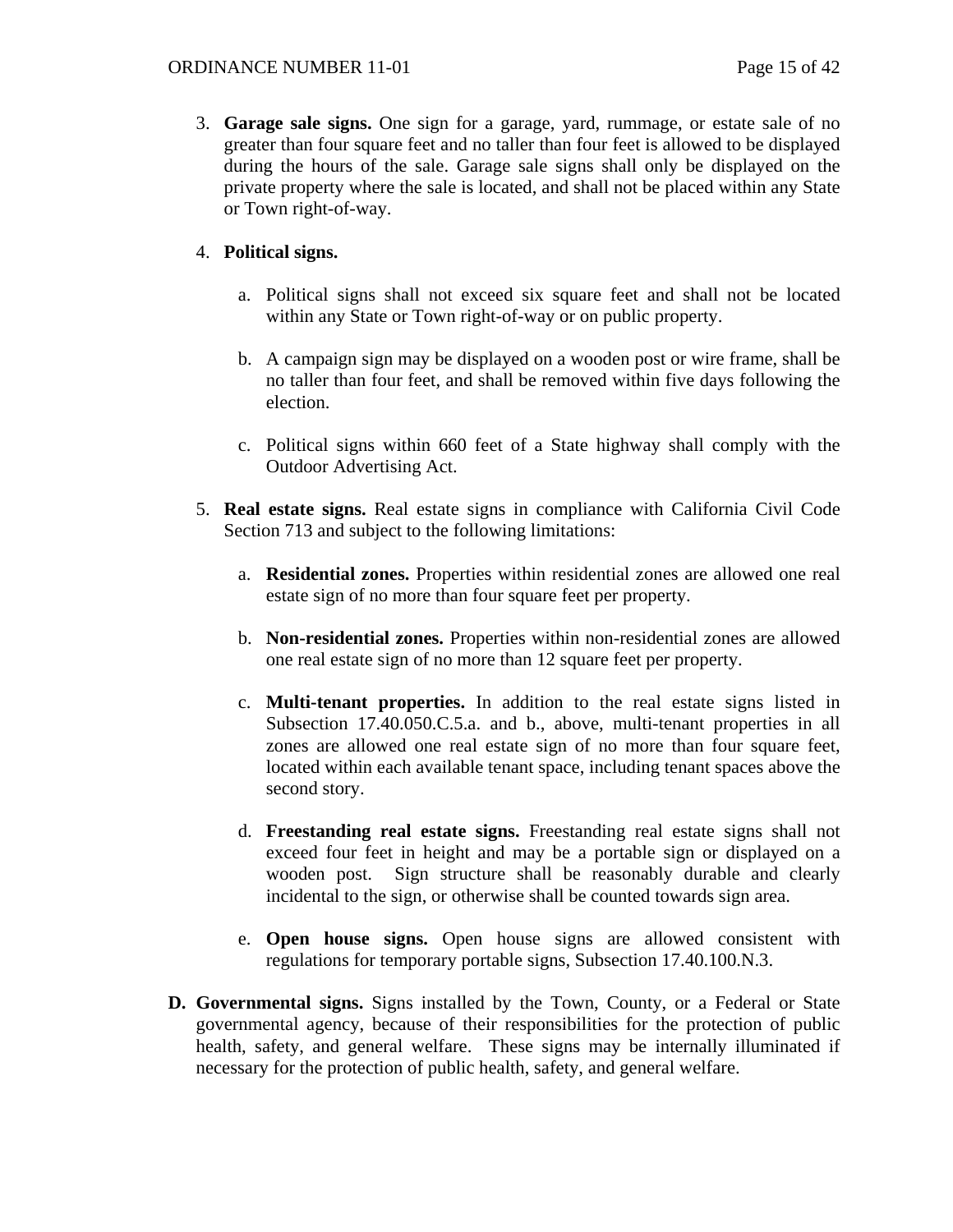- 1. Emergency and warnings signs necessary for public safety or civil defense.
- 2. Traffic signs and devices erected and maintained by an authorized public agency.
- 3. Legal notices, licenses, permits, and other signs required to be displayed by law.
- 4. Signs showing the location of public facilities, destinations, or attractions (e.g., directional, information, and wayfinding signs).
- 5. Any sign, posting, notice, or similar sign placed by or required by a governmental agency in carrying out its responsibilities.
- **E. Signs damaged or destroyed by snow.** The replacement of signs substantially damaged or destroyed by snow, snow plows, or other snow management efforts by the Town or public agencies, with the same or substantially similar sign shall be allowed regardless of structural changes required, provided that any required building permit is obtained.

# **F. Miscellaneous signs.**

- 1. **Flags.** United States flags are exempt from these regulations. Official flags of national, State, or local governments, or nationally recognized fraternal, public service, or religious organization; provided that the flag is not used for commercial advertising (i.e., contains no commercial copy) and subject to the following limitations:
	- a. There shall be no more than three such flags per property.
	- b. Maximum flag size shall be three feet by five feet when hung from a building, and five feet by seven feet when hung from a flag pole over 30 feet in height.
	- c. Flags shall have a minimum clearance of eight feet over pedestrian areas and 15 feet over vehicular areas.
- 2. **Historical items.** Historical plaques erected and maintained by the Town or historical agencies, memorials, building cornerstones, and date-constructed stones; provided that none of these exceed four square feet in area.
- 3. **Menu display boxes.** Menu display boxes of up to three square feet. Menu display boxes may include an area used to communicate daily, weekly, or other "specials."
- 4. **Merchandise.** Merchandise incorporated as an integral part of an indoor window display, including photographic window display of real estate available for sale, lease, or rent from a licensed real estate broker.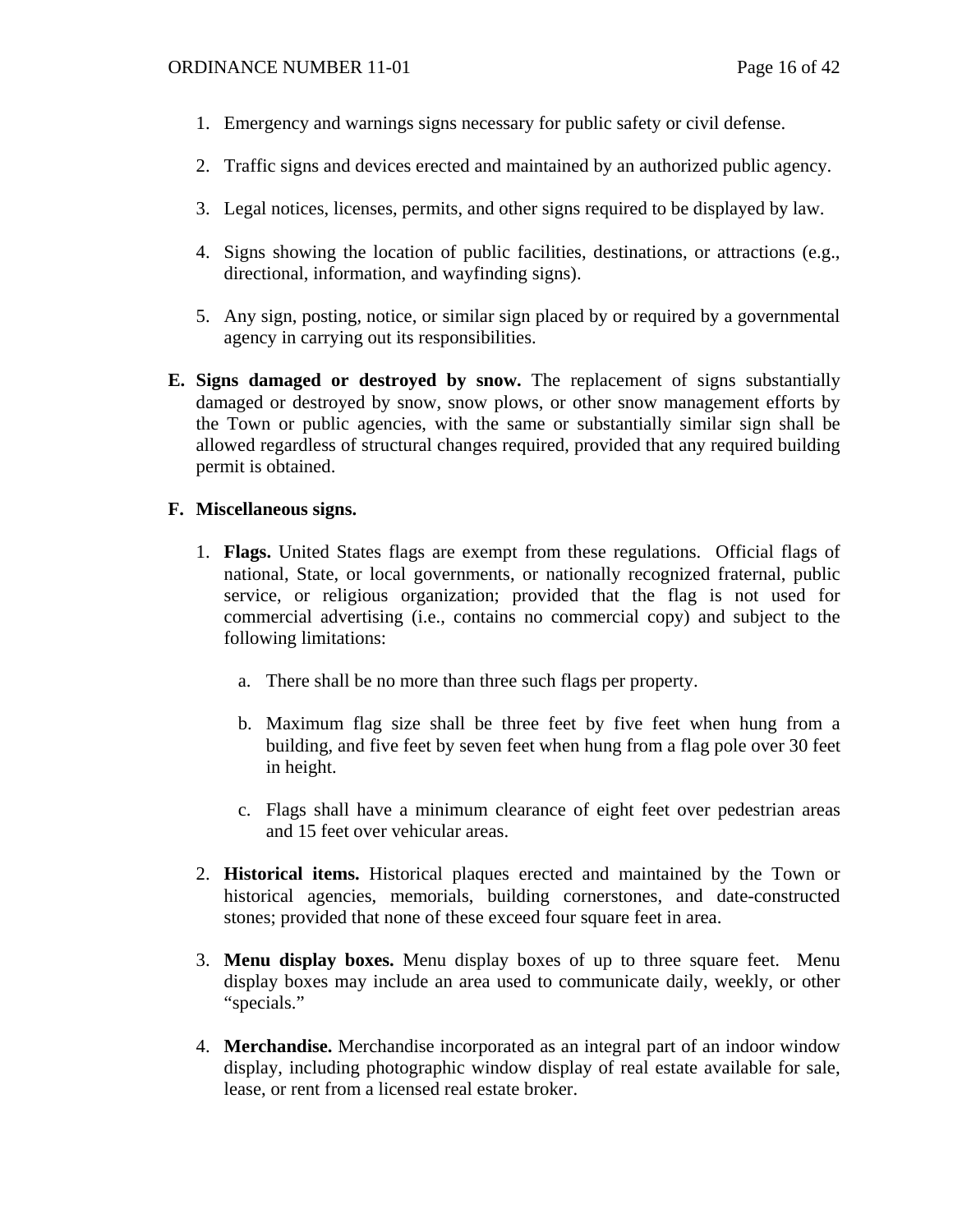- 5. **Residential nameplates.** Residential nameplates of not more than two square feet, one per property, that have no commercial message or identification.
- 6. **Seasonal displays.** Temporary, non-commercial decorations or displays associated with any national, local, or religious celebration.
- 7. **Signs on vehicles.** Signs neatly and permanently affixed on a vehicle, one sign per vehicle side, and only identifying the name of a business, generic services, contact information, and location; provided, however, such vehicles shall not be used as parked or stationary outdoor display signs (i.e., Subsection 17.40.070.B.11). Such signage shall not be a banner, board, paper, or any temporary sign and shall not substantially project or deviate from the vehicle profile.
- 8. **Theater poster cases.** Theaters may use glass-enclosed cases to display posters that advertise current or forthcoming programs. One poster case, not exceeding 16 square feet, is allowed for each movie screen or stage.
- 9. **Vehicle station fuel price signs.** Vehicle station fuel price signs required by State law, one sign per station not to exceed 12 square feet or other size as required by State law. No information other than as required or allowed by local, State, or Federal law shall be displayed. These signs may utilize changeable copy. Vehicle station fuel price signs shall not be internally illuminated.

## **17.40.060 - Master Sign Program**

- **A. Applicability.** A Master Sign Program approved by the Commission shall be required for any site with four or more businesses or tenant spaces, regardless of whether the tenant spaces are occupied. A Master Sign Program may be requested by an applicant for a site with less than four businesses or tenant spaces, but is not required. No sign permit shall be approved for a site with four or more businesses or tenant spaces unless and until the Commission has approved a Master Sign Program for the subject site.
- **B. Application requirements.** An application for a Master Sign Program shall be made to the Department on a form provided for that purpose. All required information identified on the form shall be provided by the applicant, together with the required fees. If the application includes a request for an exception to this Chapter, consistent with Subsection 17.40.060.D, information shall be provided explaining why the exception is warranted and how the exception is consistent with the purpose and intent of this Chapter. It is the responsibility of the applicant to establish evidence in support of the findings required by Subsection 17.40.060.E.
- **C. Time line for decision; waiver of time.** See Subsection 17.40.040.F.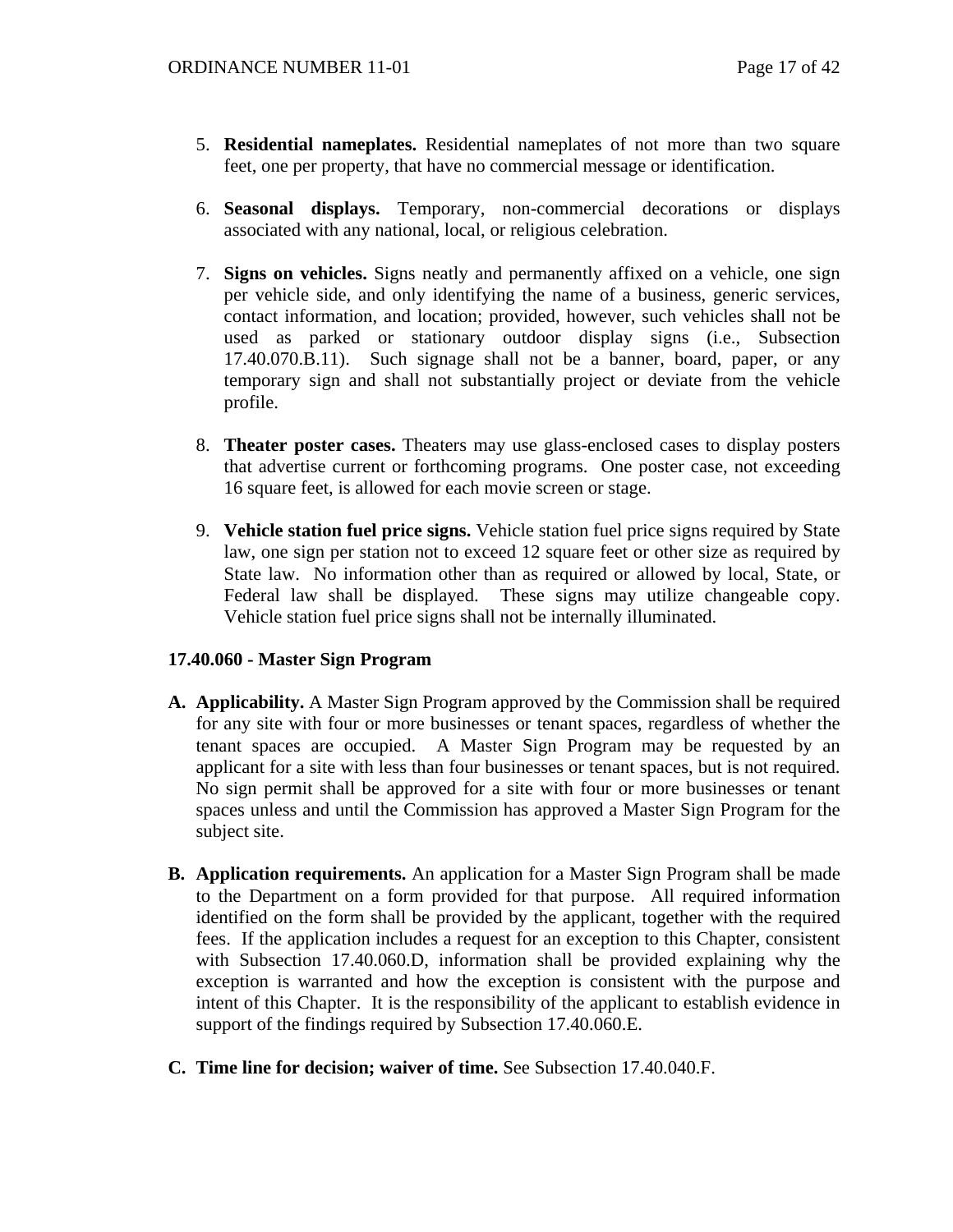- **D. Exceptions to this Chapter.** As part of a Master Sign Program approval, the Commission may grant exceptions to the standards of this Chapter for the maximum number and size of signs, based on site-specific conditions and design features including architectural style, building mass, and site visibility to ensure that signs for a uniquely planned or designed development area are most appropriate for that particular development or area. A Master Sign Program may also be more restrictive than this Chapter.
- **E. Findings and decision.** After a Master Sign Program application is deemed complete, the Commission shall approve, conditionally approve, or deny a Master Sign Program application. The Commission may approve a Master Sign Program application, with or without conditions, only after the following findings are made:
	- 1. The Master Sign Program complies with the standards of this Chapter and any applicable specific plan or master plan; or
	- 2. If the Master Sign Program does not comply with the standards of this Chapter, the Master Sign Program complies with the purpose and intent of this Chapter;
	- 3. The Master Sign Program is in substantial compliance with the Town's Design Guidelines; and
	- 4. The signs within the Master Sign Program are visually related to each other and to the structure and/or developments they identify.
- **F. Post approval procedures.** See Subsection 17.40.040.H.
- **G. No expiration for Master Sign Programs.** A Master Sign Program shall have no expiration date, but may be revised consistent with Subsection 17.40.060.I.
- **H. Individual sign permits required.** Individual sign permits are required for signs located within a site subject to an approved Master Sign Program. All signs erected or maintained within a site subject to a Master Sign Program shall conform at all times to the approved Master Sign Program.
- **I. Revisions to Master Sign Programs.** Minor revisions to a Master Sign Program may be approved by the Director if it is determined that the intent of the original approval, and any conditions attached thereto, are not affected. Major revisions to a Master Sign Program shall be approved by the Commission.

## **17.40.070 - Prohibited Signs**

**A. Types of prohibited signs.** All signs not expressly allowed by this Chapter shall be prohibited.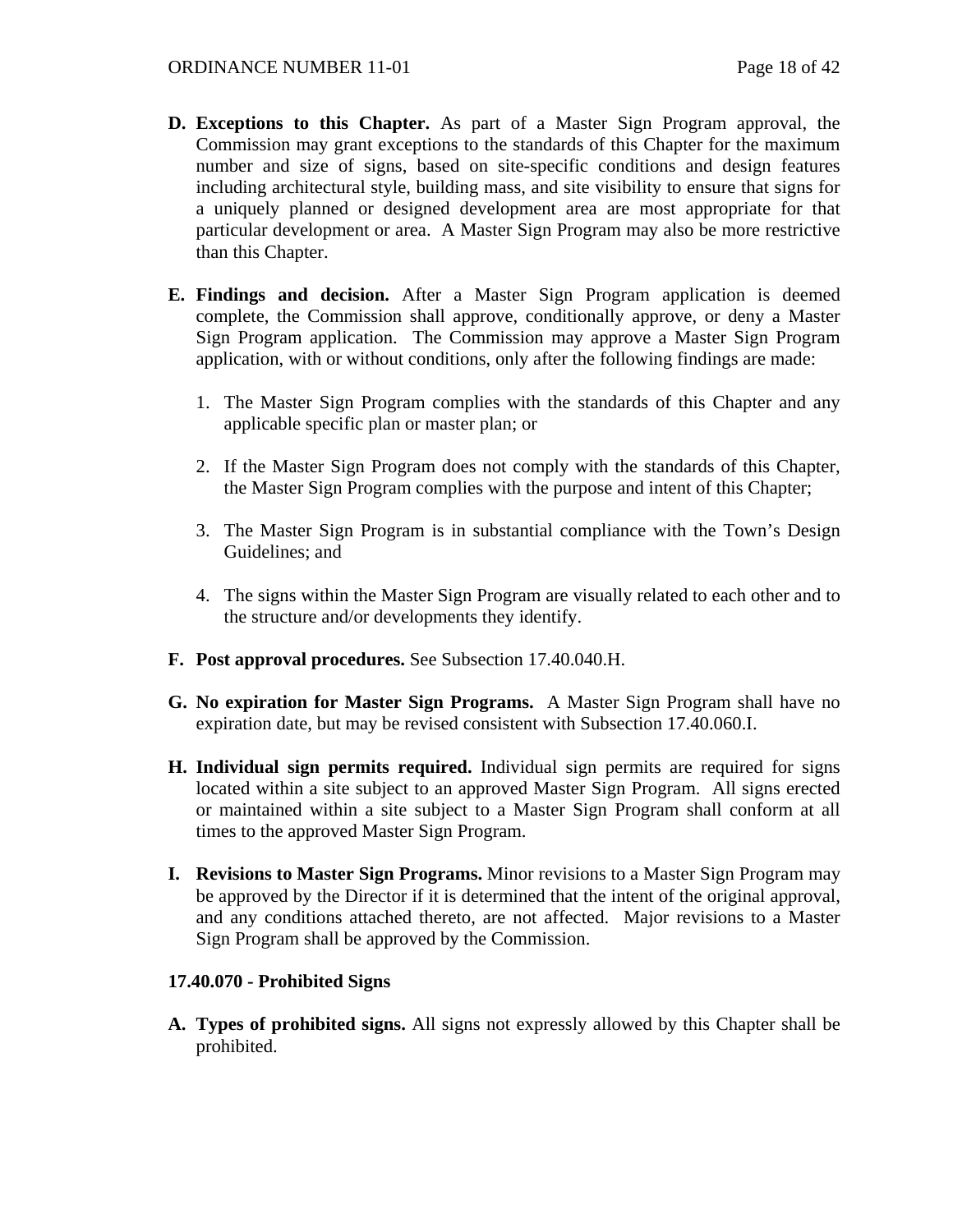- **B. Examples of prohibited signs.** Examples of prohibited signs include the following:
	- 1. Abandoned signs;
	- 2. Illegal signs;
	- 3. Inflatable or tethered signs or devices;
	- 4. Internally illuminated signs, except as allowed by this Chapter;
	- 5. Moving signs, including blinking, chasing, or flashing signs, except as allowed by this Chapter, signs that emit a varying intensity of light or color, or signs that contain moving parts;
	- 6. Home occupation signs;
	- 7. Off-premise signs, except as allowed by this Chapter;
	- 8. Pole signs, including signs attached to utility poles or snow stakes;
	- 9. Pricing signs, except vehicle station fuel price signs, menu display boxes, and drive-up menu boards as allowed by this Chapter;
	- 10. Roof signs;
	- 11. Signs attached to or suspended from any vehicle, boat, mobile home, snowmobile, or other movable object parked within or next to a Town or State right-of-way or in a location on private property that is visible from a Town or State right-of-way, except a sign painted directly upon, magnetically affixed to, or permanently affixed to the body or other integral part of the vehicle (i.e., Subsection 17.40.050.F.7, Signs on vehicles);
	- 12. Signs burned or cut into a tree, otherwise marked on a tree or otherwise affixed to a tree;
	- 13. Signs that simulate in color, size, or design any traffic control sign or signal, or signs that make use of characters, symbols, or words in a manner that interferes with, misleads, or confuses pedestrian or vehicular traffic;
	- 14. Signs with reflective surfaces, except for street and traffic signs or other signs for public safety;
	- 15. Signs within a Town right-of-way, except as allowed by Subsection 17.40.090.B.4;
	- 16. Statuary signs;
	- 17. Temporary signs, except as allowed by this Chapter; and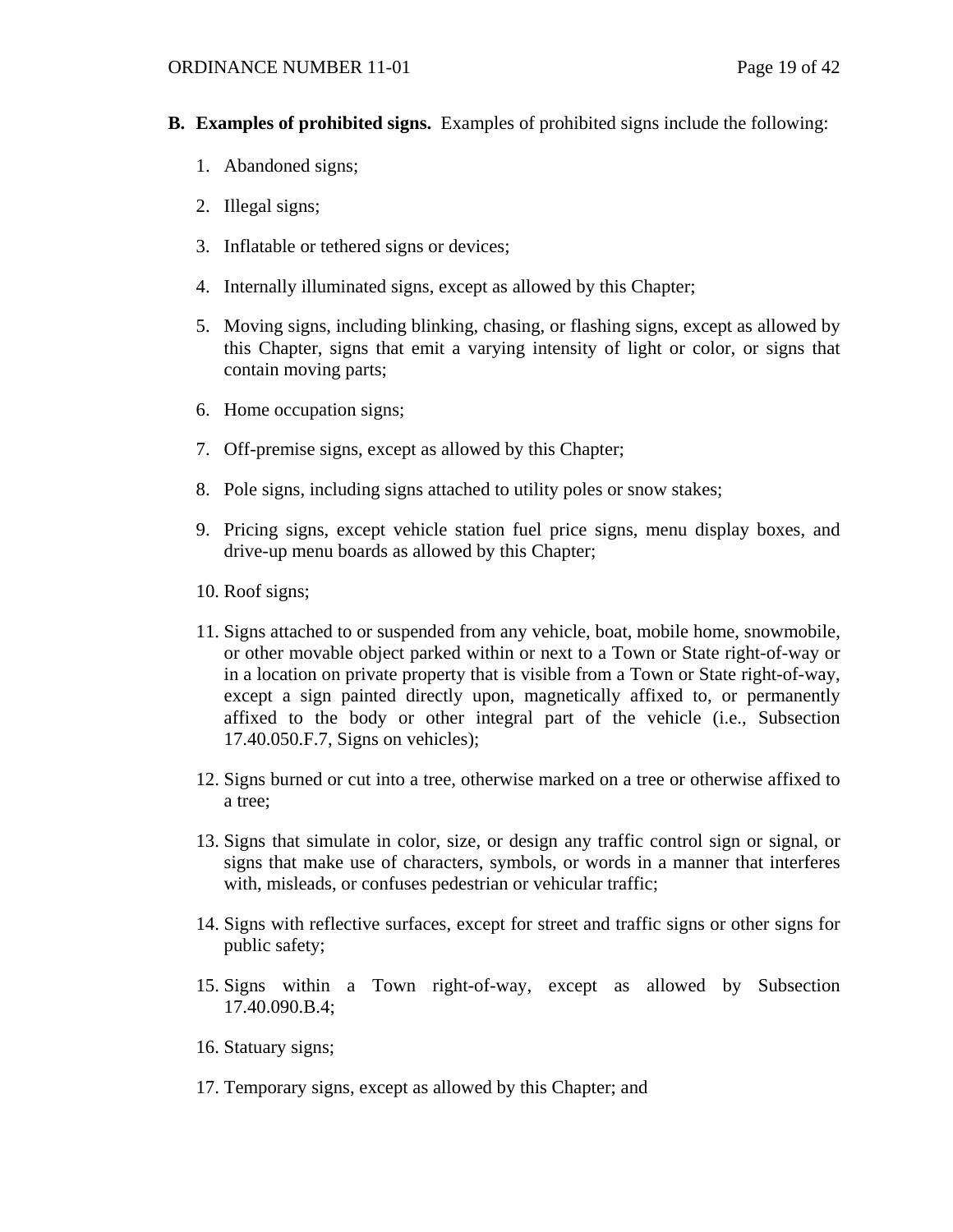18. Walking signs, including costumed characters or signs held or supported by human beings, except for non-commercial signs.

# **17.40.080 - Measurement of Sign Area and Height**

- **A. Measurement of sign area.** The measurement of sign area for the purpose of determining compliance with this Chapter is defined below.
	- 1. **Surface area.** The surface area of a sign shall be calculated by enclosing the extreme limits of all writing, logo, representation, emblem, or other display within a single continuous perimeter composed of squares or rectangles with no more than eight perimeter lines, or within a single circle. See Figure 17-40.A.



Figure [1](#page-19-0)7-40.A: Sign area measurement<sup>1</sup>

- 2. **Sign structure.** Supporting structure, bracing, and/or framework that are determined by the Director to be clearly incidental to the sign display itself shall not be included in the calculation of total sign area.
- 3. **Double-faced signs.** The area of a double-faced sign shall be calculated for one face only if the two faces are back-to-back, parallel, and separated by no more than 24 inches, and the copy is identical on both faces.
- 4. **Three-dimensional signs.** The area of a sign consisting of one or more threedimensional objects (e.g., balls, cubes, clusters of objects, or sculpture), shall be measured as their maximum projection upon a vertical plane. See Figure 17-40.B.

Figure 17-40.B: Three-dimensional sign  $measured$ 



<span id="page-19-0"></span> $\overline{a}$ 1 City of Grass Valley Municipal Code

<sup>2</sup> City of Grass Valley Municipal Code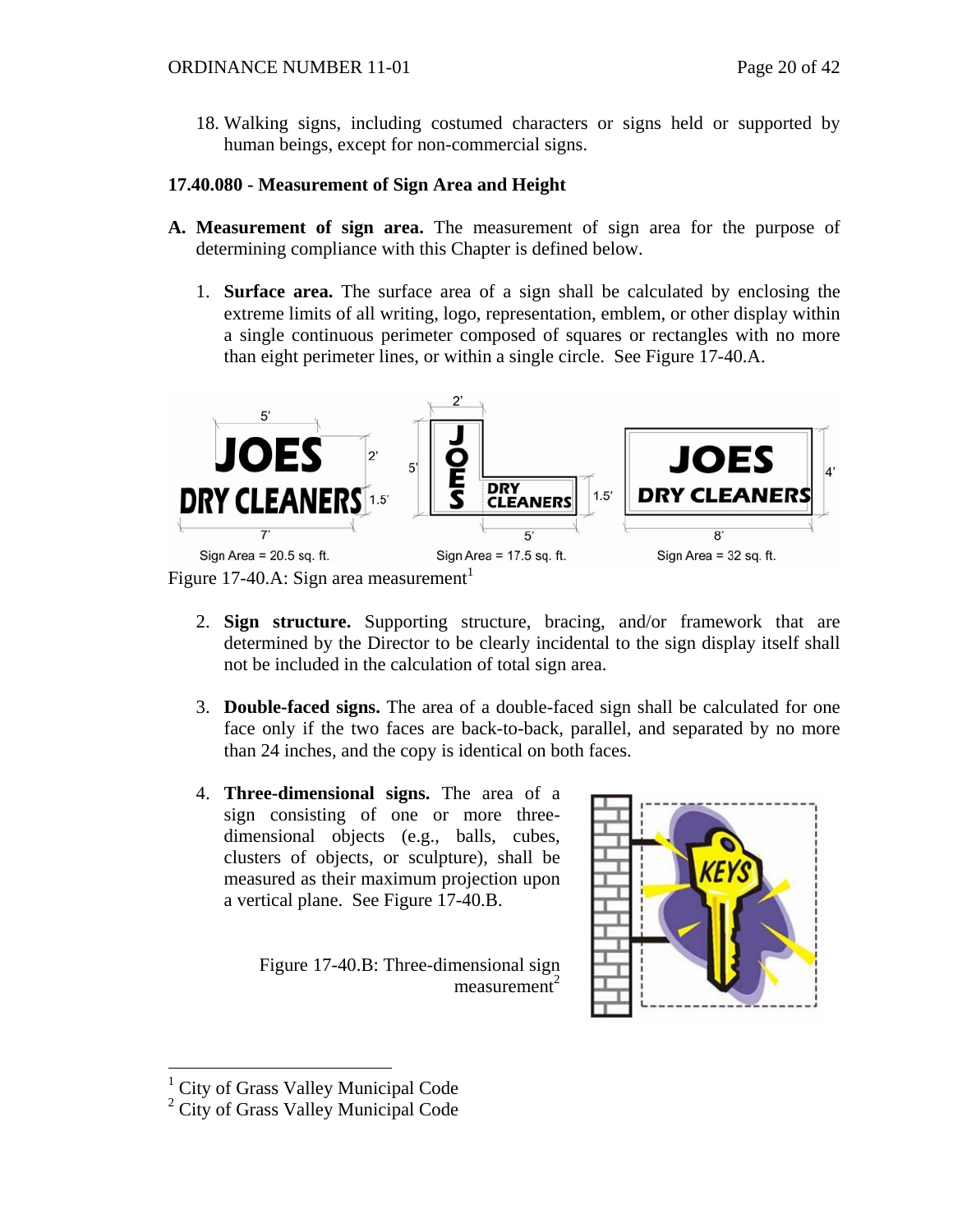## **B. Measurement of sign height.**

1. **Sign height.** Sign height shall be measured as the vertical distance from the lowest point of existing grade adjacent to the sign to the top of the highest attached component of the sign. Existing grade means the grade prior to ground disturbance for installation of the sign. See Figure 17-40.C.



Figure 17-40.C: Sign height measurement<sup>[3](#page-20-0)</sup>

- 2. **Signs in planters.** The height of a sign located in a planter may be measured from the top of the planter, provided that the planter is no greater than 12 inches above existing grade as defined in 17.40.080.B.1, above.
- 3. **Sign frame and lighting.** Subject to the Director's approval, sign frame and lighting may exceed the height limit, provided such is a necessary structural design feature.

# **17.40.090 - General Requirements for All Signs**

All signs shall be subject to the following requirements, whether or not the sign requires a permit.

- **A. Sign maintenance.** The following maintenance standards shall be continually met for all signs.
	- 1. Each sign, including the supporting structure and hardware, shall be structurally sound, maintained in good repair, and functioning properly at all times. All signs shall be neatly placed and securely affixed. No sign shall constitute a hazard to safety, health, or public welfare.
	- 2. All signs shall be maintained as originally approved in a clean, neat, and undamaged condition.
	- 3. Maintenance of a sign shall include periodic cleaning, mending or replacement of any faded, peeled, cracked, rusted, or otherwise damaged or broken parts thereof, replacement of flickering, burned out, or broken light bulbs, and other actions as necessary to comply with the purpose of this Chapter.

<span id="page-20-0"></span><sup>&</sup>lt;sup>3</sup> City of Grass Valley Municipal Code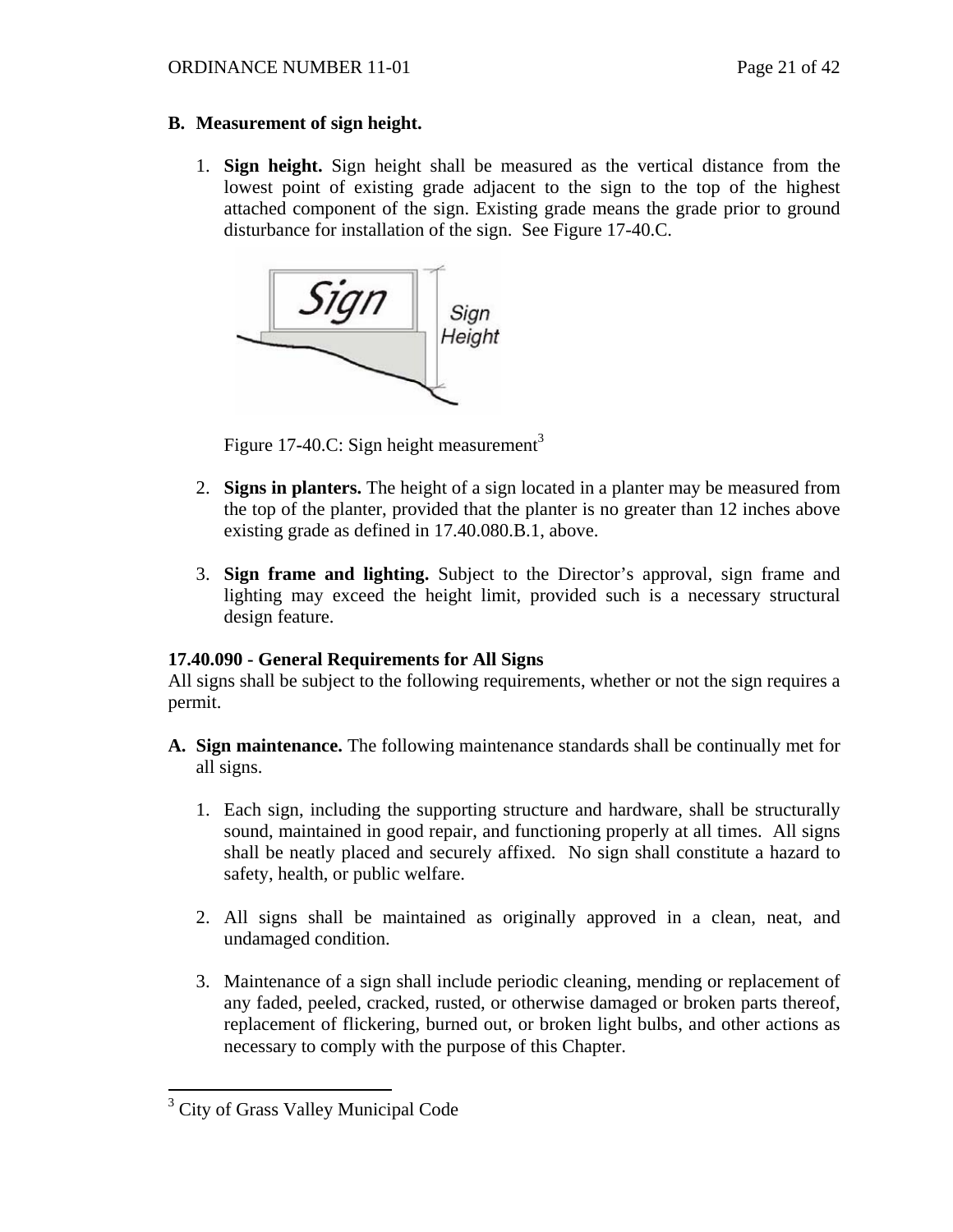- 4. When an existing sign is removed or replaced, all brackets, poles, and other supports that are no longer required shall be removed, and any newly exposed portions of a building or structure on which the sign is displayed shall be repaired and repainted as necessary to restore a uniform appearance to the building surface or structure.
- 5. Signs which are not properly maintained and are dilapidated shall be deemed to be a public nuisance and may be abated in compliance with the Municipal Code.

## **B. Sign location.**

- 1. Each sign shall be located on the same site as the subject of the sign, except as otherwise allowed by this Chapter.
- 2. Signs shall be located on the business frontage, except as otherwise allowed by this Chapter.
- 3. Signs shall be allowed on sides of buildings or businesses not considered as businesses frontage (i.e., where no customer access is available) when the building wall fronts on a public street or faces a plaza, courtyard, pedestrian corridor or walkway, parking lot, or alley.
- 4. No sign shall placed on or project over public property or into a Town right-ofway, except for the following:
	- a. Governmental signs including bus stop signs, emergency warning signs, signs to direct or regulate pedestrian, bicycle or vehicular traffic, public notices, information signs, and wayfinding signs;
	- b. Community event signs and community information signs, including across the street banners as approved by the Town and/or the State as required for the sign, and allowed by this Chapter;
	- c. A sign constructed by a public agency on its property, which is allowed by this Chapter;
	- d. A monument sign consistent with Subsection 17.40.100.H.4; and
	- e. A portable sign consistent with Subsection 17.40.100.N.3.b.
- 5. No sign shall be located in a manner that will impede or obstruct pedestrian, bicycle, or vehicular safety.
- 6. No sign shall be placed so as to interfere with the operation of a door, fire escape, window, or other required exit.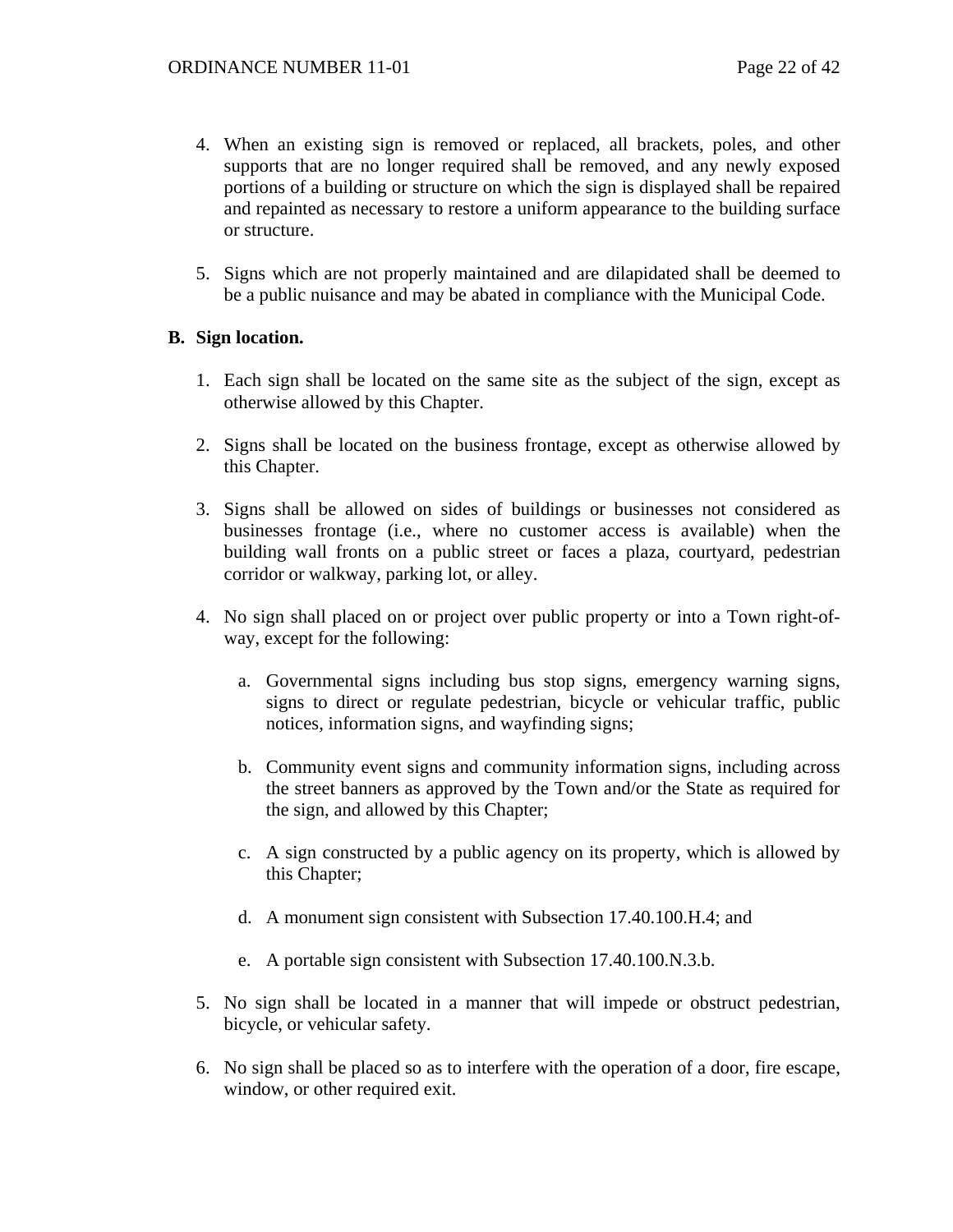7. Signs located within 660 feet of either State Route 203 or U.S. Highway 395 shall comply with the Outdoor Advertising Act and Regulations administered by Caltrans.

# **C. Sign area.**

- 1. The aggregate area of all signs displayed on a site shall not exceed total allowable sign area established by this Subsection, unless such sign is specifically exempt from being counted towards total allowable sign area.
- 2. The total square footage of allowable sign area for any business shall not exceed two square feet for each three lineal feet of business frontage (i.e., linear feet of business frontage x  $2/3$  = maximum allowable sign area in square feet).
- 3. Where a business has two separate frontages, additional signage for the second frontage shall be allowed up to the amount otherwise allowed for the primary frontage alone. The second frontage may or may not include a customer access point to the building. Such additional signage may be allowed for corner units and businesses in a single building.
- 4. Signs are subject to the size restrictions identified in Section 17.40.100. No sign shall exceed 30 square feet, except as specifically provided in this Chapter.
- 5. Any business not having the necessary frontage to permit at least 12 square feet of aggregate sign area shall, in any event, be permitted 12 square feet of aggregate sign area.
- 6. The total allowable aggregate sign area may be increased by 20 percent if a sign and business frontage identified by the sign are located 140 feet or more from the centerline of the street on which they face; provided however, that the increase shall only be applied to the sign located 140 feet or more from the centerline of the street on which they face. The increased aggregate sign area shall not increase the maximum sign sizes as allowed by this Chapter or by a Master Sign Program approved after the adoption of this Chapter.
- 7. The following signs shall not be counted towards the total allowable aggregate sign area or the total allowable number of signs; however, any sign that deviates from the limitations specified herein shall be counted toward the total allowable aggregate sign area:
	- a. Signs Not Requiring a Permit (Section 17.40.050);
	- b. Across the street banners;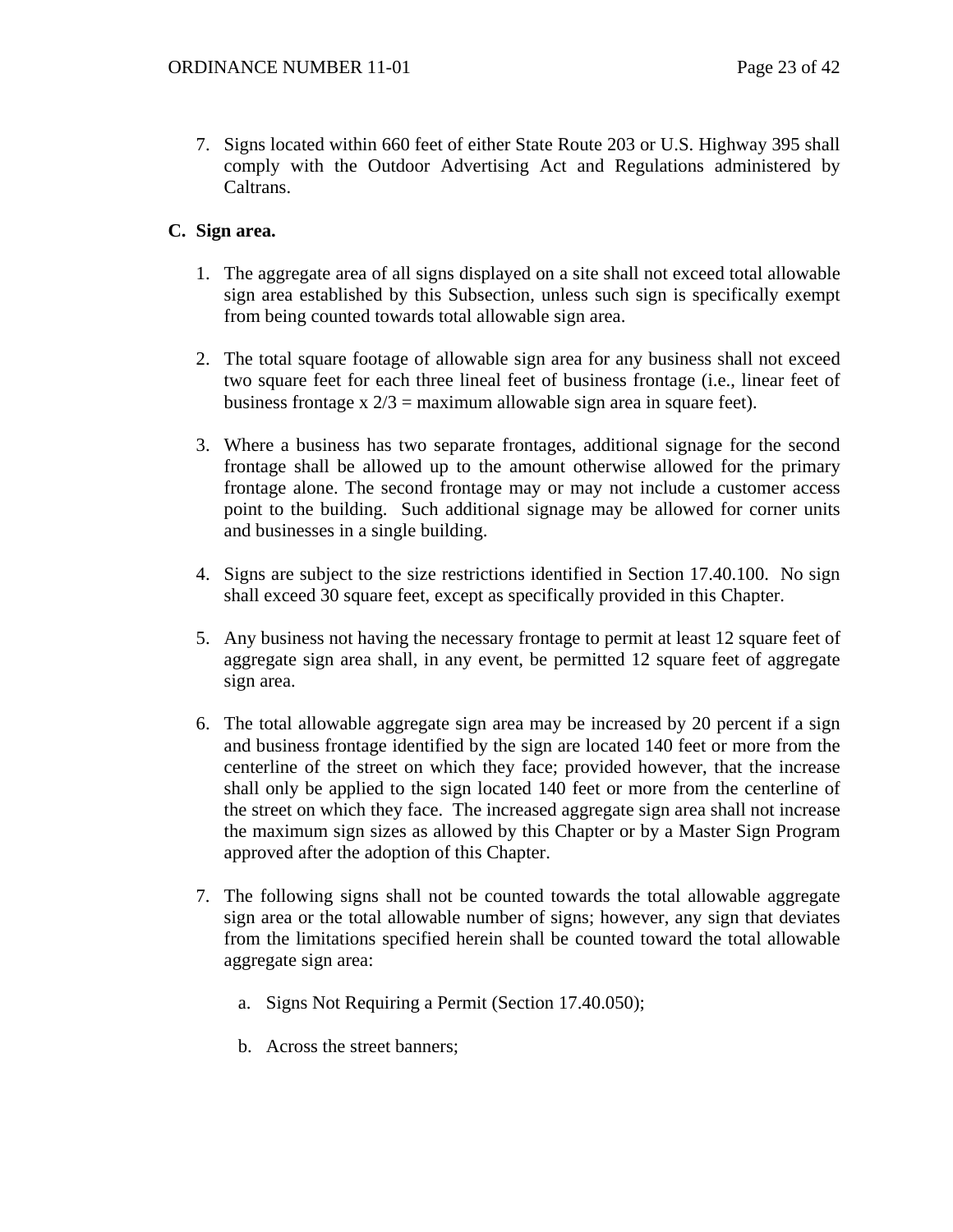- c. Community event signs including banners, directional, and informational signs for the event;
- d. Community information signs;
- e. Copy on an awning that does not exceed six inches in height and consistent with Subsection 17.40.100.A;
- f. Drive-up menu boards;
- g. Identification signs for multi-tenant centers that do not advertise any particular business or product;
- h. One pedestrian-oriented business identification sign per business (i.e., a hanging or projecting sign) of no greater than six square feet;
- i. Temporary banners as approved by the Town in compliance with this Chapter; and
- j. Tenant directory signs of no more than 12 square feet with up to two inch high lettering displayed on the first floor.

## **D. Sign height.**

- 1. **Monument signs.** A monument sign shall not exceed eight feet in height except as follows:
	- a. Signs along Main Street and Lake Mary Road shall not exceed 12 feet in height.
	- b. Sign structures may extend 12 inches above the allowable height for the purposes of sign structure enhancement or embellishment. See Figure 17- 40.D.



Figure 17**-**40.D: Monument sign with enhancement or embellishment

c. In locations where snow removal equipment cannot access the sign area, sign height may be increased subject to the Director's approval; however, no sign shall exceed 16 feet in height.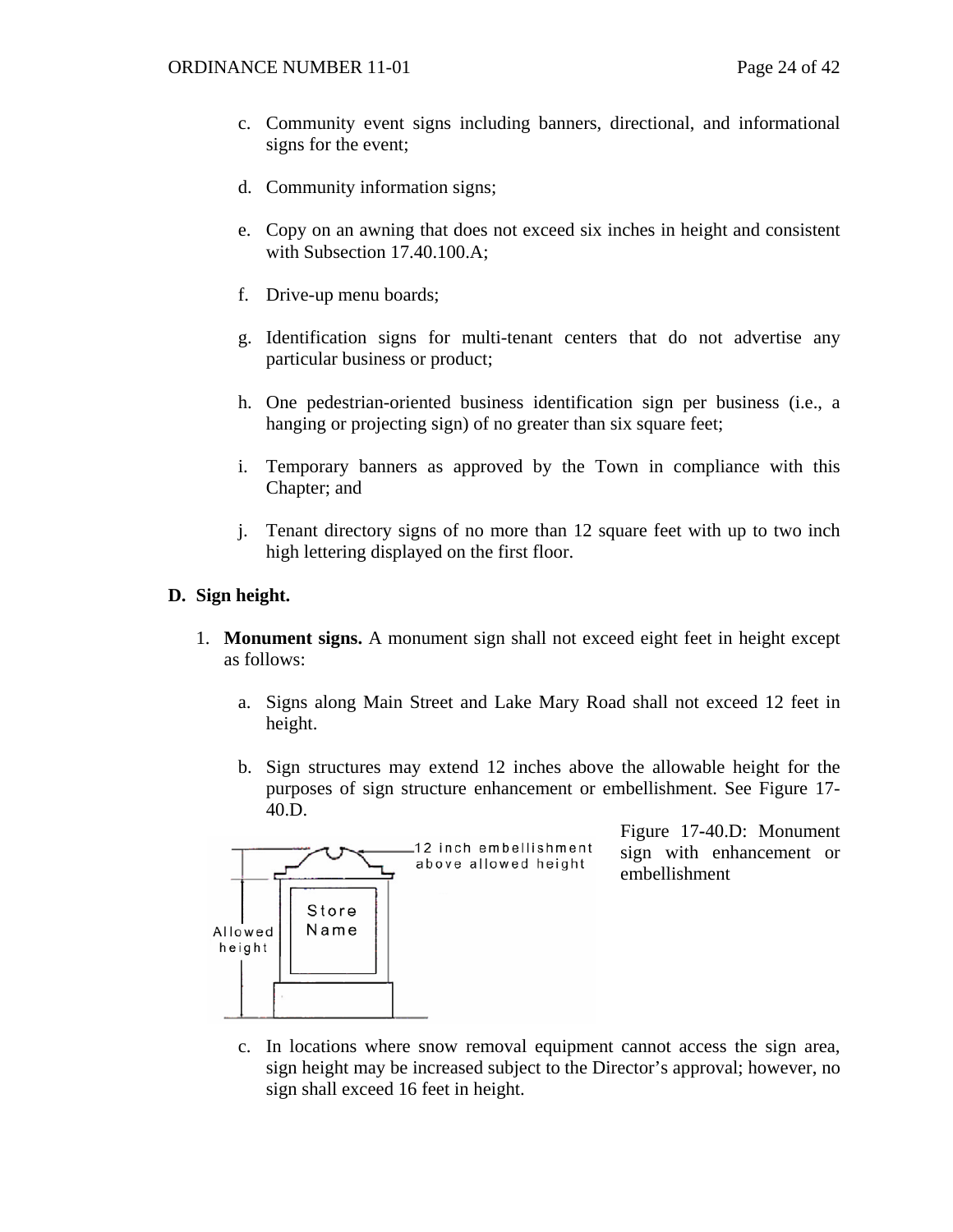d. In locations where the base of a sign is five feet or more below the centerline of the street on which the sign faces, sign height may be increased subject to the Director's approval; however, no sign shall exceed 16 feet in height.

## 2. **Signs on structures.**

- a. No sign shall be displayed above the second story of any building, except for multi-tenant property real estate signs consistent with Subsection 17.40.050.C.5.c.
- b. No sign shall extend above the top of the wall to which the sign is attached.
- **E. Sign lighting.** Sign lighting shall be designed to minimize light and glare on surrounding Town and State rights-of-way and properties in compliance with Chapter 17.34 (Outdoor Lighting) and the following standards.
	- 1. External light sources shall be directed and shielded to prevent glare and light trespass onto adjacent properties and Town or State rights-of-way.
	- 2. Signs with internal light sources (e.g., halo lit, neon, and other signs as allowed by this Chapter) shall be designed to prevent glare and light trespass onto adjacent properties and Town or State rights-of-way.
	- 3. The light source (e.g., bulb) shall not be visible off-site, including Town or State rights-of-way, except for sign with neon tubing and electronic message signs as allowed by this Chapter.
	- 4. Sign lighting shall not exceed that necessary for sign legibility and shall not be of an intensity or brightness that will create a visual nuisance.
	- 5. Sign illumination shall not blink, flash, flutter, or change light brightness, color, or intensity.
	- 6. Signs shall not use colored lights or other design elements that may be confused with or mistaken for traffic control devices.
	- 7. Neither the direct nor reflected light from primary light sources shall create hazards for pedestrians, bicyclists, or operators of motor vehicles.
	- 8. Light sources shall utilize energy-efficient fixtures to the greatest extent feasible.
	- 9. All light fixtures, conduit, and shielding shall be painted in flat dark colors, or painted to match either the building or supporting structure that serves as the background of the sign.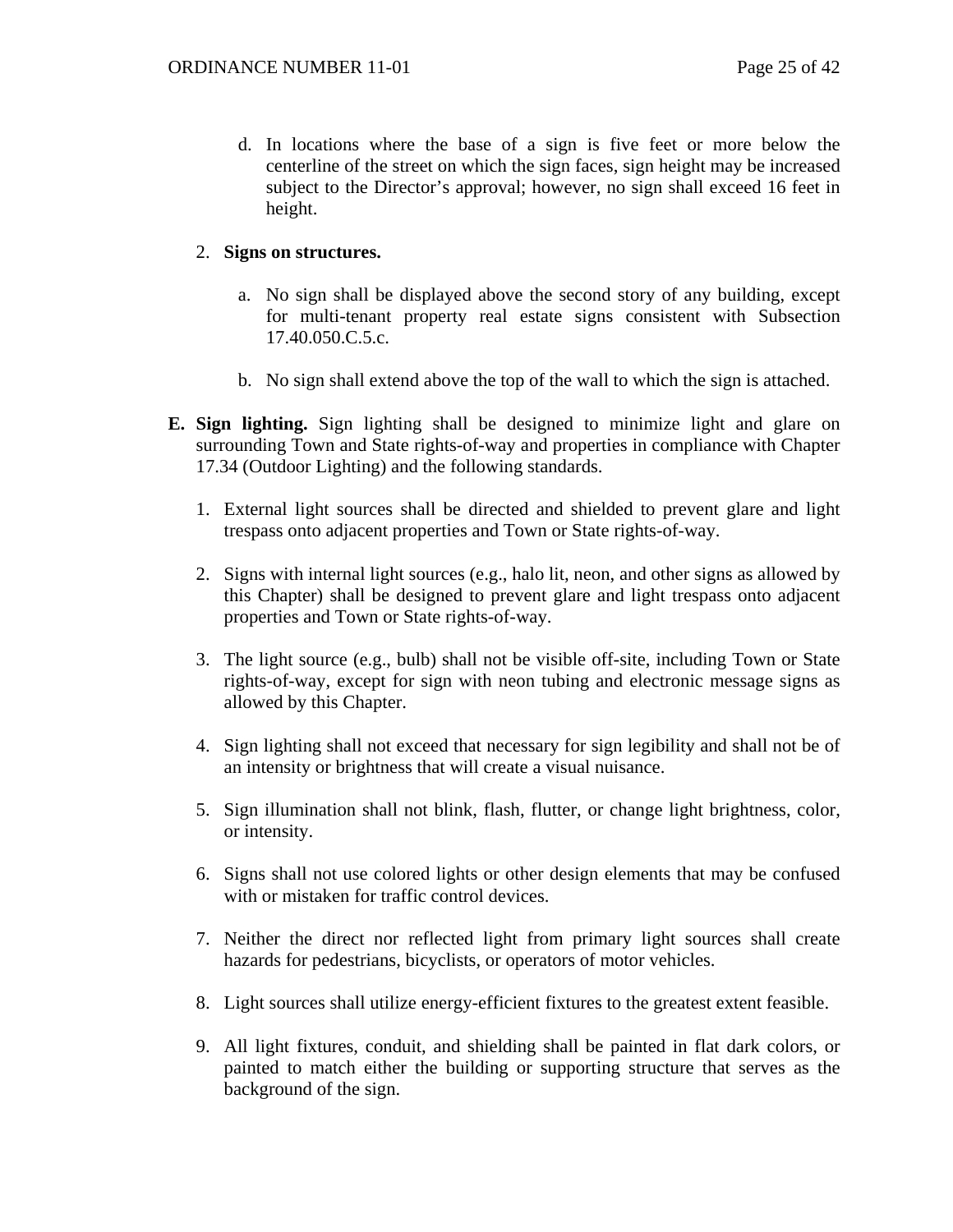10. Where Chapter 17.34 (Outdoor Lighting) conflicts with this Chapter 17.40 (Signs), Chapter 17.40 (Signs) will take precedence.

# **F. Sign materials and design.**

- 1. **Materials.** Sign materials shall be durable and capable of withstanding snow, wind, and weathering over the life of the sign with reasonable maintenance. The use of natural materials and materials made to resemble natural materials are encouraged.
- 2. **Compatibility.** All signs shall be compatible with the theme, visual quality, and overall character of the surrounding area, and appropriately related in size, shape, materials, and character to the function and architectural character of the building or premise on which they will be displayed. In assessing compatibility, sign style, color, material, lighting, support elements, and the buildings, structures, and premises on which they are displayed, shall be considered.

# 3. **Design.**

- a. Signs should express individuality, be thoughtfully designed, unique, and creative, especially in non-residential and non-industrial zones.
- b. Permanent signs should include three-dimensional elements or some sort of relief. "Flat" signs without any relief should not be allowed for permanent signs in non-residential and non-industrial zones. This requirement shall not apply to temporary signs.
- 4. **Sites with less than four businesses or tenant spaces.** Master Sign Programs are not required for sites with less than four businesses or tenant spaces; however, signs on these sites shall not compete against each other for attention in a manner taking advantage of extreme, disharmonious, or clashing colors, shapes, locations, or materials.

# **17.40.100 - Standards for Specific Types of Signs**

Proposed signs shall comply with the following standards applicable to the specific sign type. Each sign shall also comply with Section 17.40.090 (General Requirements for All Signs), Section 17.40.110 (Sign Standards by Zoning District), and all other applicable provisions of this Chapter. Each sign shall be included in the calculation of the total allowable aggregate sign area and the total allowable number of signs except for those signs identified in Subsection 17.40.090.C.7. Sign permits are required for all signs except for those identified in Section 17.40.050 (Signs Not Requiring a Permit). Any non-commercial message may be substituted for the copy on any commercial sign allowed by this Chapter.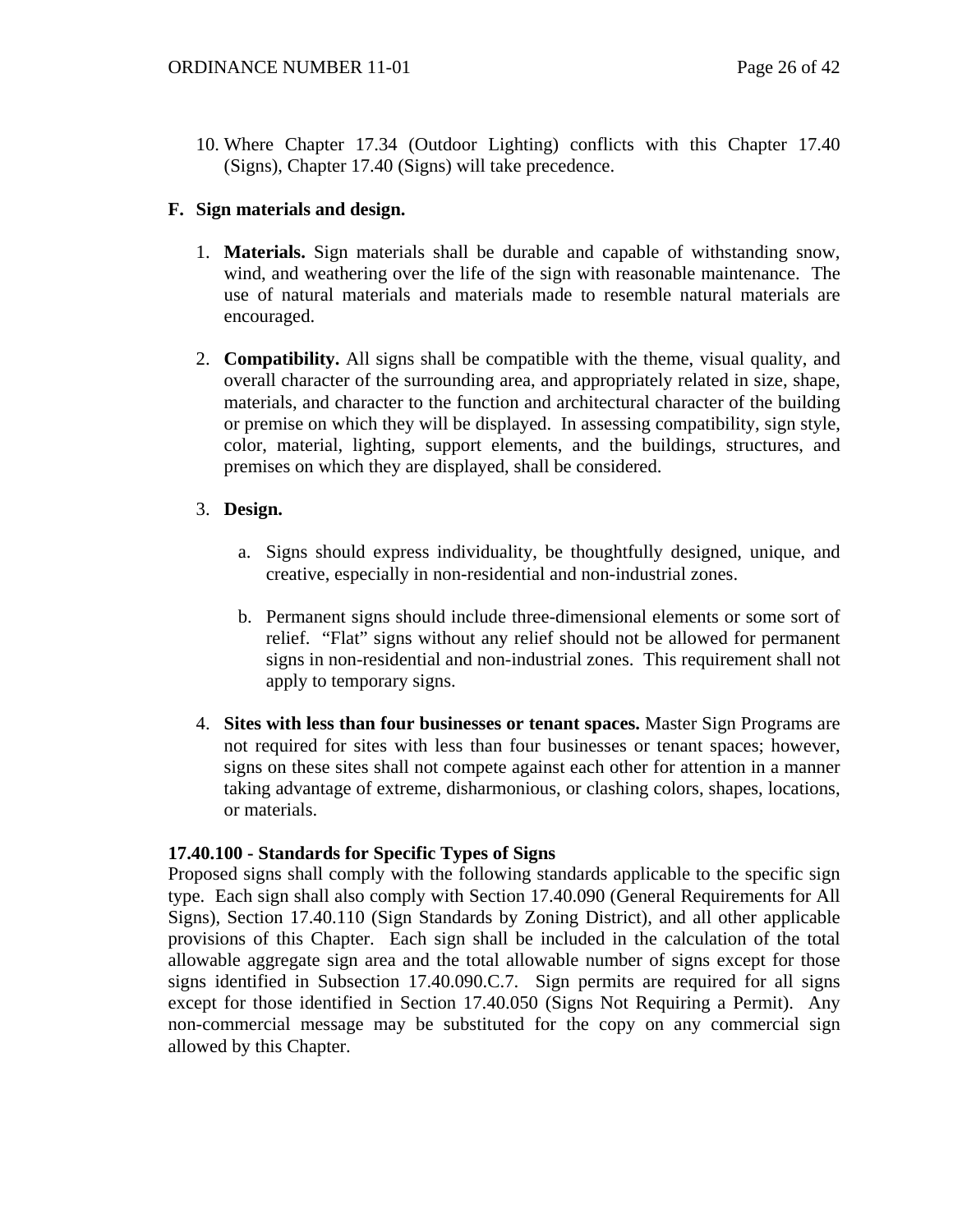# **A. Awnings.**

- 1. Signs on awnings are limited to ground level businesses only. The minimum clearance between the lowest point of an awning and the grade immediately below shall be eight feet.
- 2. Copy on an awning shall not exceed 50 percent of lineal awning frontage or 30 square feet, whichever is less.
- 3. Translucent awning materials are prohibited.
- 4. No duplication of wording shall be permitted on an awning.



Figure 17-[4](#page-26-0)0.E: Awning sign<sup>4</sup>

**B. Changeable copy signs.** A changeable copy sign shall be allowed for businesses and uses that communicate changing messages such as theaters and vehicle station fuel price signs. Such a sign shall be subject to the limits for the physical type of sign it is (e.g., wall sign); however, it shall not be internally illuminated.



Figure 17-40.F: Changeable copy sign

- **C. Decorative banners and flags.** Decorative banners and flags shall only be allowed if approved by a Master Sign Program under Section 17.40.060. Decorative banners and flags shall not contain or display any commercial or advertising copy.
- **D. Drive-up menu boards.** Menu boards of drive-through businesses may either be internally or externally illuminated. Lighting and electrical components shall be such that menu boards are not readily readable or audible from adjacent properties or from Town or State rights-of-way.

<span id="page-26-0"></span> 4 City of Redwood City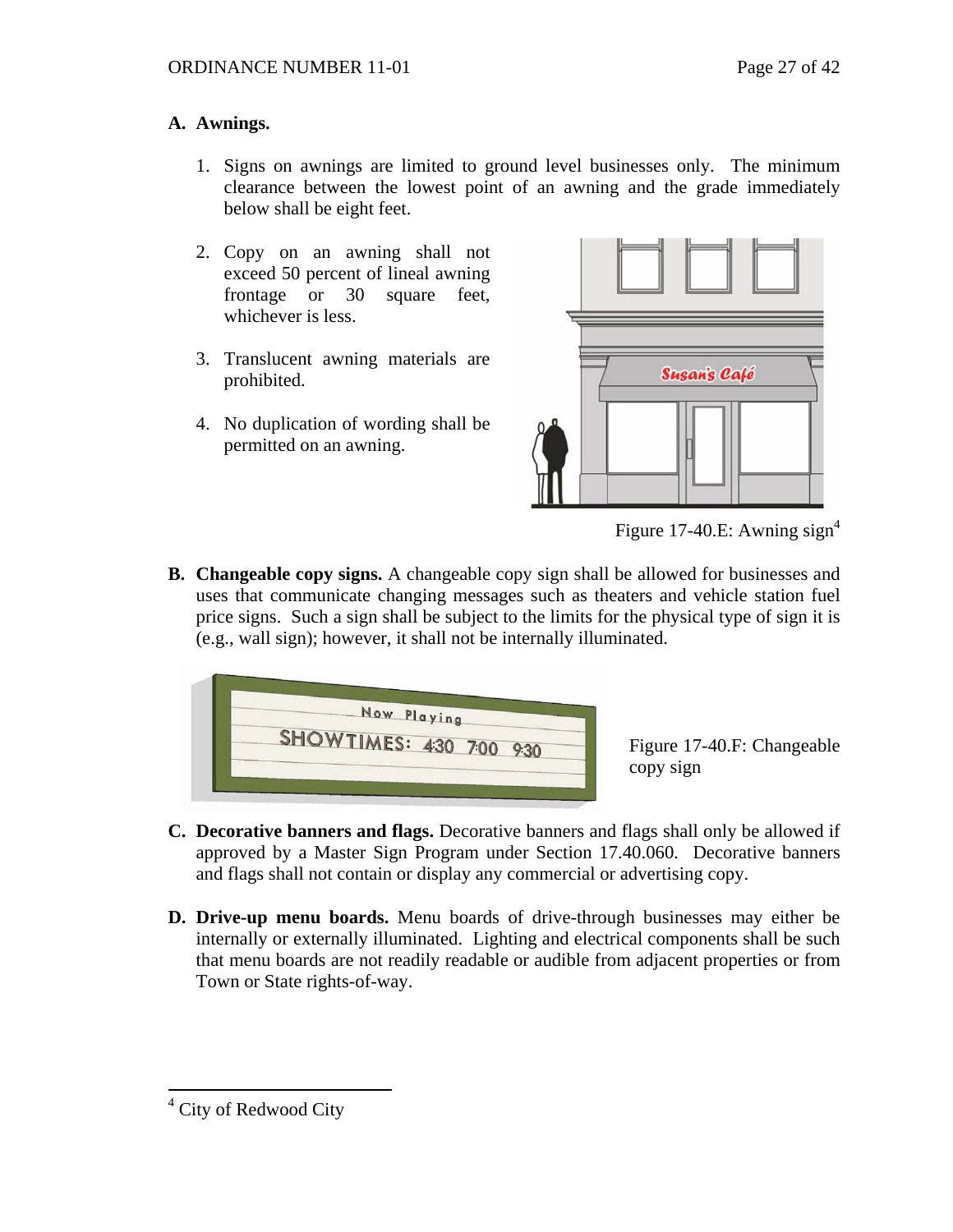## **E. Electronic message signs.**

- 1. Electronic message signs shall only be located in the Public and Quasi-Public Zone.
- 2. Electronic message signs shall not flash, blink, flutter, include chasing lights, or display video messages (i.e., any illumination or message that is in motion or appears to be in motion). Electronic messages signs may display changing messages; however, each message shall be displayed for no less than four seconds.
- 3. One electronic message sign may be allowed per property.
- 4. Electronic message signs shall be limited to a brightness level of 0.3 foot candles above ambient light and shall incorporate automatic dimming technology to consistently maintain the required light levels.
- 5. Electronic message signs shall include well-designed opaque roof features to keep light from shining up. Signs and roof features shall be consistent with Subsection 17.40.090.F (Sign materials and design).
- 6. A design review permit and Planning Commission approval shall be required for approval of an electronic message sign.
- **F. Halo lit signs.** Only one halo lit sign shall be allowed per business or property, not in any residential zone.Halo lit signs shall not be larger than 20 square feet.



Figure 17-40.G: Halo lit sign

# **G. Hanging signs.**

- 1. Hanging signs are limited to ground level businesses only, located on business
- frontages with customer access. The minimum clearance between the lowest point of a sign and the grade immediately below shall be eight feet.
- 2. No hanging sign shall extend more than six feet from a building wall.

Figure 17-40.H: Hanging sign<sup>5</sup>



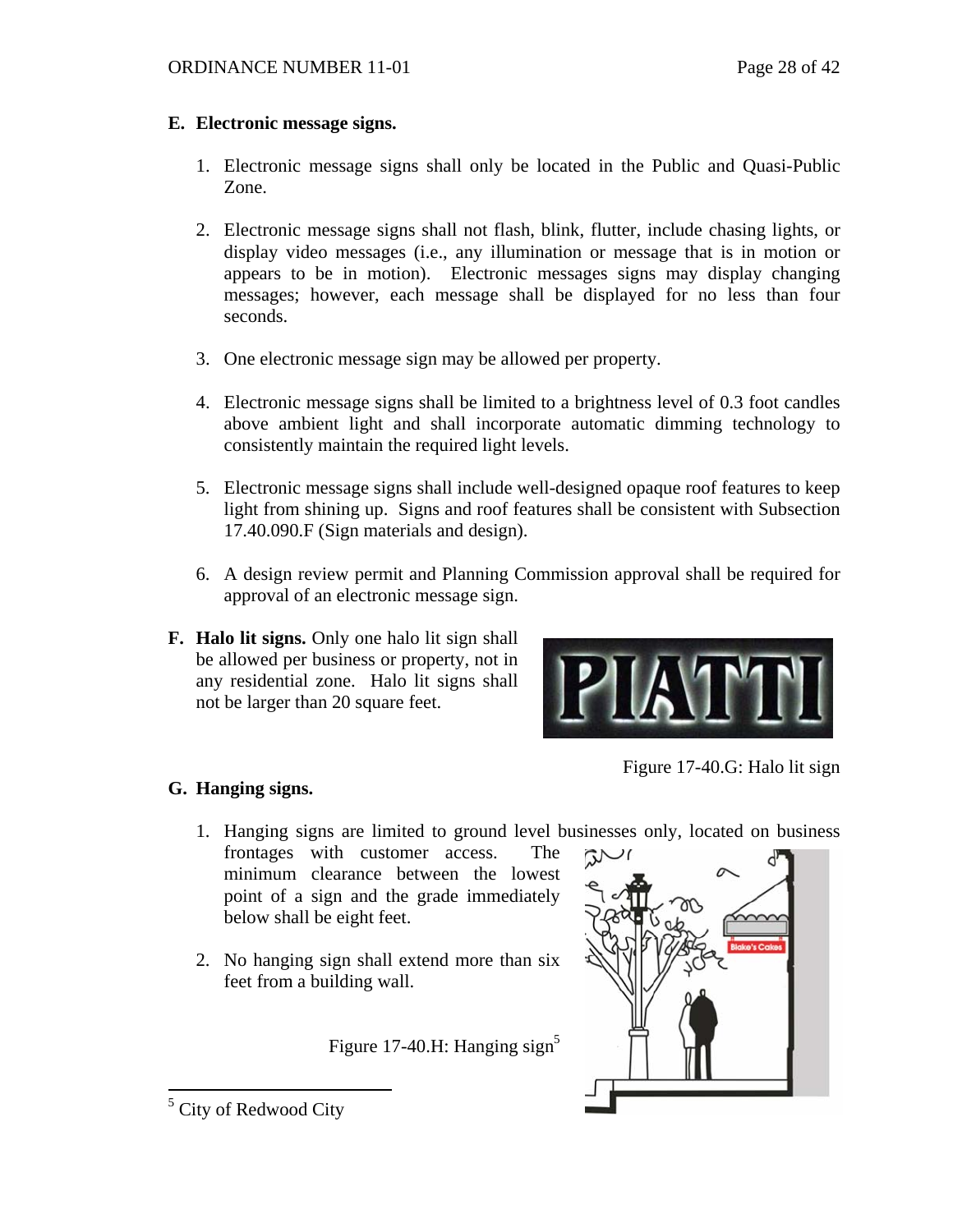- 3. Hanging signs shall not be larger than eight square feet.
- 4. Sign supports shall be well-designed and compatible with the design of the sign.

## **H. Monument signs.**

- 1. **Number.** Generally, one monument sign is allowed per business, property, or multi-tenant center. However, more than one monument sign may be permitted if reasonable identification cannot otherwise be achieved, such as properties where access points are separated by long distances or corner properties with access points on two separate streets.
- 2. **Separation.** Multiple monument signs shall be separated by a minimum of 75 feet to ensure adequate visibility for all signs. The Director may modify this requirement where the locations of existing signs on adjacent properties would make the 75 foot separation impractical.
- 3. **Setback.** Generally, there shall be a minimum five foot setback from a Town or State right-of-way to any monument sign. A smaller setback may be approved by the Town to meet the intent of this Chapter (Section 17.40.010).
- 4. **Encroachment.** Monument signs may encroach into a 200 foot or greater two lane right-of-way when the sign will not be closer than 20 feet from the pavement in such right-of-way, the primary access for the subject use is off such right-ofway, and an encroachment permit is obtained from the Public Works Director and/or the State, as required for the sign.
- 5. **Durable materials.** Monument signs adjacent to Town or State rights-of-way shall be constructed of highly durable materials and designed to withstand the impacts of snow removal operations; materials such as high density polyurethane shall not be allowed unless the sign design is approved by the Public Works Director.
- 6. **Sign base.** A rock base or similar architectural design is required for the frame and base of all monument signs. The base shall have an aggregate width of at least 40 percent of the width of the sign face. See Figure 17-40.I.

Figure 17-40.I: Monument sign base

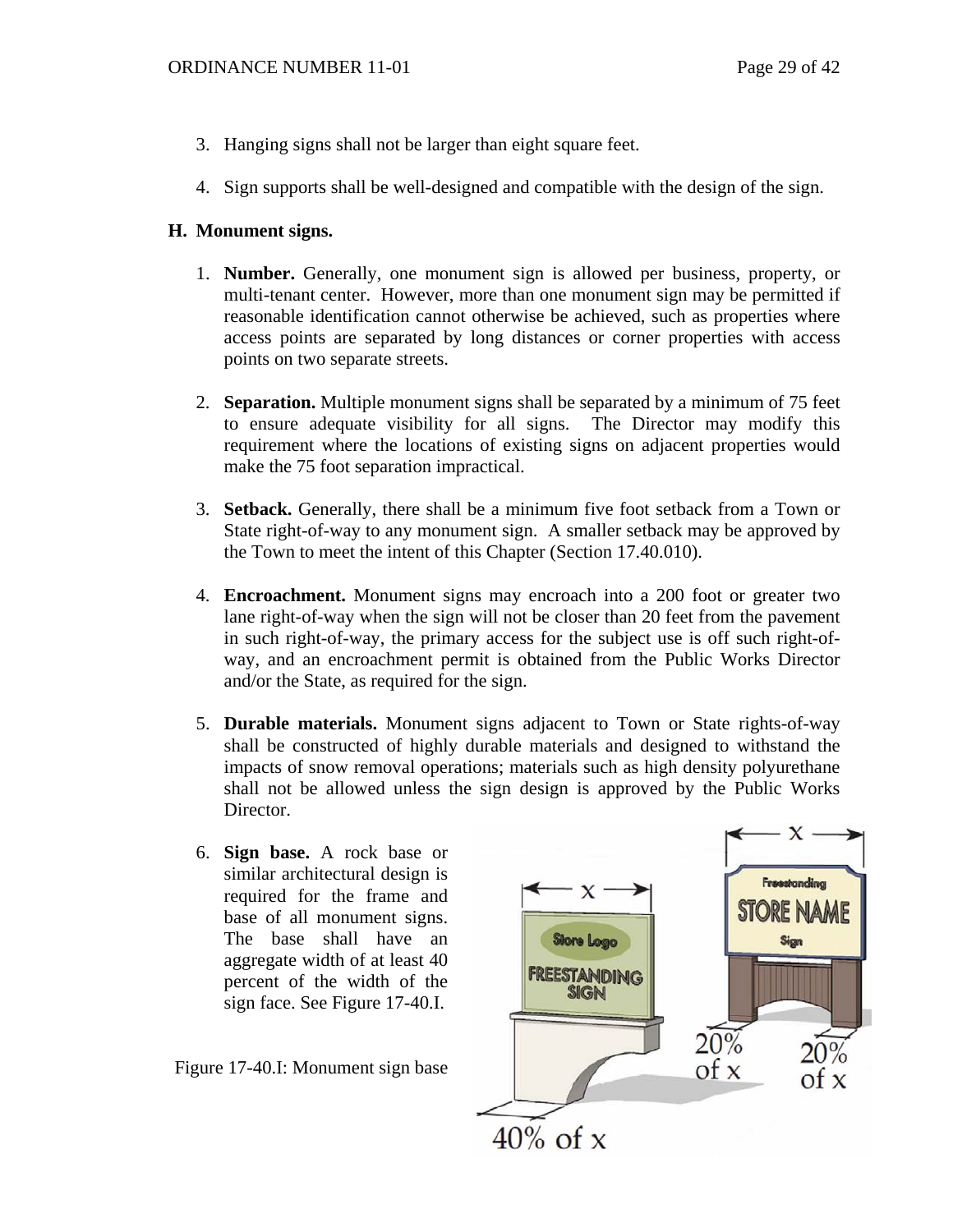- 7. **Landscaped area.** Landscaping shall be provided at the base of the supporting structure equal to the area of one face of the sign; for example, a 30 square foot sign shall require 30 square feet of landscaped area. The Director may modify this requirement if necessary to avoid creating or increasing a parking nonconformity or safety hazard.
- 8. **Signs for more than one business.** Monument signs identifying more than one business shall be designed as one sign.
- **I. Neon signs**. Neon "open" and "vacancy/no vacancy" signs are allowed in compliance with Subsection 17.40.050.B.3 and 4 and are not subject to the requirements of this Subsection. The use of neon on other types of signs shall be subject to the following requirements.
	- 1. Neon shall only be used for sign details that are intended to provide accessory graphics and artistic elements to a sign (e.g., a sign's copy, background, or border shall not be composed entirely of neon tubing).
	- 2. No more than one sign with neon details shall be allowed per business, and shall not be located in any residential zone.
	- 3. Neon elements shall not be permitted on any monument sign or any sign larger than 20 square feet.
	- 4. Signs with neon details shall incorporate dimming capabilities to the extent feasible (e.g., technologies such as flexible light-emitting diode (LED) neon are capable of being dimmed).

# **J. Projecting signs.**

- 1. Projecting signs are limited to ground level businesses only, located on business frontages with customer access. The minimum clearance between the lowest point of a sign and the grade immediately below shall be eight feet.
- 2. No projecting sign shall extend more than six feet from a building wall.
- 3. Projecting signs shall not be larger than 12 square feet and shall be double-sided.



Figure 17-40.J: Projecting Sign<sup>[6](#page-29-0)</sup>

<span id="page-29-0"></span><sup>&</sup>lt;sup>6</sup> City of Redwood City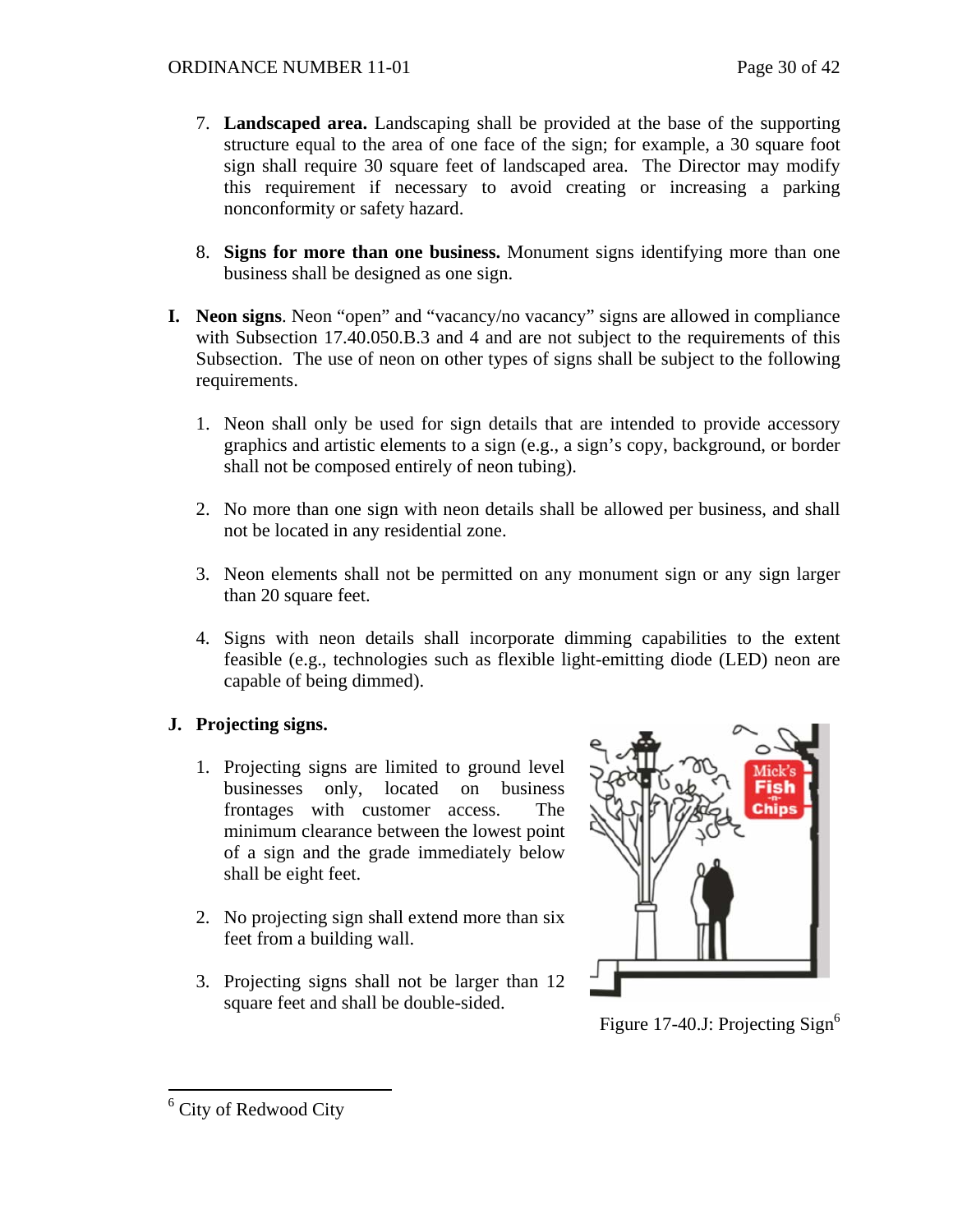- 4. Sign supports shall be well-designed and compatible with the design of the sign.
- **K. Theater signs.** Subject to the review and approval of the Director, a theater sign may exceed 30 square feet as necessary to adequately display current or coming programs to the public. Theater signs may utilize changeable copy. Any theater sign greater than 30 square feet shall not utilize an electronic message sign or be internally illuminated.

# **L. Wall signs.**

- 1. A wall sign shall not project more than six inches from the surface to which it is attached.
- 2. Wall signs on multi-tenant buildings shall have a minimum four foot horizontal separation. The Director may approve deviation from this requirement where unusual building design or configuration conditions prevent a reasonably visible sign opportunity.



Figure 1[7](#page-30-0)-40.K: Wall signs<sup>7</sup>

# **M. Window signs (permanent and temporary).**

- 1. **Placement.** Permanent and temporary window signs shall be allowed only on windows located on the ground level and second story of a business frontage.
- 2. **Size.** Permanent and temporary window signs shall not occupy more than 25 percent of the total window area. No temporary window sign shall exceed six square feet.
- 3. **Number.** There shall be no more than four window signs per business, including permanent and temporary window signs. Only two window signs may be temporary.



Figure 17-40.L: Window signs<sup>[8](#page-30-1)</sup>

<span id="page-30-0"></span> $\frac{1}{7}$  City of Redwood City

<span id="page-30-1"></span><sup>&</sup>lt;sup>8</sup> City of Redwood City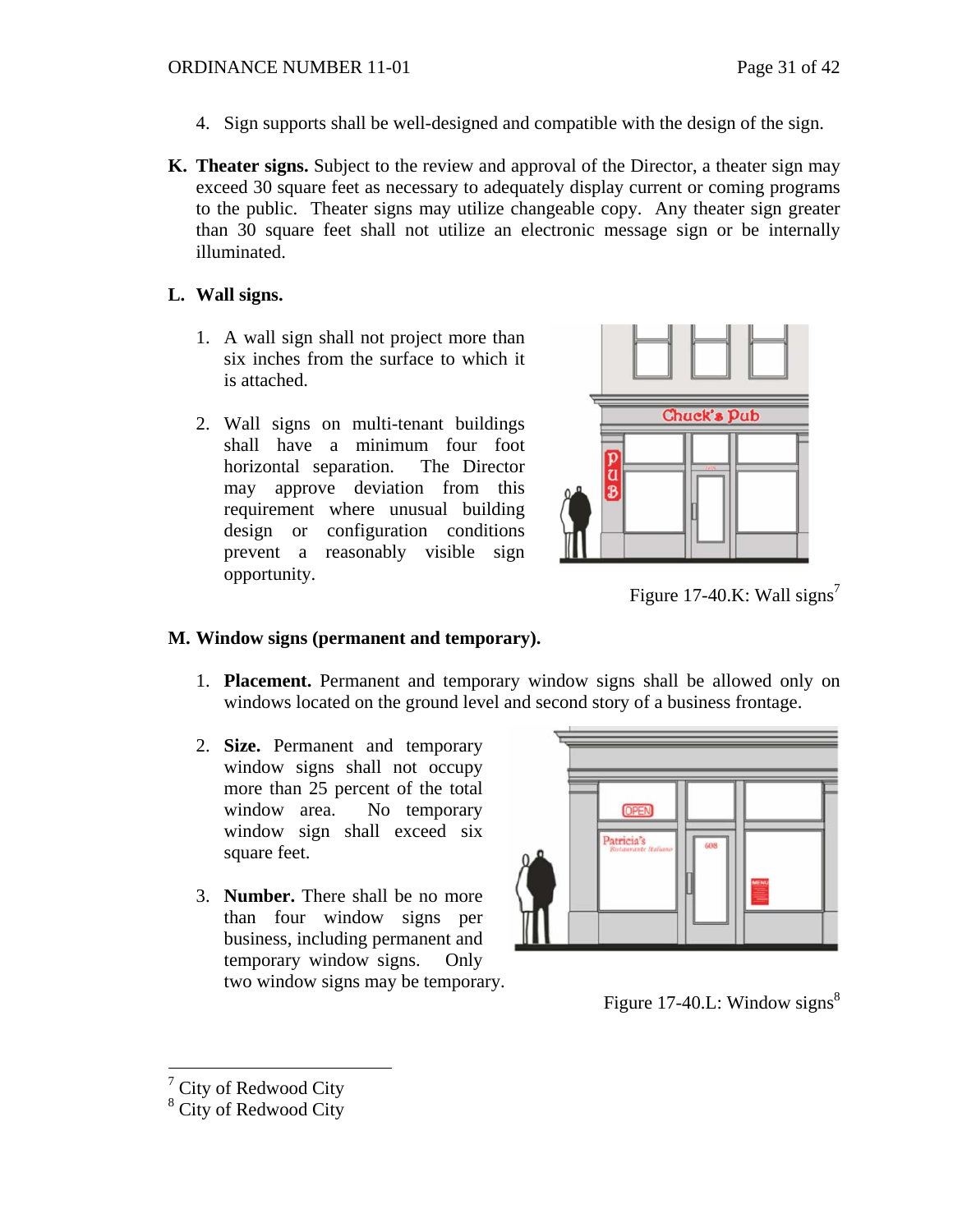- 4. **Application.** Permanent window signs shall be permanently painted, mounted, or applied directly to the inside of the glass (i.e., windows and/or doors). Permanent and temporary window signs shall be no more than one inch thick.
- 5. **Duration of display for temporary signs.** Temporary window signs displayed for up to 15 days not more than once per calendar quarter do not require a permit; temporary window signs displayed for a longer or more frequent period or periods, up to a maximum of 30 consecutive days, require a sign permit.
- **N. Temporary signs.** Except as allowed by this Chapter, temporary signs are prohibited. Temporary signs shall not be illuminated unless approved by the Town for public safety. The application for temporary sign permits shall include the dates proposed by the applicant for use or display of the sign.
	- 1. **Banners.** No business shall have more than one banner sign displayed at any one time.
		- a. **Size.** Banners shall not exceed 20 square feet except as otherwise provided in this Subsection.
		- b. **Duration of display.**
			- i. Grand opening banners for newly established businesses may be allowed for a period of not longer than 30 consecutive days.



Figure 17-40.M: Grand opening banner $^9$  $^9$ 

- ii. A new business banner may be displayed for a period of not more than 90 days while a permanent sign application is being processed.
- iii. Special sales and promotional banners, including parking lot sales and going out of business sales, may be allowed for a period or periods of not longer than a total of 30 days per year. A permit may be issued for not less than two consecutive days, up to 30 days.
- c. **Design.** A banner shall not be overly bright, distracting, or disharmonious with the building to or property on which it is displayed.
- d. **Deposit.** A deposit may be required by the Director for a temporary sign permit for a banner. The deposit may be revoked if the temporary banner is not removed within two days following the end of the approved duration of display.

 $\overline{a}$ 

<span id="page-31-0"></span><sup>&</sup>lt;sup>9</sup> City of Redwood City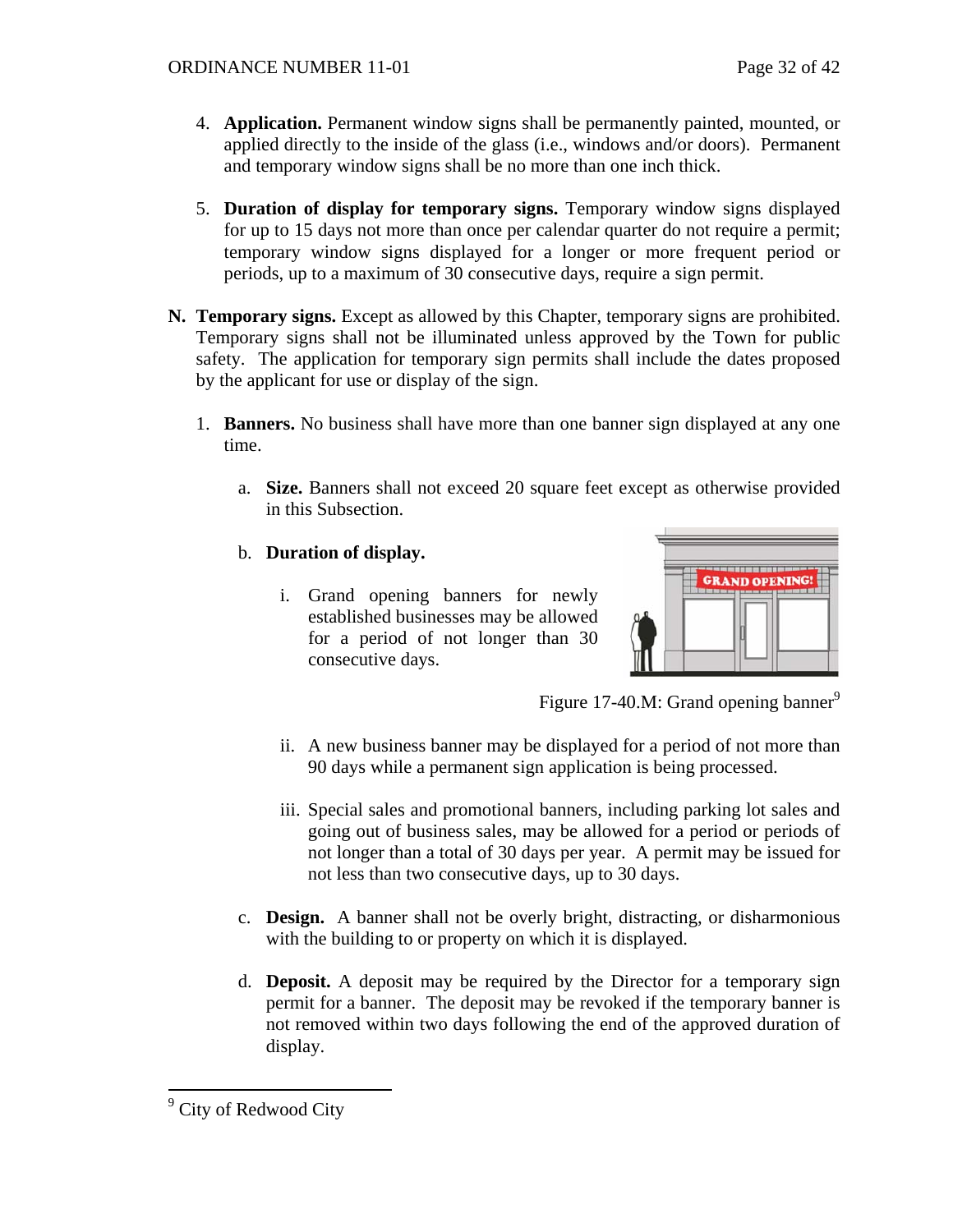#### e. **Across the street banners.**

- i. Banners shall be associated with a civic, community, educational, or cultural event and shall contain no commercial or advertising copy.
- ii. Banners shall be approved by the State and/or Town through an encroachment permit and/or other necessary permit(s).
- iii. Across the street banners shall be limited to Main Street/State Route 203, Old Mammoth Road commercial district, and the following street segments in the North Village Specific Plan: Minaret Road north of Main Street and south of Forest Trail, Canyon Boulevard, and Lake Mary Road.
- iv. Banners shall be displayed for a period of no less than seven days and no more than 21 days.
- v. Banners shall be installed in an approved location by the State and/or Town.
- vi. Banners shall be the minimum size necessary to accomplish the intended use and may exceed 30 square feet if approved by the Director.
- vii. The Town may charge a reasonable fee to cover the cost of installing the banner, as determined by resolution of the Council.

## 2. **Community event signs.**

- a. Community event signs shall not be subject to sign permit fees.
- b. Signs may be permitted off-site subject to the approval of the Director and the owner of the property on which the sign would be located. Signs may be permitted within the Town or State right-of-way consistent with Subsection 17.40.090.B.4.b.
- c. Signs may be larger than 30 square feet, subject to the Director's approval.
- d. Signs may include temporary portable informational and directional signs, banners, or other types of signs as approved by the Director.
- 3. **Portable signs.** The use of small portable signs is allowed subject to the following requirements.
	- a. One portable sign may be allowed on-site in addition to all other permanent signs allowed for the business or activity.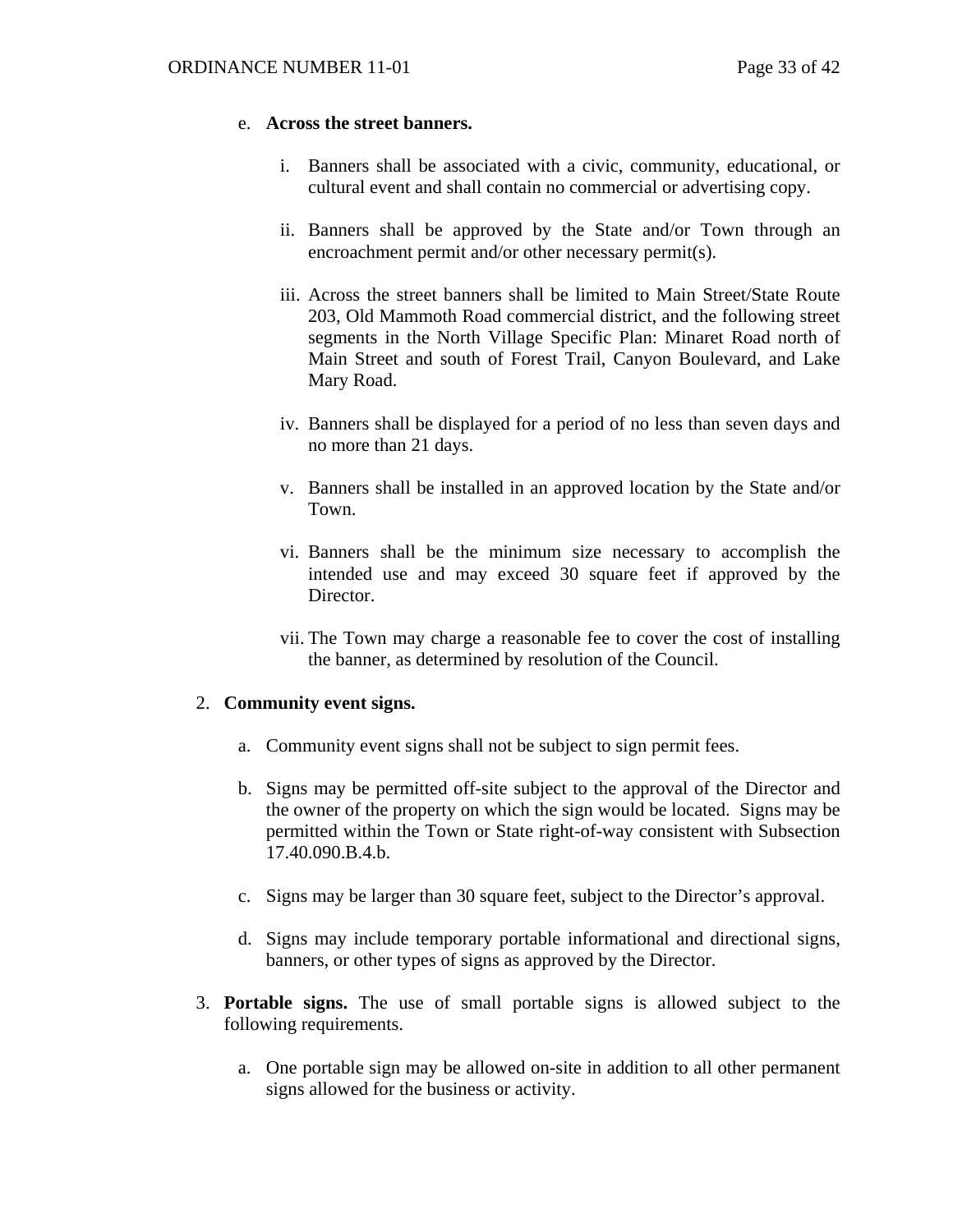- b. Five additional off-site portable signs may be located within the Town rightof-way subject to approval of an encroachment permit by the Director and Town Engineer, provided they do not interfere with vehicular or pedestrian movement or wheelchair access to, through, and around the site on which the sign is located. A minimum access width of six feet shall be maintained along all sidewalks and building entrances accessible to the public. The Town Engineer may require additional minimum access width for high-use pedestrian areas.
- c. Portable signs shall not be located within the State's right-of-way, except where permitted under State law. Signs within 660 feet of a State highway shall comply with the Outdoor Advertising Act.
- d. Portable signs shall not encroach into required parking areas, shall not obstruct pedestrian traffic, and shall not create traffic hazards.
- e. There shall be at least 50 feet between portable signs.
- f. Portable signs are limited to six square feet per side, and shall be no taller than four feet.
- g. Portable signs are only allowed on Thursdays, Fridays, Saturdays, Sundays, and Federal or State holidays, between 8 a.m. and dusk, for no more than 10 hours per day. However, in no case shall a portable sign be displayed during non-business hours.
- h. Portable signs located on-site shall be counted towards the maximum cumulative display periods and total sign area allowed for temporary signs.
- i. All businesses with portable signs shall indemnify and hold harmless the Town from any action or expense that may occur as a result of a portable sign being located on any sidewalk or Town right-of-way, satisfactory to the Town Attorney. Portable signs for any business that fails to indemnify the Town shall be deemed illegal, nonconforming, and shall be removed.
- j. Portable signs shall be constructed of durable, weather-resistant materials, and shall be professional in appearance at all times.
- k. A sign permit is not required for a portable sign that is consistent with the requirements of this Subsection, unless the sign would be located within the Town's right-of-way as allowed by Subsection b, above.
- l. Signs shall be maintained in compliance with Subsection 17.40.090.A.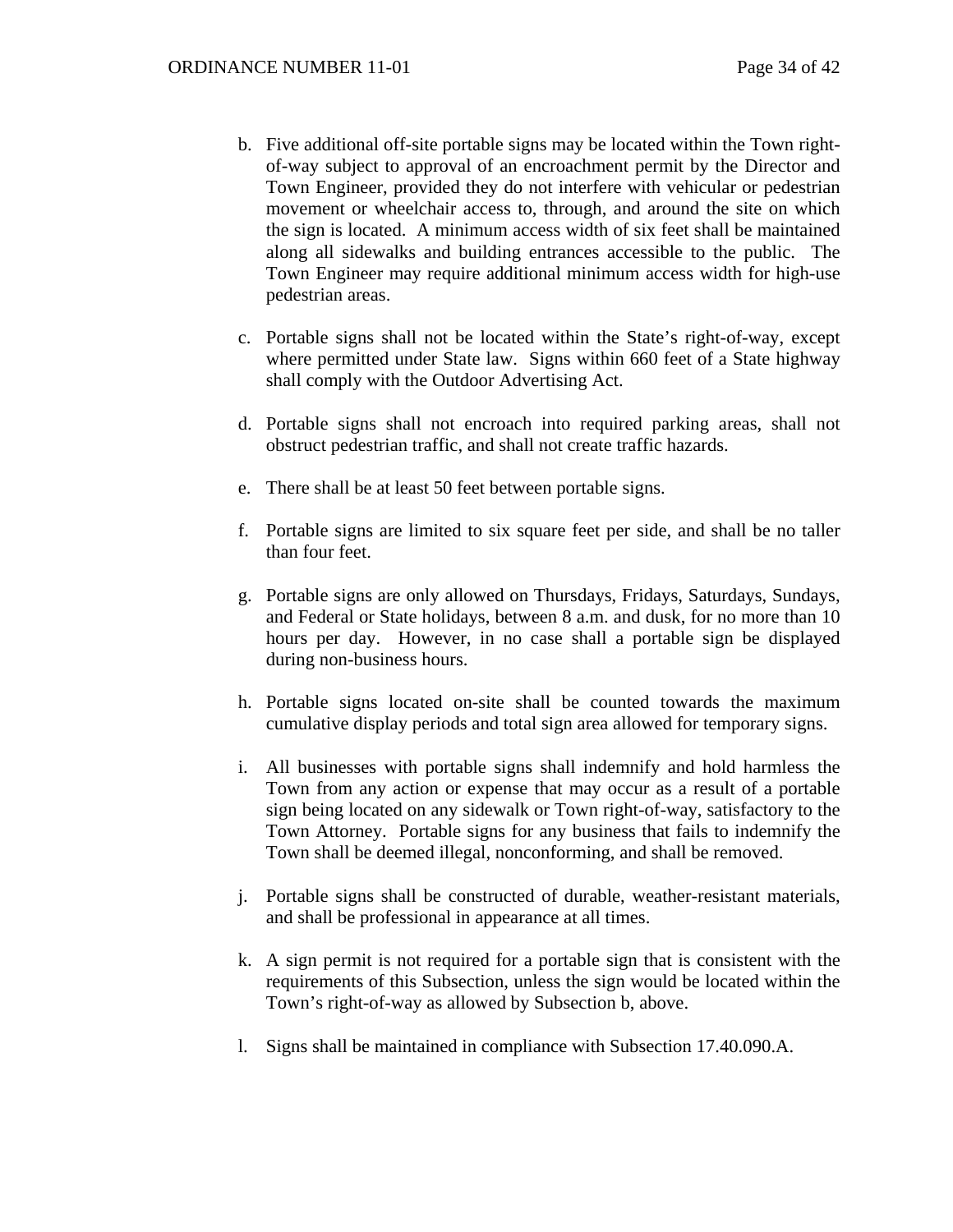#### 4. **Real estate development signs.**

- a. One real estate development sign shall be allowed for each development site.
- b. A real estate development sign shall be removed at or before expiration of the entitlement permits for the site (e.g., use permit, tentative map, etc). However, if a building permit is issued for the site, the real estate development sign may remain and shall be treated as a site construction sign.

## 5. **Site construction signs.**

- a. One site construction sign shall be allowed for each development site.
- b. A site construction sign may be displayed after the issuance of a building permit for the site and shall be removed at or before final building inspection or the issuance of a certificate of occupancy. If the building permit expires, the sign shall be immediately removed.

| <b>Allowed</b><br><b>Sign Type</b>                                                   | <b>Maximum</b><br><b>Number</b> | <b>Maximum</b><br><b>Sign Area</b>                              | <b>Maximum</b><br><b>Sign</b><br>Height       | <b>Time Limit</b>                                   | <b>Permit</b><br><b>Required?</b> | <b>Additional</b><br>Requirements <sup>1</sup>                              |
|--------------------------------------------------------------------------------------|---------------------------------|-----------------------------------------------------------------|-----------------------------------------------|-----------------------------------------------------|-----------------------------------|-----------------------------------------------------------------------------|
| <b>Banner</b><br>$\sim$<br>the<br>Across<br>street                                   | Not limited<br>by number        | May<br>exceed<br>s.f.<br>if<br>30<br>approved<br>by<br>Director | Limited<br>by<br>supporting<br>structure      | $7-21$ days                                         | Yes                               | See<br>Subsection<br>17.40.100.N.1.e                                        |
| <b>Banner</b><br>$\overline{a}$<br>Grand<br>opening <sup>2</sup>                     | 1<br>per<br>business            | $20$ s.f.                                                       | <b>Not</b><br>above<br>the<br>second<br>story | 30 days                                             | Yes                               | For<br>newly<br>established<br>businesses                                   |
| <b>Banner</b><br>$\overline{a}$<br><b>New</b><br>business<br>sign <sup>2</sup>       | 1<br>per<br>business            | $20$ s.f.                                                       | <b>Not</b><br>above<br>the<br>second<br>story | 90 days                                             | No                                | Displayed while a<br>permanent<br>sign<br>application is being<br>processed |
| <b>Banner</b><br>$\overline{\phantom{a}}$<br>Special sale/<br>promotion <sup>2</sup> | 1<br>per<br>business            | $20$ s.f.                                                       | <b>Not</b><br>above<br>the<br>second<br>story | 2-30 days per<br>year                               | Yes                               | Periods of display<br>do not have to be<br>consecutive                      |
| Community<br>event sign                                                              | Not limited<br>by number        | May<br>exceed<br>30<br>s.f.<br>if<br>approved<br>by<br>Director | Limited<br>by<br>sign type                    | the<br>At<br>discretion<br>of<br>the Director       | Yes                               | Subsection<br><b>See</b><br>17.40.100.N.2                                   |
| Community<br>event<br>information                                                    | Not limited<br>by number        | Limited<br>by<br>sign type                                      | Limited<br>by<br>sign type                    | $\overline{2}$<br>Removed<br>after<br>days<br>event | No                                | See<br>Subsection<br>17.40.050.C.1                                          |
| Directional<br>sign                                                                  | Not limited<br>by number        | 6 s.f.                                                          | Limited<br>by<br>sign type                    | As deemed<br>by<br>necessary<br>the Director        | No                                | Subsection<br>See<br>17.40.050.C.2                                          |

**Table 17-40.2 Standards for Temporary Signs**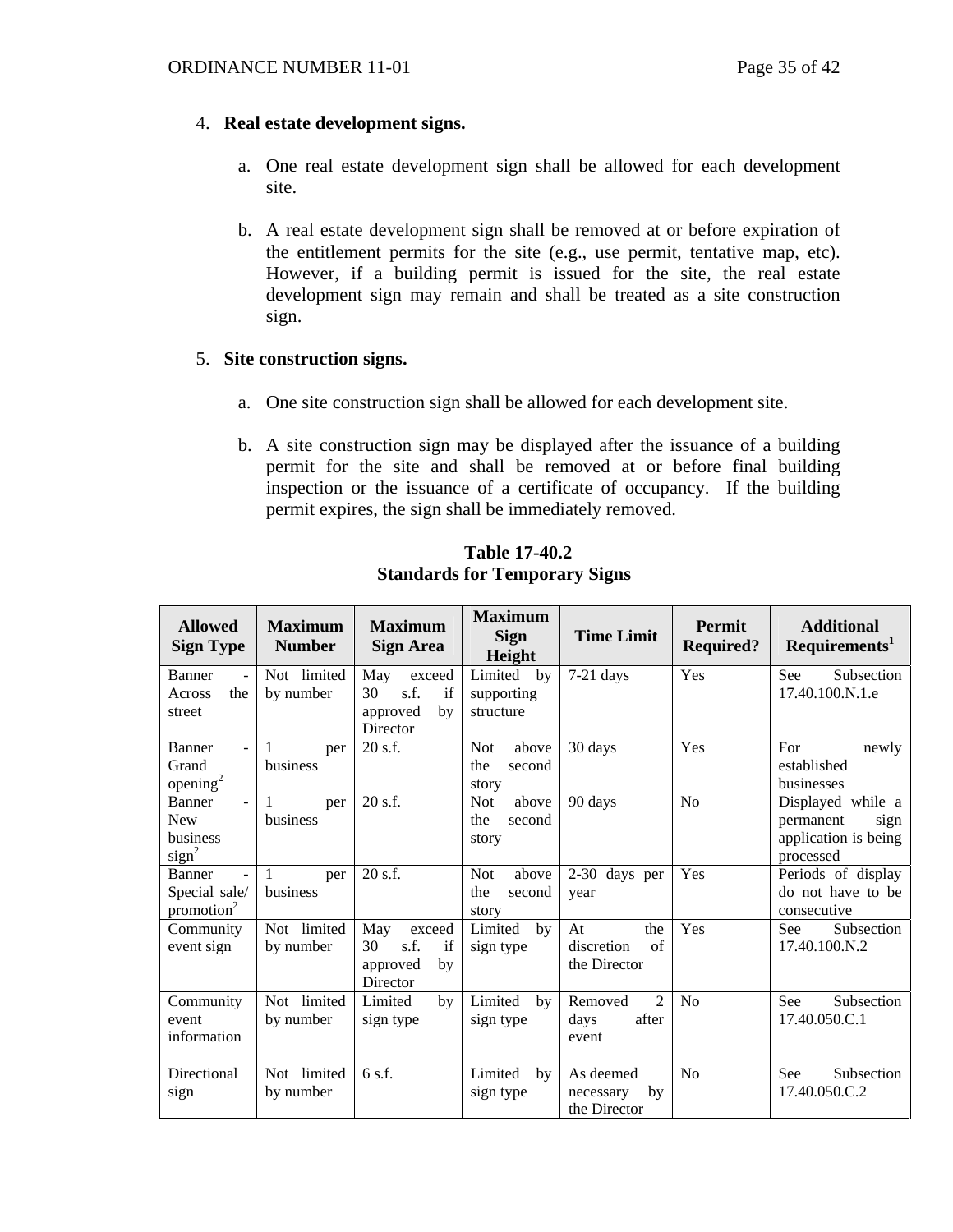#### ORDINANCE NUMBER 11-01 Page 36 of 42

| Garage sale<br>sign                   | 1 per garage<br>sale                                                                                           | 4 s.f.                                                                                            | 4 feet                                                                                                                                                      | Only<br>during<br>hours of sale                                                                                                                                        | N <sub>o</sub>                                                                                       | See<br>Subsection<br>17.40.050.C.3 |
|---------------------------------------|----------------------------------------------------------------------------------------------------------------|---------------------------------------------------------------------------------------------------|-------------------------------------------------------------------------------------------------------------------------------------------------------------|------------------------------------------------------------------------------------------------------------------------------------------------------------------------|------------------------------------------------------------------------------------------------------|------------------------------------|
| Political<br>sign                     | Not limited<br>by number                                                                                       | 6 s.f.                                                                                            | 4 feet                                                                                                                                                      | Removed<br>within 5 days<br>after election                                                                                                                             | No                                                                                                   | Subsection<br>See<br>17.40.050.C.4 |
| Portable<br>signs                     | 1 on-site per<br>property and<br>up to 5 off-<br>site in the<br>Town right-<br>of-way                          | 6 s.f. per side                                                                                   | 4 feet                                                                                                                                                      | Thursdays,<br>Fridays,<br>Saturdays,<br>Sundays,<br>and<br>Federal<br><sub>or</sub><br>State holidays.<br>between 8 a.m.<br>and dusk for<br>no longer than<br>10 hours | N <sub>o</sub><br>(on-site<br>signs);<br>Yes (off-site<br>signs)                                     | Subsection<br>See<br>17.40.100.N.3 |
| Real<br>estate<br>signs               | 1<br>per<br>property <sup>3</sup> ; 1<br>sign for each<br>tenant space<br>multi-<br>on<br>tenant<br>properties | Residential<br>zone: $4$ s.f.<br>Non-<br>residential<br>zone: 12 s.f.<br>Tenant<br>spaces: 4 s.f. | Freestanding<br>sign: 4 feet;<br>Other:<br>limited<br>by<br>sign<br>type;<br>signs<br>in<br>tenant<br>spaces<br>above<br>the<br>second story<br>are allowed | When property<br>is available for<br>sale,<br>lease.<br>rent, or other<br>disposition                                                                                  | N <sub>o</sub>                                                                                       | Subsection<br>See<br>17.40.050.C.5 |
| estate<br>Real<br>development<br>sign | 1<br>per<br>development<br>site                                                                                | 30 s.f.                                                                                           | Limited<br>by<br>sign type                                                                                                                                  | After land use<br>permit<br>is<br>approved and<br>until it expires                                                                                                     | Yes                                                                                                  | Subsection<br>See<br>17.40.100.N.4 |
| Site<br>construction<br>sign          | per<br>1<br>development<br>site                                                                                | 30 s.f.                                                                                           | Limited<br>by<br>sign type                                                                                                                                  | After building<br>permit issued,<br>and until final<br>inspection<br><b>or</b><br>certificate<br>of<br>occupancy                                                       | Yes                                                                                                  | Subsection<br>See<br>17.40.100.N.5 |
| Window<br>sign<br>(temporary)         | N <sub>o</sub><br>more<br>than 2 per<br>business                                                               | 25%<br>of<br>window <sup>4</sup> or $6$<br>s.f per sign,<br>whichever is<br>less                  | <b>Not</b><br>above<br>the<br>second<br>story                                                                                                               | 30 days                                                                                                                                                                | N <sub>o</sub><br>(less<br>than 15 days<br>quarterly);<br>Yes<br>(more<br>than 15 days<br>quarterly) | Subsection<br>See<br>17.40.100.M.5 |

Notes:

(1) See Standards for Specific Types of Signs, Temporary Signs (17.40.100.N) and Signs Not Requiring a Permit (17.40.050).

- (2) No business shall have more than one banner sign displayed at any one time (17.40.100.N.1).
- (3) Additional signage may be allowed for the second frontage consistent with Subsection 17.40.090.C.3.
- (4) Permanent and temporary window signs shall not exceed 25% of window area (17.40.100.M.2).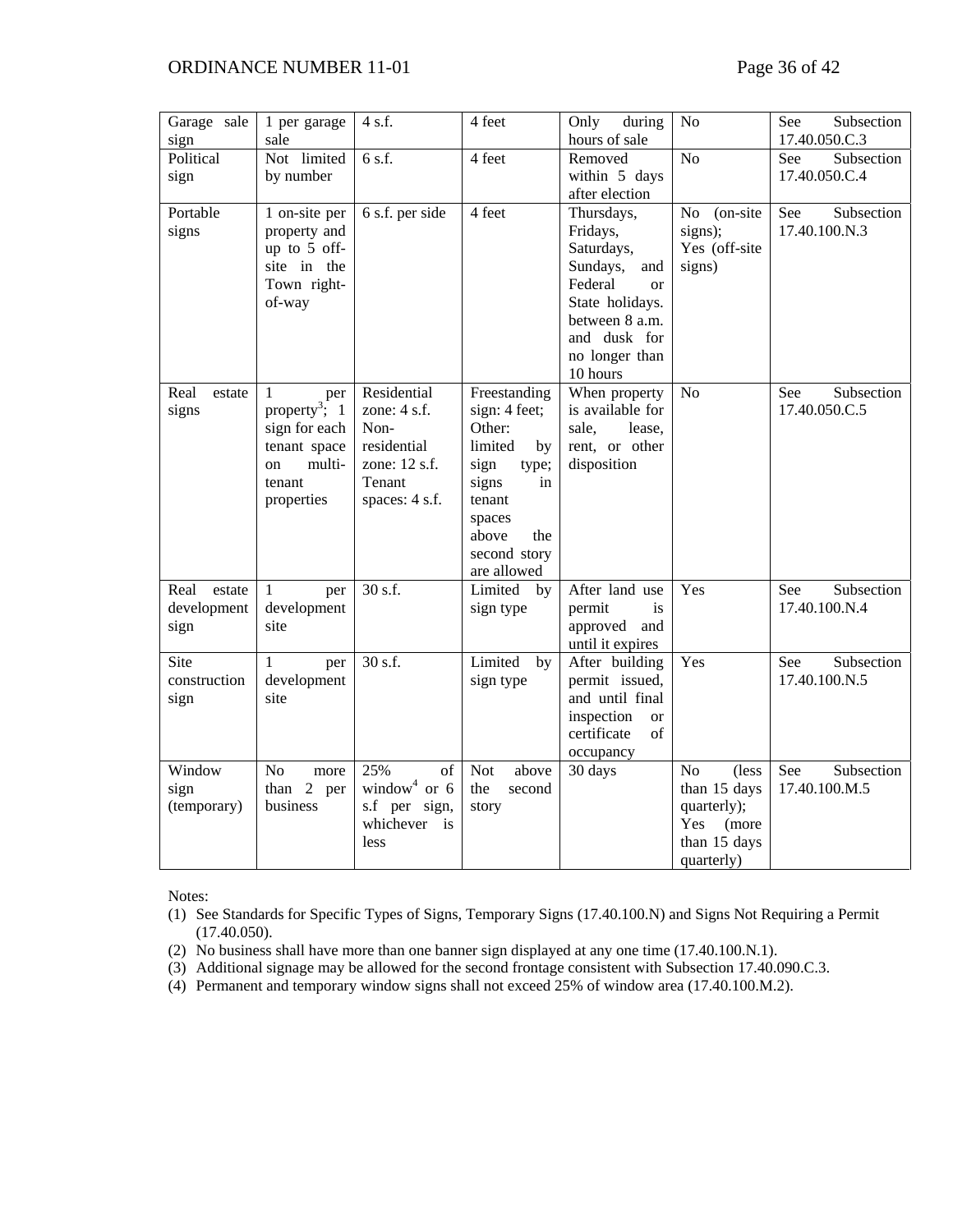## **17.40.110 - Sign Standards by Zoning District**

In addition to the standards in this Section, each sign shall also comply with Section 17.40.090 (General Requirements for All Signs), Section 17.40.100 (Standards for Specific Types of Signs), and all other applicable provisions of this Chapter. Temporary signs are address in Table 17-40.2 (Standards for Temporary Signs), above.

**A. Residential zones.** Each sign in a residential zone shall comply with the following requirements.

# **Table 17-40.3 Sign Standards for Residential Zones**

| <b>Allowed Sign</b>                                                                              | <b>Maximum</b><br><b>Number</b>     | <b>Maximum</b> | <b>Maximum</b>                                                                       | <b>Lighting</b><br><b>Allowed?</b> | <b>Permit</b> | <b>Additional</b>         |  |  |  |  |
|--------------------------------------------------------------------------------------------------|-------------------------------------|----------------|--------------------------------------------------------------------------------------|------------------------------------|---------------|---------------------------|--|--|--|--|
| <b>Required?</b><br><b>Requirements</b><br><b>Sign Height</b><br><b>Type</b><br><b>Sign Area</b> |                                     |                |                                                                                      |                                    |               |                           |  |  |  |  |
| <b>Residential Use - Single-Family Uses</b>                                                      |                                     |                |                                                                                      |                                    |               |                           |  |  |  |  |
| Residential                                                                                      | per                                 | 2 s.f.         | conform<br>Shall                                                                     | N <sub>o</sub>                     | No            | commercial<br>No          |  |  |  |  |
| nameplate                                                                                        | property                            |                | height<br>the<br>to                                                                  |                                    |               | message<br><b>or</b>      |  |  |  |  |
| (17.40.050.F.5)                                                                                  |                                     |                | for<br>limits<br>the                                                                 |                                    |               | identification            |  |  |  |  |
|                                                                                                  |                                     |                | of<br>sign<br>type                                                                   |                                    |               | allowed                   |  |  |  |  |
|                                                                                                  |                                     |                | erected                                                                              |                                    |               |                           |  |  |  |  |
| Residential Use - Multi-Family Uses and Subdivisions <sup>1</sup>                                |                                     |                |                                                                                      |                                    |               |                           |  |  |  |  |
|                                                                                                  |                                     |                | Residential nameplate: same standards as Residential Use – Single-Family Uses, above |                                    |               |                           |  |  |  |  |
| Monument<br>or                                                                                   | monument                            | 30 s.f.        | Monument:<br>8                                                                       | Only indirect                      | Yes           | Only the name             |  |  |  |  |
| wall                                                                                             | wall sign<br>$\alpha$               |                | feet <sup>4</sup> ;                                                                  | lighting                           |               | and address of            |  |  |  |  |
| (17.40.100.H,                                                                                    | property<br>per<br>2.3              |                | Wall:<br>not                                                                         | internal<br>(no                    |               | subdivision<br>the        |  |  |  |  |
| 17.40.100.L)                                                                                     |                                     |                | displayed above                                                                      | illumination,                      |               | multi-family<br><b>or</b> |  |  |  |  |
|                                                                                                  |                                     |                | the second story                                                                     | halo, or neon                      |               | development               |  |  |  |  |
|                                                                                                  |                                     |                | of a building                                                                        | allowed)                           |               | allowed                   |  |  |  |  |
| Non-Residential Use - Public, Quasi-Public, and/or Institutional Uses                            |                                     |                |                                                                                      |                                    |               |                           |  |  |  |  |
| Monument<br>or                                                                                   | monument                            | 30 s.f.        | Monument:<br>8                                                                       | Only indirect                      | Yes           | See Subsections           |  |  |  |  |
| wall                                                                                             | or wall sign                        |                | feet <sup>4</sup> ;                                                                  | lighting                           |               | 17.40.100.H and           |  |  |  |  |
| (17.40.100.H,                                                                                    | property<br>per<br>$\overline{2.3}$ |                | Wall:<br>not                                                                         | internal<br>(no                    |               | 17.40.100.L               |  |  |  |  |
| 17.40.100.L                                                                                      |                                     |                | displayed above                                                                      | illumination,                      |               |                           |  |  |  |  |
|                                                                                                  |                                     |                | the second story                                                                     | halo, or neon                      |               |                           |  |  |  |  |
|                                                                                                  |                                     |                | of a building                                                                        | allowed)                           |               |                           |  |  |  |  |

Notes:

(1) Includes bed and breakfasts, hotels, motels, mobile home parks, and group living quarters.

(2) Additional signage may be allowed for the second frontage consistent with Subsection 17.40.090.C.3.

(3) More than one monument sign may be allowed consistent with Subsection 17.40.100.H.1.

(4) Additional monument sign height may be allowed consistent with Subsection 17.40.090.D.1.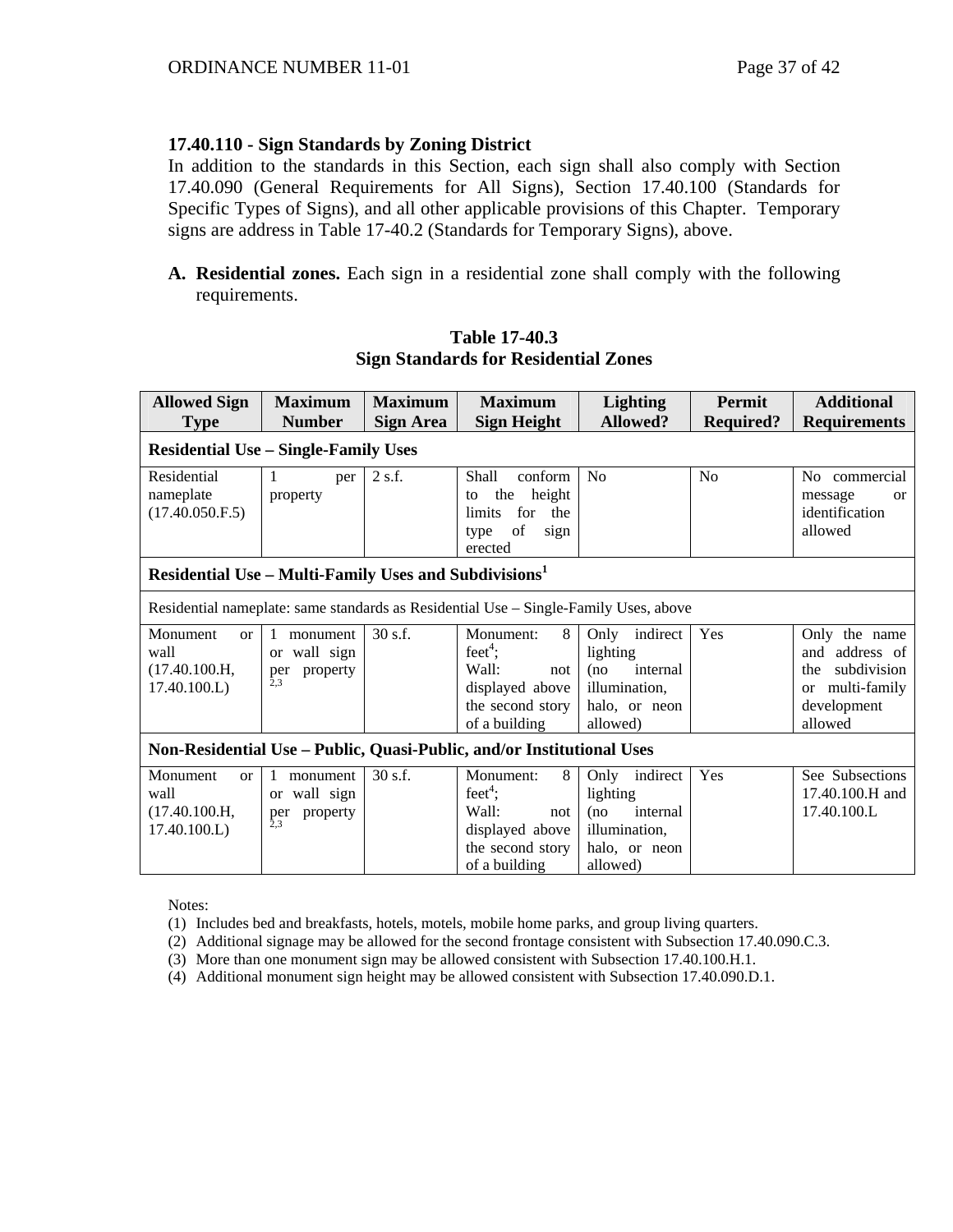**B. Non-residential zones.** Each sign in non-residential zones shall comply with the following requirements.

| <b>Allowed</b><br><b>Sign Type</b>  | <b>Maximum</b><br><b>Sign Area</b>                                                                 | <b>Maximum</b><br><b>Sign Height</b>                                       | <b>Lighting</b><br>Allowed?                                                                                                                               | <b>Maximum</b><br><b>Number</b>                                                                                                                                                                                       | <b>Maximum</b><br><b>Sign Area</b><br>(Aggregate)                                                                       | <b>Additional</b><br>Requirements <sup>1</sup>                                                                    |
|-------------------------------------|----------------------------------------------------------------------------------------------------|----------------------------------------------------------------------------|-----------------------------------------------------------------------------------------------------------------------------------------------------------|-----------------------------------------------------------------------------------------------------------------------------------------------------------------------------------------------------------------------|-------------------------------------------------------------------------------------------------------------------------|-------------------------------------------------------------------------------------------------------------------|
| <b>Awning</b><br>(17.40.100.A)      | <b>Not</b><br>exceed<br>50% of lineal<br>awning<br>frontage or 30<br>s.f., whichever<br>is $less2$ | Ground level<br>businesses<br>only                                         | Only indirect<br>lighting<br>internal<br>(no<br>illumination,<br>halo, or neon<br>allowed)                                                                | $% \left( \left( \mathcal{A},\mathcal{A}\right) \right) =\left( \mathcal{A},\mathcal{A}\right)$ of<br>$\overline{2}$<br>any<br>combination<br>of<br>allowed<br>sign<br>types<br>per business<br>frontage;<br>however, | Total<br>allowable sign<br>area shall not<br>exceed<br>$\overline{2}$<br>square feet for<br>each 3 lineal<br>of<br>feet | foot<br>clearance;<br>8<br>translucent material<br>prohibited;<br>See<br>Subsection<br>17.40.100.A                |
| Changeable<br>copy<br>(17.40.100.B) | Limited<br>by<br>sign type                                                                         | Limited<br>by<br>sign type                                                 |                                                                                                                                                           | only<br>$\mathbf{1}$<br>of<br>each<br>sign<br>type<br>is                                                                                                                                                              | business<br>frontage <sup>3</sup> ; each<br>business<br>is                                                              | See<br>Subsection<br>17.40.100.B                                                                                  |
| <b>Hanging</b><br>(17.40.100.G)     | 8 s.f.                                                                                             | Ground level<br>businesses<br>only                                         | Indirect<br>lighting,<br>halo<br>lit, and neon<br>details allowed                                                                                         | allowed<br>per<br>business<br>frontage <sup>3, 4, 5</sup>                                                                                                                                                             | allowed<br>a<br>minimum<br>of<br>12<br>s.f.<br>of<br>signage<br>regardless<br>of<br>frontage                            | Cannot extend more<br>than 6 feet<br>from<br>wall;<br>8<br>foot<br>clearance;<br>See<br>Subsection<br>17.40.100.G |
| <b>Monument</b><br>(17.40.100.H)    | 30 s.f.                                                                                            | 8 feet; 12 feet<br>on Main Street<br>and<br>Lake<br>Mary Road <sup>6</sup> | Indirect<br>lighting<br>and<br>halo<br>lit<br>allowed                                                                                                     |                                                                                                                                                                                                                       | length                                                                                                                  | See<br>Subsection<br>17.40.100.H                                                                                  |
| Projecting<br>(17.40.100.J)         | 12 s.f.                                                                                            | Ground<br>level<br>businesses<br>only                                      | Indirect<br>halo<br>lighting,<br>lit, and neon<br>details allowed                                                                                         |                                                                                                                                                                                                                       |                                                                                                                         | Shall<br>be<br>double-<br>sided;<br>See<br>Subsection<br>17.40.100.J                                              |
| <b>Theater</b><br>(17.40.100.K)     | May<br>exceed<br>30<br>s.f.<br>if<br>approved<br>by<br>Director                                    | Limited<br>by<br>sign type                                                 | Indirect<br>lighting,<br>internal<br>illumination,<br>halo, and neon<br>allowed; Only<br>indirect<br>lighting<br>allowed<br>if<br>greater than 30<br>s.f. |                                                                                                                                                                                                                       |                                                                                                                         | See<br>Subsection<br>17.40.100.K                                                                                  |
| <b>Wall</b><br>(17.40.100.L)        | 30 s.f.                                                                                            | Not displayed<br>above<br>the<br>second story                              | Indirect<br>lighting,<br>halo<br>lit, and neon<br>details allowed                                                                                         |                                                                                                                                                                                                                       |                                                                                                                         | Cannot project more<br>than 6 inches from<br>wall; See Subsection<br>17.40.100.L                                  |
| Window<br>(17.40.100.M)             | 25%<br>of<br>window or 30<br>s.f., whichever<br>is less                                            | Ground level<br>and<br>second<br>story only                                | No                                                                                                                                                        | N <sub>0</sub><br>more<br>$\overline{4}$<br>than<br>per<br>business                                                                                                                                                   |                                                                                                                         | Cannot be more than<br>1 inch thick; See<br>Subsection<br>17.40.100.M                                             |

**Table 17-40.4 Sign Standards for Non-Residential Zones**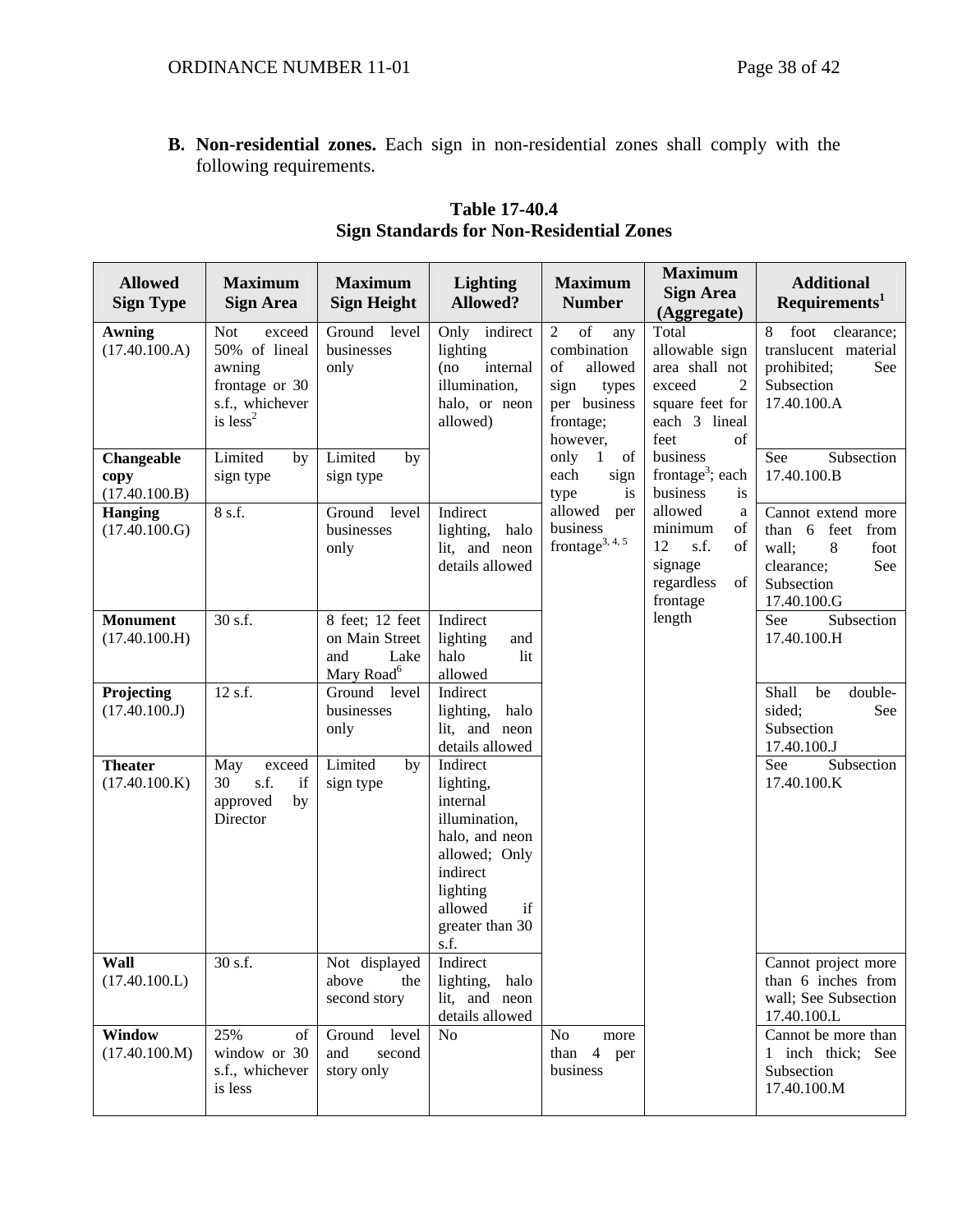| <b>Electronic</b><br>message<br>(17.40.100.E)                                                                          | Limited<br>by<br>sign type, and<br>no greater than<br>$30$ s.f. | Limited<br>sign type | by | Internal<br>illumination<br>(electronic<br>message) | One<br>per<br>property'             |  | Only allowed in the<br>Public and<br>Public<br>requires<br>a<br>review permit; See<br>Subsection<br>17.40.100.E | Ouasi-<br>Zone;<br>design |
|------------------------------------------------------------------------------------------------------------------------|-----------------------------------------------------------------|----------------------|----|-----------------------------------------------------|-------------------------------------|--|-----------------------------------------------------------------------------------------------------------------|---------------------------|
| lit<br>Halo<br>(17.40.100.F)                                                                                           | $20$ s.f.                                                       | Limited<br>sign type | by | Internal<br>illumination<br>(halo)                  | One<br>per<br>business'             |  | <b>Not</b><br>in<br>residential zone; See<br><b>Subsection</b><br>17.40.100.F                                   | any                       |
| details<br><b>Neon</b><br>(17.40.100.I)                                                                                | 20 s.f.                                                         | Limited<br>sign type | by | Internal<br>illumination<br>(neon)                  | One<br>per<br>business <sup>7</sup> |  | Not.<br>in<br>residential zone; See<br>Subsection<br>17.40.100.I                                                | any                       |
| <b>Other signs:</b> See Standards for Specific Types of Signs (17.40.100) and Signs Not Requiring a Permit (17.40.050) |                                                                 |                      |    |                                                     |                                     |  |                                                                                                                 |                           |

Notes:

- (1) See Standards for Specific Types of Signs (17.40.100) and Signs Not Requiring a Permit (17.40.050).
- (2) Copy on an awning that does not exceed six inches in height and consistent with Subsection 17.40.100.A is not counted towards total allowable sign area or number.
- (3) Additional signage may be allowed for the second frontage consistent with Subsection 17.40.090.C.3.
- (4) More than one monument sign may be allowed consistent with Subsection 17.40.100.H.1.
- (5) Signs shall be allowed on sides of buildings or businesses not considered as business frontage consistent with Subsection 17.40.090.B.3.
- (6) Additional monument sign height may be allowed consistent with Subsection 17.40.090.D.1.
- (7) Signs count towards the maximum number of signs allowed.
- **C. Airport Zone.** All signs in the Airport Zone shall conform to this Chapter except for the following requirements.
	- 1. Monument signs shall not exceed 650 square feet in gross area with 450 square feet of useable (information imparting) area per sign where such signs are within 300 feet of a State or Federal highway right-of-way.
	- 2. Signs within 300 feet of a State or Federal highway right-of-way shall not exceed 25 feet in height.
	- 3. Subsection 17.40.090.C.6 shall not apply to signs in the Airport Zone.

#### **17.40.120 - Sign Variances and Adjustments**

- **A. Variance.** A variance to the dimensional provisions of this Chapter, such as sign area, spacing, and setbacks, shall be processed in compliance with Chapter 17.64 (Variances).
- **B. Adjustment.** An adjustment may allow for an increase of not more than 10 percent of the allowed height or area of a sign. Adjustments to the sign height or area provisions of this Chapter shall be processed in compliance with Chapter 17.76 (Adjustments and Reasonable Accommodation).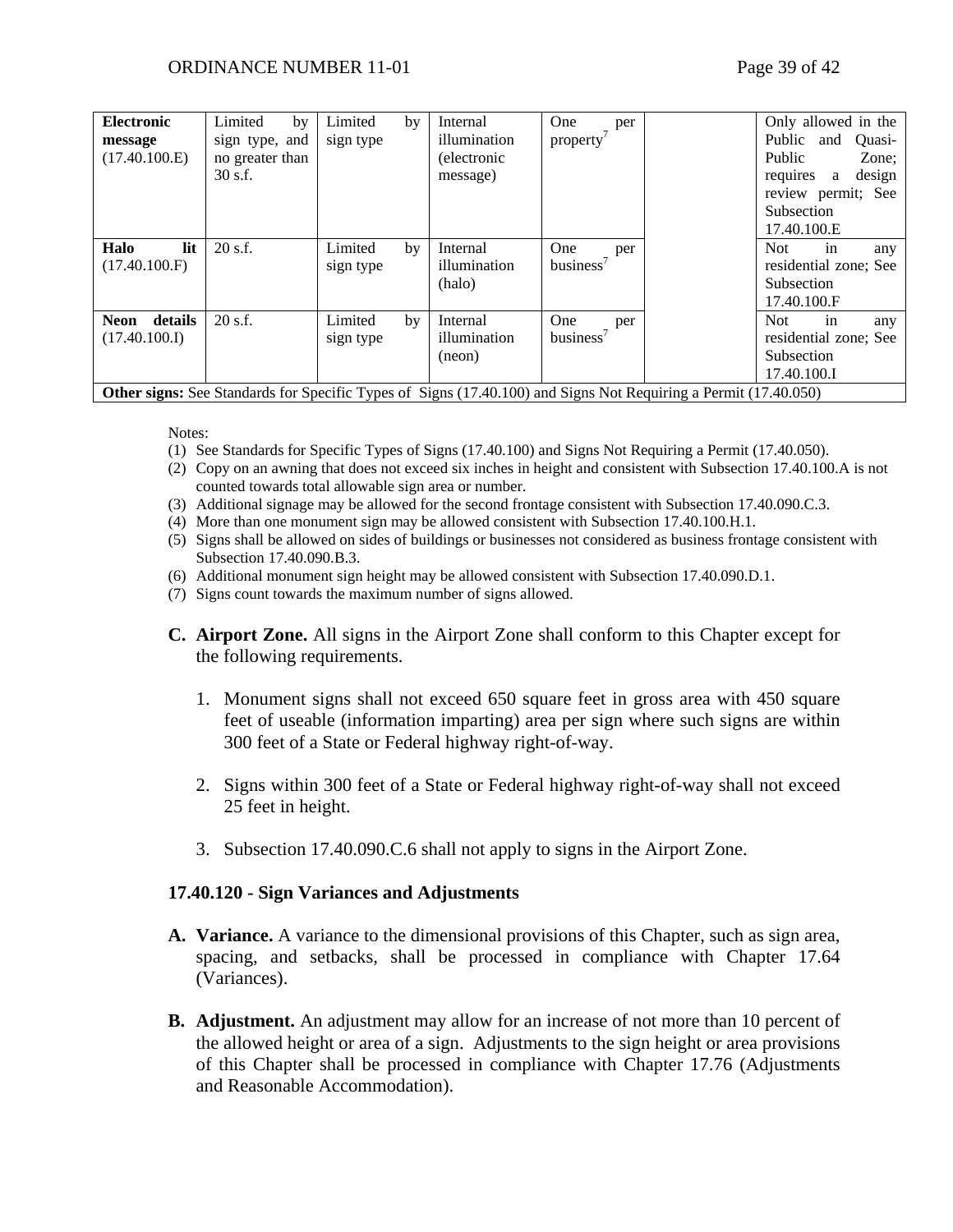- **C. Master Sign Program exceptions.** A Master Sign Program exception in compliance with Subsection 17.40.060.D shall not require a variance or an adjustment.
- **D. Additional Finding.** In addition to the findings required by Chapter 17.64 (Variances) or Chapter 17.76 (Adjustments and Reasonable Accommodation), a finding shall also be made prior to approval of a sign variance or adjustment that the sign meets the purpose and intent of this Chapter and any applicable Master Sign Program.

## **17.40.130 - Nonconforming Signs**

**A. Applicability.** The provisions of this Section apply to any permanent or temporary sign, including its physical structure and/or its supporting elements, which was lawfully erected and maintained in compliance with the provisions of all applicable laws in effect at the time of original installation, but which does not now comply with the provisions of this Chapter.

## **B. Allowed modifications to nonconforming signs.**

- 1. Except as otherwise provided herein, a nonconforming sign may be continued and shall be maintained in good condition as required by this Chapter.
- 2. Sign copy and face changes, non-structural modifications, and non-structural maintenance (e.g., painting and rust removal) are allowed so long as there is no alteration to the physical structure or support elements of the sign. Changes to sign copy and face require a sign permit.
- 3. A nonconforming sign may be restored if 50 percent or less of the sign is destroyed, provided that restoration is started within 90 days of the damage occurring and is diligently pursued to completion.

## **C. Prohibited modifications to nonconforming signs.** A nonconforming sign shall not be:

- 1. Changed to another nonconforming sign;
- 2. Structurally altered to extend its useful life;
- 3. Altered unless required by law or unless the alteration results in the elimination of the nonconformity;
- 4. Enlarged;
- 5. Moved or replaced; or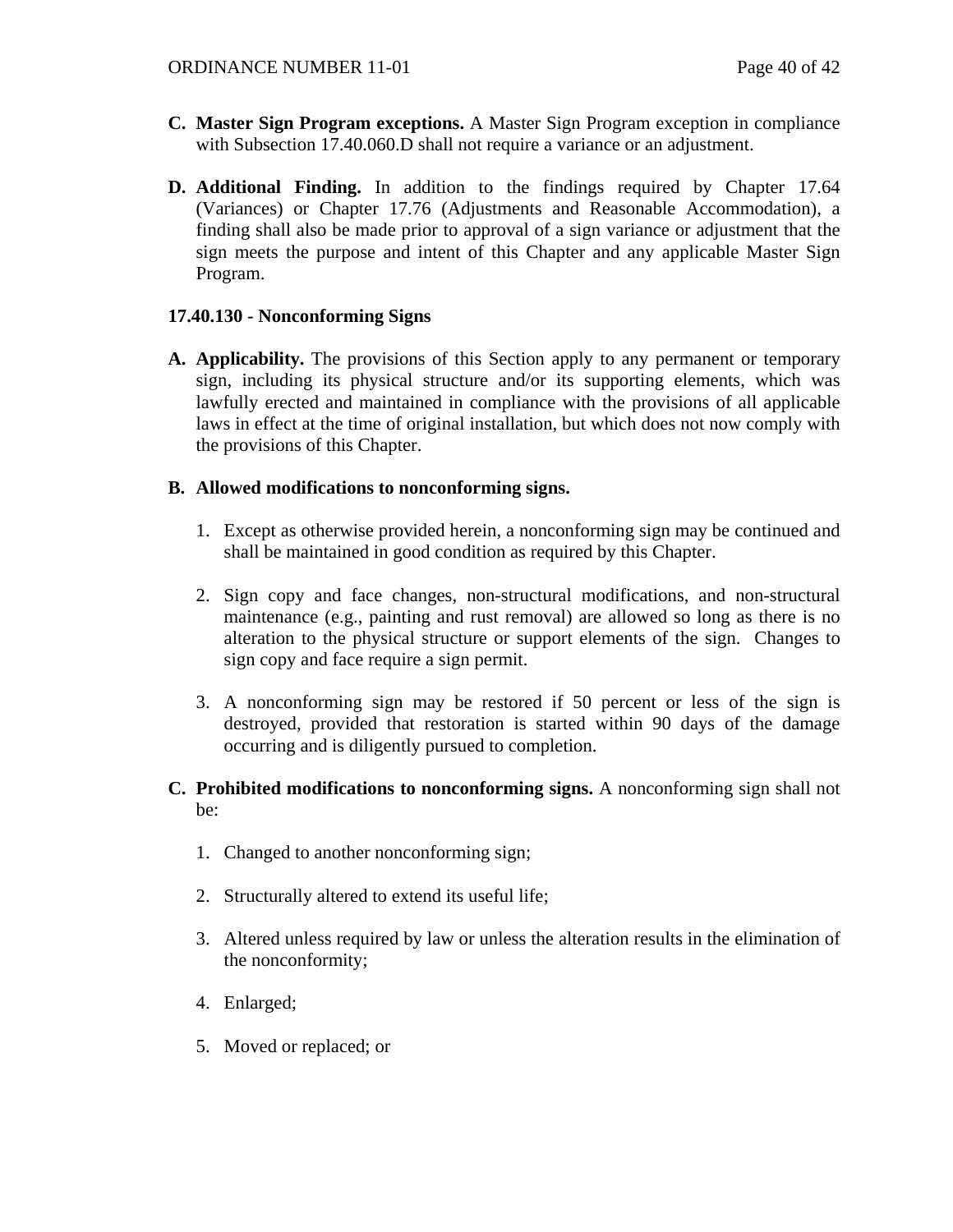- 6. Re-installed after façade improvements that required the removal of the sign during construction.
- **D. Exception.** The Commission may grant an exception to the requirements of Subsection 17.40.130.C only after the following findings are made:
	- 1. The new proposed sign or alteration to the existing nonconforming sign is significantly more conforming to the provisions of this Chapter than the existing nonconforming sign; and/or
	- 2. The nonconforming sign has historic significance apart from its main purpose of advertising, in which case a use permit shall be required for continued use of the nonconforming sign in compliance with Chapter 17.60 (Use Permits).
- **E. Abandoned nonconforming signs.** An interruption in the use of a nonconforming sign for a period of 90 days or more shall be deemed to be an abandonment of the sign consistent with and subject to Section 17.40.140 (Abandoned Signs).
- **F. Amortization of nonconforming signs and inventory.** All nonconforming signs shall have a useful and legal life of fifteen (15) years, after which they may be removed in compliance with the requirements of the California Business and Professions Code. As often as may be desirable, but no less frequently than required by State law, the Community Development Director shall authorize an identification and inventory of all illegal and abandoned signs within the Town in accordance with the requirements of State law.
- **G. Removal or modification of nonconforming signs to comply with this Chapter.** A nonconforming sign shall be removed or modified to comply with this Chapter if the following occurs:
	- 1. More than 50 percent of the sign is destroyed, and the destruction is other than facial copy replacement. A nonconforming sign shall be deemed to be more than 50 percent destroyed if the estimated cost of reconstruction or repair exceeds 50 percent of the replacement cost as determined by the Director. Destruction may be voluntary or required by law;
	- 2. The sign is remodeled or altered in a manner not in compliance with this Chapter;
	- 3. A structural change is made to the sign or sign structure and/or support elements;
	- 4. The sign is temporary;
	- 5. The sign is moved or relocated, except where the relocation occurs as a result of a Town public improvement project;
	- 6. The sign is or may become a danger to the public or is unsafe; or